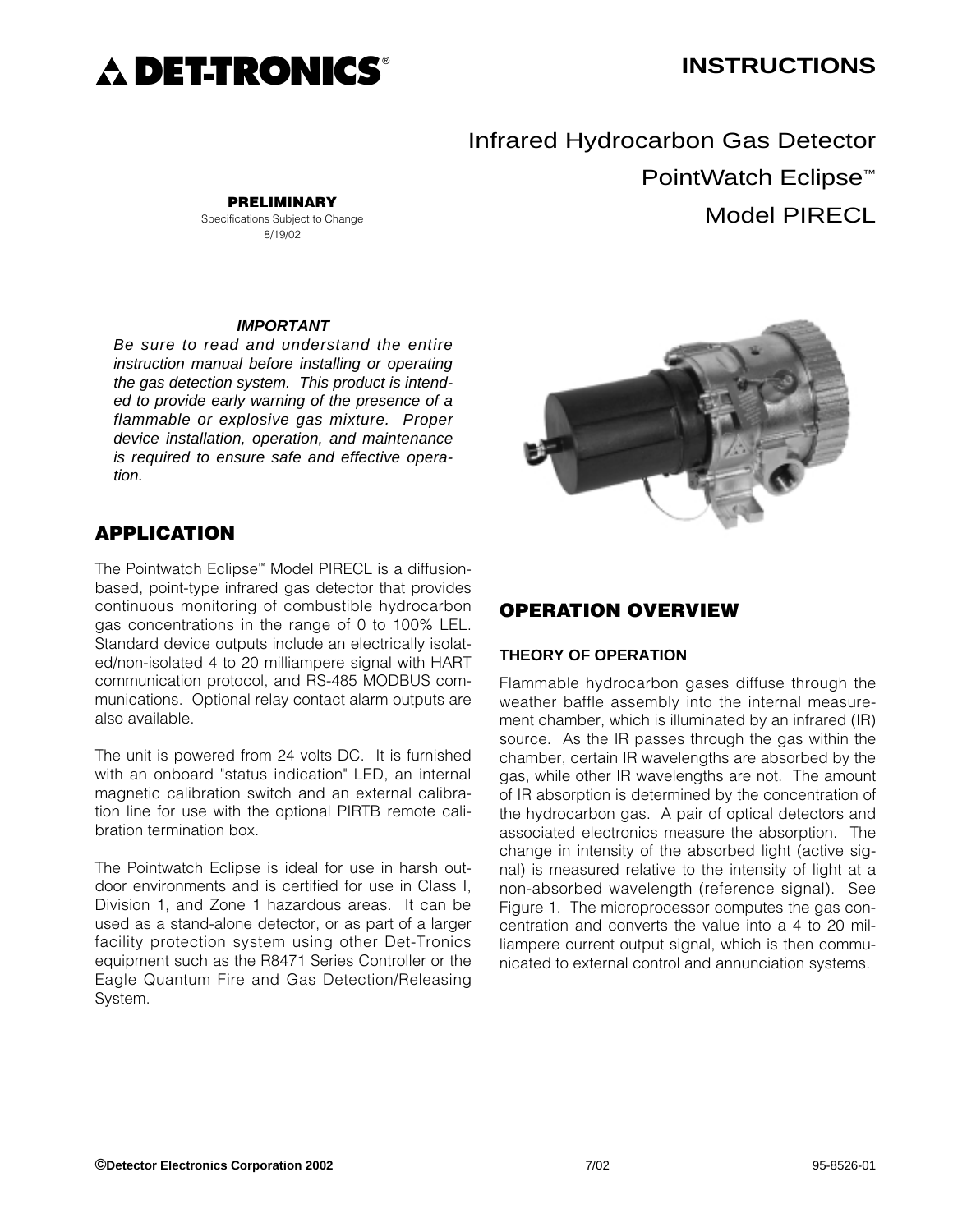

Figure 1—Measurement Scheme for Infrared Gas Detector

## **DETECTABLE GASES**

Eclipse is capable of detecting hydrocarbon gases and vapors including methane, ethane, propane, butane, ethylene, and propylene. Gas type and other operational parameters are selected via digital communications. Factory default setting is methane.

## **OUTPUTS**

An isolated/non-isolated 4 to 20 mA current loop, corresponding to 0 to 100% LEL, is provided for connection to analog input devices such as gas controllers, logic controllers, or distributed control systems (DCS). A local HART communication port is also provided.

## **OPTIONAL RELAYS**

The Eclipse optional relay board provides three sealed form C relays — two alarm relays and one fault relay. The high and low alarm relays can be set from 5 to 60% LEL with either latching or non-latching contacts. The low alarm cannot be set above the high alarm threshold. Alarm configuration can be done with the HART or Modbus interfaces. Visual alarm indication is provided with the onboard multicolor LED.

Default alarm settings are: Low: 20% LEL – Non-latching High: 50% LEL – Non-latching The Eclipse internal magnetic switch or HC275 HART communicator will reset latched alarms. A short duration switch activation of 1 second will reset latched alarms. Note that holding the switch closed for 2 seconds will start the calibration sequence.

The external calibration line will not reset latched alarm relays.

#### **COMMUNICATION**

The standard Eclipse supports HART and MODBUS RS-485 communication protocols. (The Eagle Premier model uses a proprietary protocol that is used for Eagle Premier only.)

## **RECORDING CAPABILITY**

Non-volatile memory is provided to save the 10 most recent calibrations, alarm/fault events, and minimum/maximum operating temperature history. An hour meter is provided to record operating service time and to give an indication of the relative time between events. This information is accessible using HART or MODBUS communication.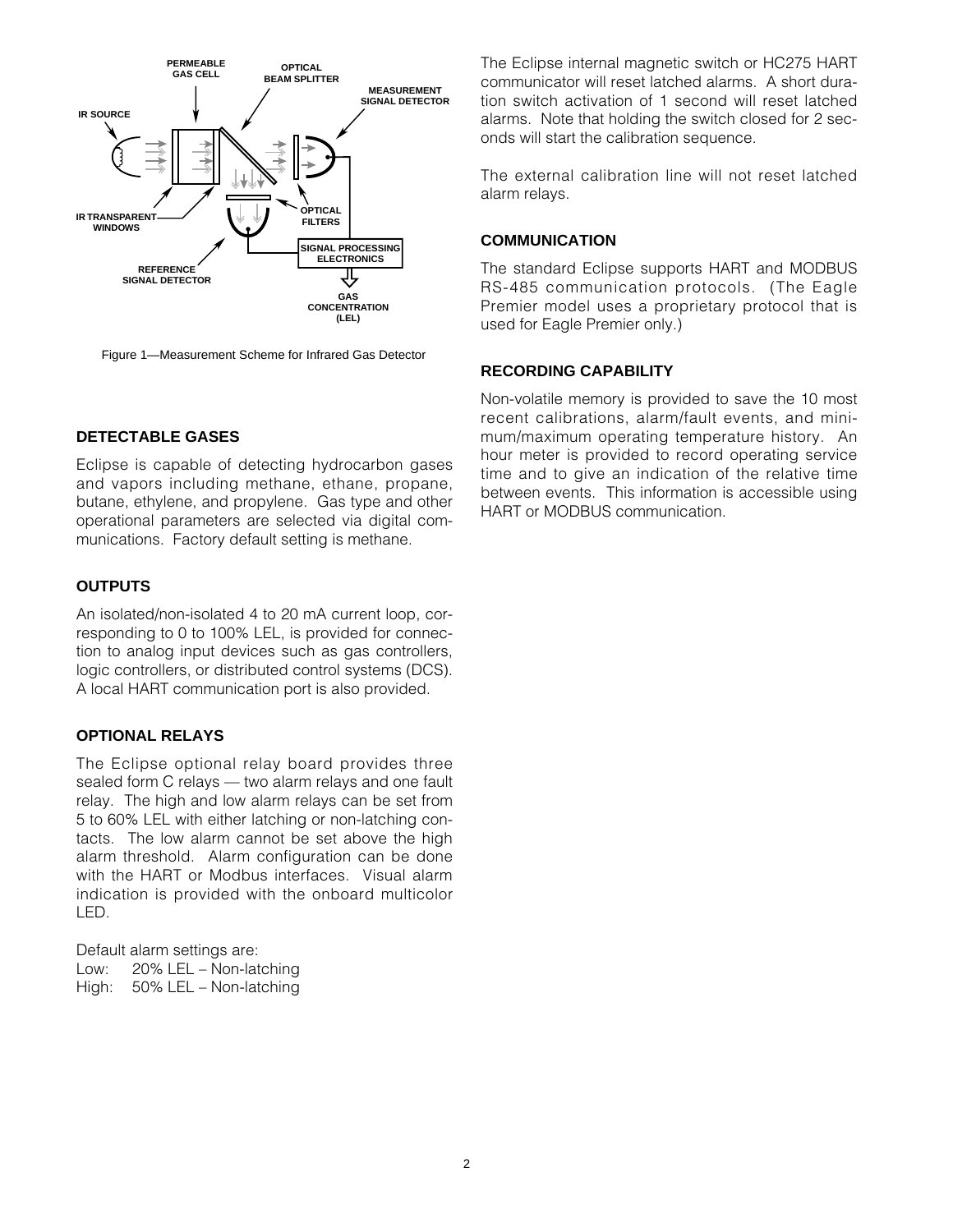# **SPECIFICATIONS**

#### INPUT VOLTAGE—

24 VDC nominal. Operating range is 18 to 32 VDC. Ripple cannot exceed 0.5 volts P-P.

## POWER CONSUMPTION—

# **Detector without Relays**

4.0 watts nominal @ 24 VDC 7.5 watts peak @ 24 VDC 10 watts peak @ 32 VDC.

#### **Detector with Relays**

5.5 watts nominal @ 24 VDC 8.0 watts peak @ 24 VDC 10.0 watts peak @ 32 VDC.

## SHORT CIRCUIT CURRENT\*—

Isc: 5.4 amperes. Isc (fuse): 3.1 amperes.

\*For installations in accordance with Increased Safety wiring practices.

#### WARMUP TIME—

Two minutes from cold power-up to normal mode; 1 hour minimum recommended.

## CURRENT OUTPUT—

Linear 4 to 20 mA (current source/sink, isolated/nonisolated) rated at 600 ohms maximum loop resistance @ 24 VDC operating voltage.

## VISUAL STATUS INDICATOR—

Tri-color LED:

 $Red =$  alarm Green = power on / OK  $Y$ ellow  $=$  fault.

## ALARM SETPOINT RANGE—

Low Alarm: 5 to 60% LEL High Alarm: 5 to 60% LEL.

Alarm setpoint is programmable using HART or MOD-BUS communications.

## OPTIONAL RELAYS—

(Available on Ex d approved model only, not available on Eagle Premier model).

Provides two programmable alarm relays and one general fault relay. HART or MODBUS communication is required for programming alarm relay setpoints and operation. Relay contacts rated 5 amperes at 30 VDC.

Alarm relays are de-energized, and energize on an alarm condition. The fault relay is energized when no fault exists, and de-energizes on a fault condition.

## DETECTION RANGE—

0 to 100% LEL standard. Other ranges are configurable (down to 20% full scale).

## DETECTABLE GASES—

Most flammable hydrocarbon vapors are detectable. Standard gases include methane, ethane, ethylene, propane, butane and propylene. Detection of nonstandard gases is configurable using HART or MOD-BUS communication.

## CALIBRATION—

All units are methane-calibrated at the factory. Initial calibration is not required for methane detection applications.

Device configuration as well as initial calibration is required for detection of vapors other than methane. Refer to the "Calibration" section of this manual for details.

When routine calibration is required, four calibration methods are available:

- HART
- MODBUS
- On-Board magnetic reed switch
- Remote calibration line.

## DEVICE CONFIGURATION—

Configuration parameters include gas type, measurement range, alarm setpoints, gas signal processing algorithm, device tag number, and other selectable parameters.

## RESPONSE TIME (Seconds)—

Without Hydrophobic Filter: T90 ≤ 9 sec. With Hydrophobic Filter: T90 ≤ 12 sec.

## TEMPERATURE RANGE—

Operating:  $-40^{\circ}$ C to  $+75^{\circ}$ C ( $-40^{\circ}$ F to  $+167^{\circ}$ F). Storage:  $-55^{\circ}$ C to  $+85^{\circ}$ C ( $-67^{\circ}$ F to  $+185^{\circ}$ F).

#### HUMIDITY—

Unaffected by relative humidity (Det-Tronics verified) 5 to 95% relative humidity (FMR/CSA/DEMKO verified).

#### ACCURACY—

±3% from 0 to 50% LEL, ±5% from 51 to 100% LEL.

#### SELF-DIAGNOSTIC TEST—

Fail-Safe operation ensured by performing all critical tests once per second.

## INGRESS PROTECTION—

IP66 (DEMKO Verified).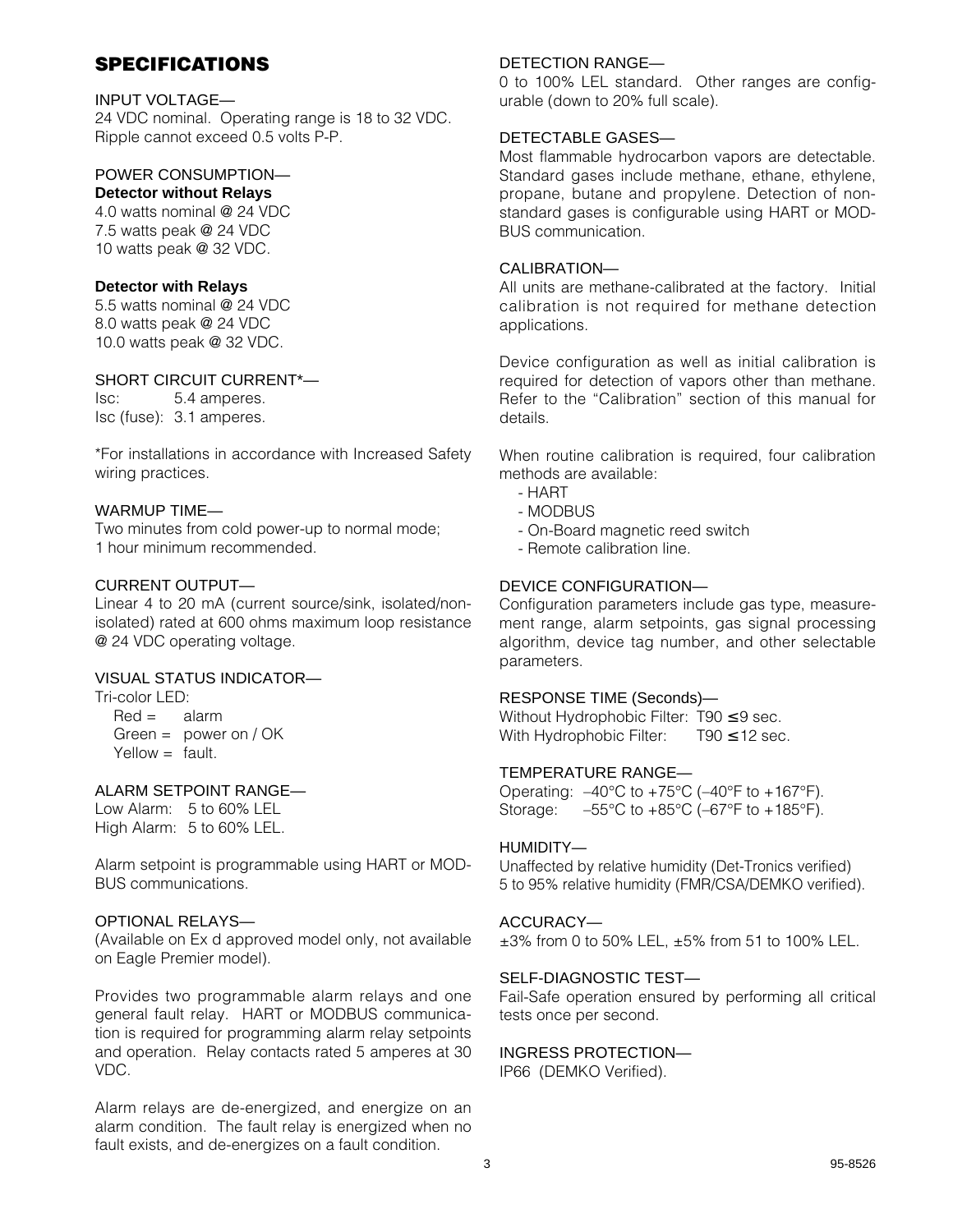## ELECTRO-MAGNETIC COMPATIBILITY—

EN50081-1 (Emissions – Light Industrial), EN50082-1 (Immunity – Light Industrial), EN50082-2 (Immunity – Heavy Industrial), EN50270. (Emissions & Immunity for Gas Detectors). (ETL verified). Operates properly with 5 watt walkie talkie keyed at 1

#### DETECTOR HOUSING MATERIAL—

CF8M stainless steel (castable 316 equivalent).

#### CONDUIT ENTRY OPTIONS—

Two entries, 3/4 inch NPT or 25 mm.

#### HART COMMUNICATION PORT—

Explosion-proof (FM/CSA) Intrinsically safe (CENELEC/CE).

#### OPTICS PROTECTION—

Three-layer weather baffle assembly is Polythalimide plastic, UV-resistant, static dissipating black. Optional internal hydrophobic filter is recommended for areas with high levels of airborne particulates or humidity.

#### WIRING—

meter.

Field wiring screw terminals are UL/CSA rated for up to 14 AWG wire, and are DIN/VDE rated for 2.5  $mm<sup>2</sup>$ wire. Screw terminal required torque range is 3.5–4.4 in.-lbs. (0.4-0.5 N·m).

#### ELECTRICAL SAFETY CLASSIFICATION—

Installation Category (Overvoltage Category) II & Pollution Degree 2 per ANSI/ISA-S82.02.01, EN 61010-1 & IEC 61010-1.

#### CERTIFICATIONS—

FM & CSA: Class I, Div. 1, Groups C & D (T4). Class I, Div. 2, Groups A, B, C & D (T4). Performance verified.

#### **NOTE**

Approval of the Model PIRECL does not include or imply approval of the apparatus to which the detector may be connected and which processes the electronic signal for eventual end use.

## **NOTE**

This Approval does not include or imply Approval of the communications protocol or functions provided by the software of this instrument or of the communications apparatus or software connected to this instrument.

## CENELEC: **Without Optional Relays**

DEMKO 01 ATEX 129485X. (Performance verified.) EEx d e [ib] IIC T6 (Tamb  $-40^{\circ}$ C to  $+40^{\circ}$ C) EEx d e [ib] IIC T5 (Tamb  $-40^{\circ}$ C to  $+50^{\circ}$ C) EEx d e [ib] IIC T4 (Tamb  $-40^{\circ}$ C to  $+75^{\circ}$ C).

#### **With Optional Relays**

DEMKO 01 ATEX 129485X. (Performance verified.) EEx d [ib] IIC T6 (Tamb  $-40^{\circ}$ C to  $+40^{\circ}$ C) EEx d [ib] IIC T5 (Tamb  $-40^{\circ}$ C to  $+50^{\circ}$ C) EEx d [ib] IIC T4 (Tamb  $-40^{\circ}$ C to  $+75^{\circ}$ C).

#### Special Conditions for Safe Use ('X'):

• The following warning is on the product:

Warning: Do not open when an explosive gas atmosphere may be present.

For ambient temperature above 60°C use field wiring suitable for maximum ambient temperature. For temperature below –10°C use suitable field wiring for the lowest temperature.

- Cable, bushings and the conduit entries shall be of a type already certified according to relevant CEN-ELEC standard, so the protection principle employed will not be impaired.
- Blanking elements shall be used for closing unused holes and they shall be certified to the protection principle employed. The blanking elements or the device may only be removed with the aid of a tool.
- The field wiring connections are terminals certified for increased safety according to the CENELEC standard EN50019 and is certified for a single wire in size from 0.2 to 2.5  $\text{mm}^2$ , (two conductors with same cross section 02. to 0.75 mm<sup>2</sup>). The torque 0.4 to 0.5 Nm.
- The Eclipse metal housing must be electrically connected to earth ground.
- The temperature code is linked to the ambient temperature as the following:

Code T6 for use in Tamb from –40°C to +40°C Code T5 for use in Tamb from –40°C to +50°C Code T4 for use in Tamb from –40°C to +75°C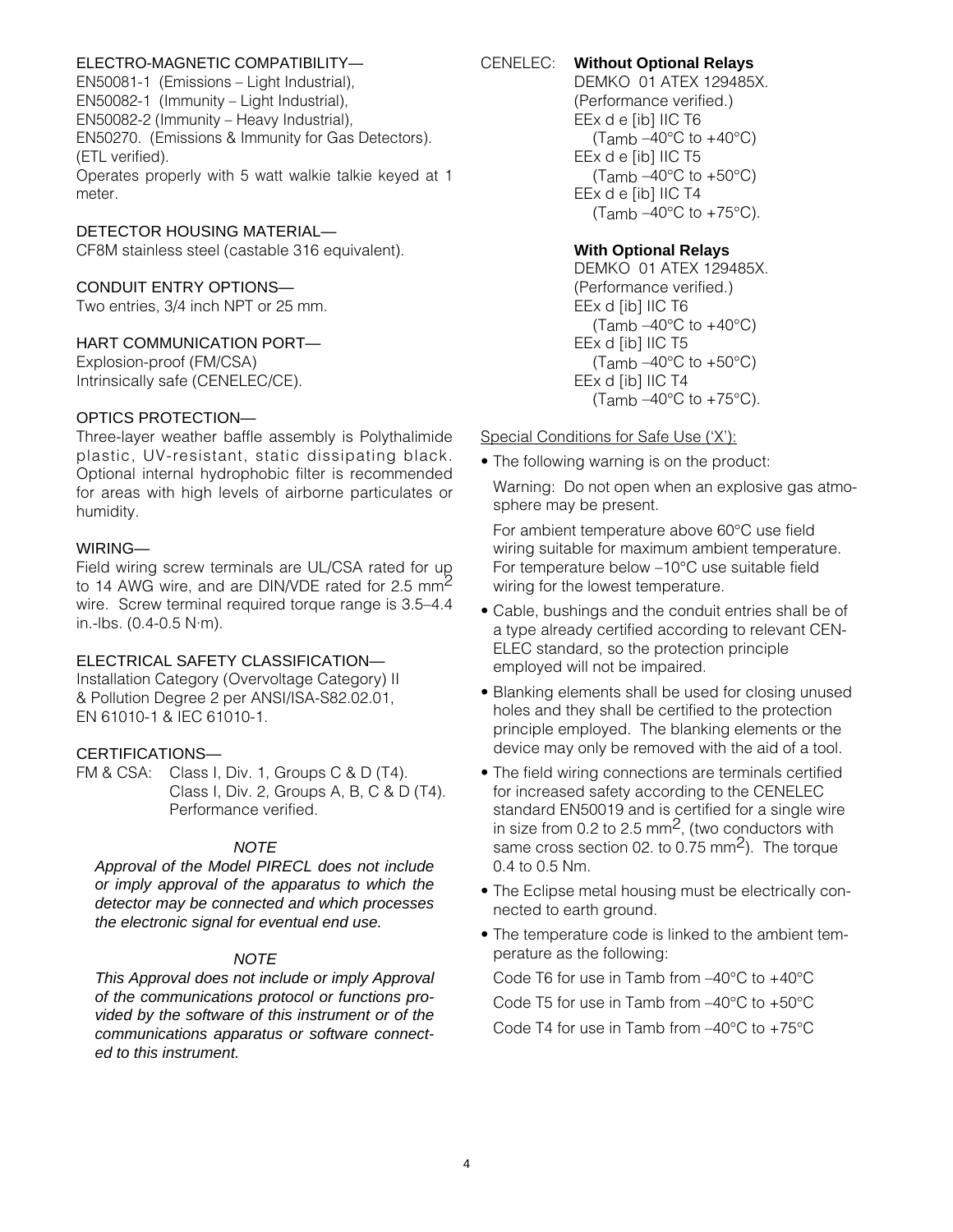• The terminal compartment for Eclipse without relays is designed for either an increased safety "e" termination or a flameproof "d" termination of the supply cable. If a flameproof connection is chosen, then a CENELEC certified cable entry device certified to EN50018 must be used. The Eclipse with relays requires Ex d cable entry devices only.

CE: Conforms to: Low Voltage Directive: 73/23/EEC, EMC Directive: 89/336/EEC, ATEX Directive: 94/9/EC.

#### **WARNING**

Always ensure that the detector/junction box hazardous (classified) location ratings are applicable for the intended use.

#### DIMENSIONS—

See Figure 2.

SHIPPING WEIGHT (Approximate)— 7.5 pounds (3.4 kg).

#### WARRANTY—

Five year limited warranty from date of manufacture. See Appendix D for details.





Figure 2—Dimensions of Eclipse Detector in Inches (Centimeters)

## **IMPORTANT SAFETY NOTES**

#### **CAUTION**

The wiring procedures in this manual are intended to ensure proper functioning of the device under normal conditions. However, because of the many variations in wiring codes and regulations, total compliance to these ordinances cannot be guaranteed. Be certain that all wiring complies with the NEC as well as all local ordinances. If in doubt, consult the authority having jurisdiction before wiring the system. Installation must be done by a properly trained person.

#### **CAUTION**

This product has been tested and approved for use in hazardous areas. However, it must be properly installed and used only under the conditions specified within this manual and the specific approval certificates. Any device modification, improper installation, or use in a faulty or incomplete configuration will render warranty and product certifications invalid.

#### **CAUTION**

The detector contains no user serviceable components. Service or repair should never be attempted by the user. Device repair should be performed only by the manufacturer or trained service personnel.

#### **LIABILITIES**

The manufacturer's warranty for this product is void, and all liability for proper function of the detector is irrevocably transferred to the owner or operator in the event that the device is serviced or repaired by personnel not employed or authorized by Detector Electronics Corporation, or if the device is used in a manner not conforming to its intended use.

#### **CAUTION**

Observe precautions for handling electrostatic sensitive devices.

#### **NOTE**

The PointWatch Eclipse is intended for detection of hydrocarbon vapors only. The device will not detect hydrogen gas.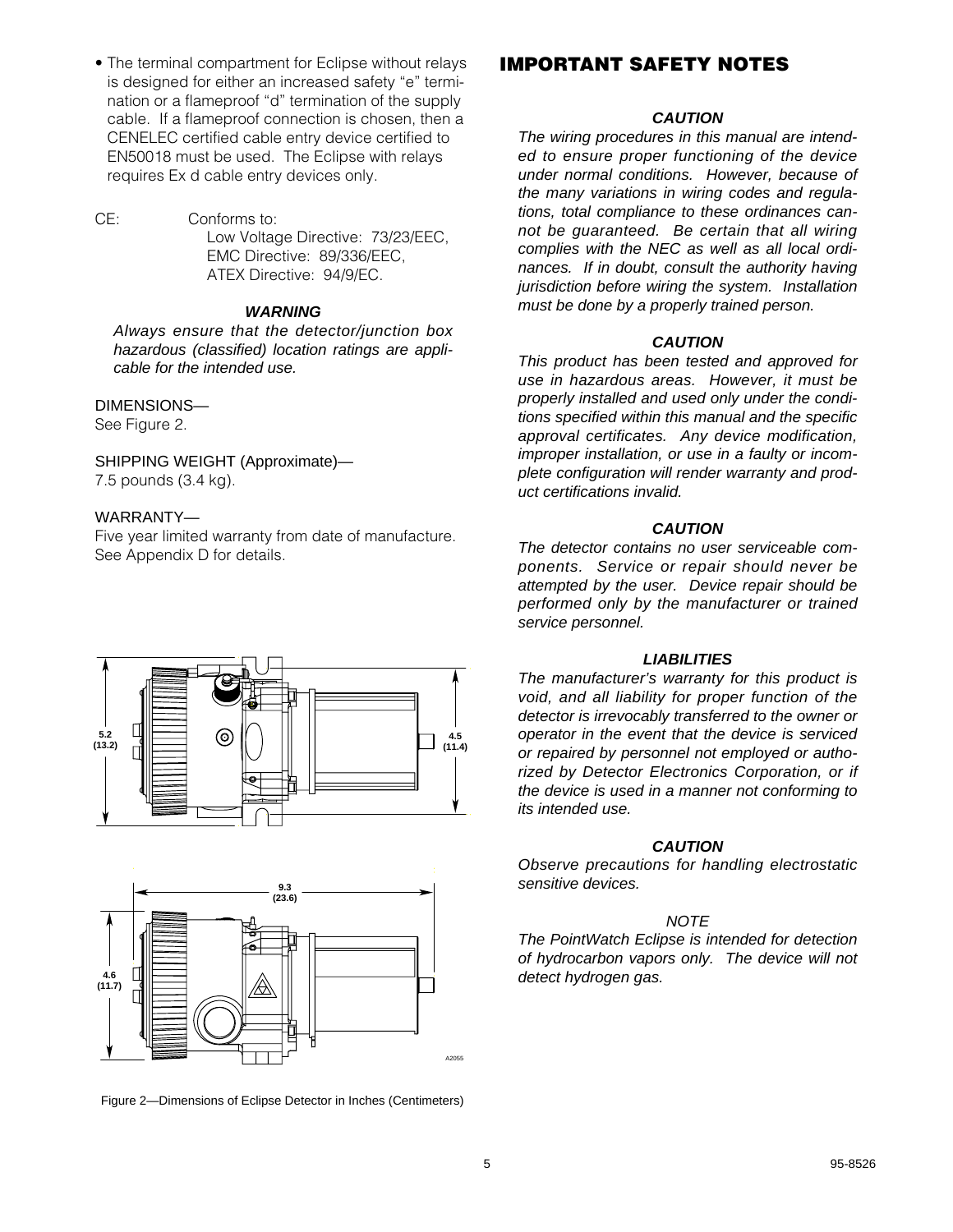# **INSTALLATION**

Before installing the Pointwatch Eclipse, define the following application details:

#### **IDENTIFICATION OF FLAMMABLE VAPOR(S) TO BE DETECTED**

It is necessary to always identify the flammable vapor(s) of interest at the job site in order to determine the proper calibration gas setting for Pointwatch Eclipse. In addition, the fire hazard properties of the vapor, such as vapor density, flashpoint, and vapor pressure should be identified and used to assist in selecting the optimum detector mounting location within the area.

The detector must be installed per local installation practices. For IEC/CENELEC hazardous areas, it may be acceptable to utilize EEx e wiring practices with the Eclipse.

#### **IDENTIFICATION OF DETECTOR MOUNTING LOCATIONS**

Identification of leak sources and leak accumulation areas typically provides clues for identifying the best detector mounting locations. In addition, identification of air current / wind patterns within the protected area is useful in predicting gas leak dispersion behavior. This information should be used to identify optimum sensor installation points.

If the vapor of interest is lighter than air, place the sensor above the potential gas leak. Place the sensor close to the floor for gases that are heavier than air. For heavy vapors, typically locate Pointwatch Eclipse at 2-4 cm above grade elevation. Note that air currents may cause a gas that is slightly heavier than air to rise under some conditions. Heated gases may also exhibit the same phenomenon.

The most effective number and placement of detectors varies depending on the conditions at the job site. The individual designing the installation must often rely on experience and common sense to determine the detector quantity and best locations to adequately protect the area. Note that it is typically advantageous to locate detectors where they are accessible for maintenance, and also where the Eclipse status indication LED can easily be seen. Locations near excessive heat / vibration sources should be avoided if possible.

Final suitability of possible gas detector locations should be verified by a job site survey. Gas detector area of coverage is a subjective evaluation, and may require long-term empirical data to confirm effectiveness. A typical rule of thumb is that one detector can cover a 900 square foot area. However, this rule of thumb is subject to change depending upon specific application properties and requirements.

#### **NOTE**

For additional information on determining the quantity and placement of gas detectors in a specific application, refer to the article titled "The Use of Combustible Detectors in Protecting Facilities from Flammable Hazards" contained in the Instrumentation, Systems and Automation Society (ISA) Transaction, Volume 20, Number 2.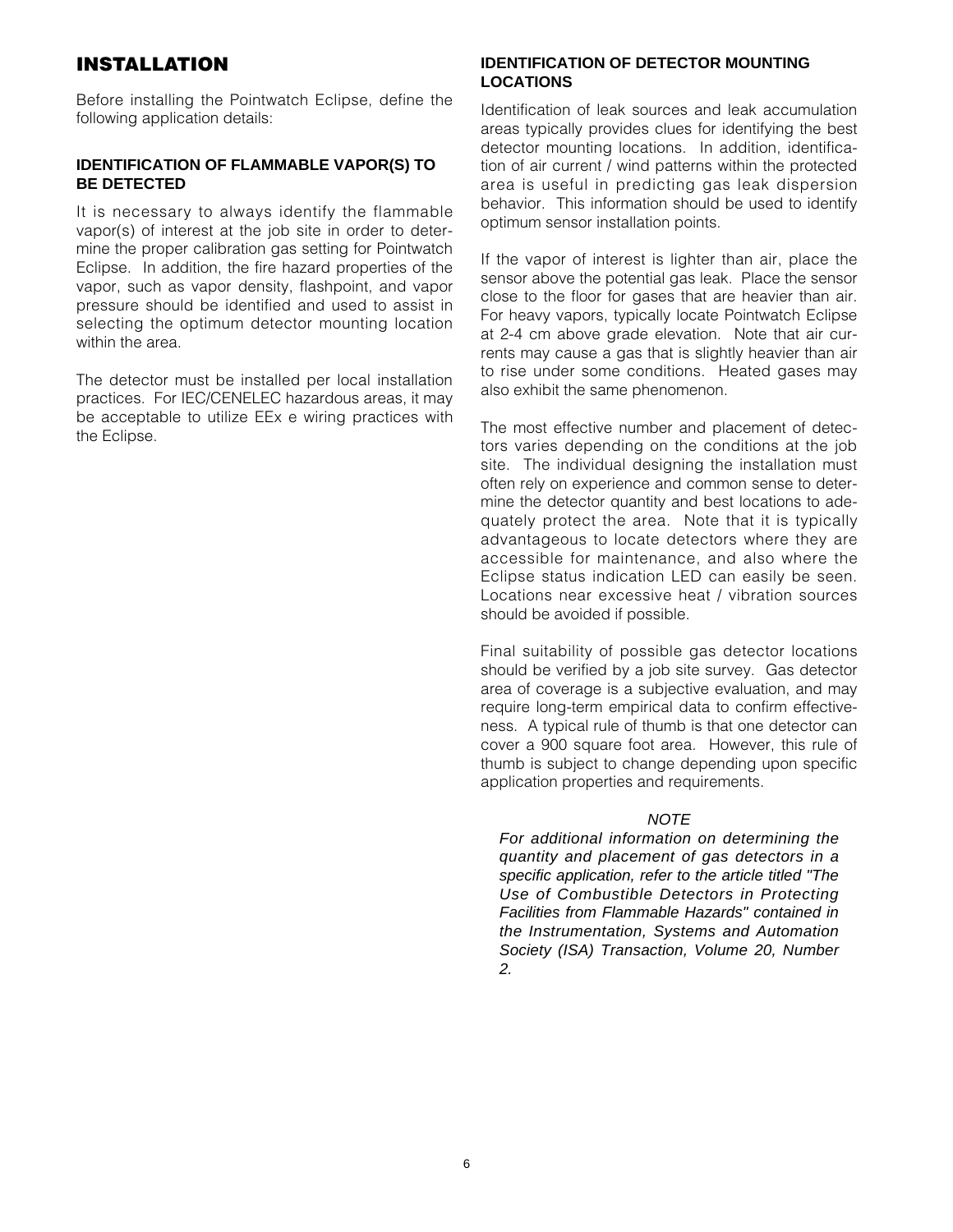## **PHYSICAL INSTALLATION REQUIREMENTS**

Pointwatch Eclipse is provided with built-in mounting feet that will accept 3/8 inch (M8) diameter mounting bolts. Always ensure that the mounting surface is vibration-free and can suitably support the total weight of the Pointwatch Eclipse without assistance from electrical cabling or conduit system.

The detector must be installed per local installation practices. For IEC/CENELEC hazardous areas, it may be acceptable to utilize EEx e wiring practices with the Eclipse.

#### **Device Mounting Orientation**

Pointwatch Eclipse is not position-sensitive in terms of its ability to detect gas. However, the weather baffle assembly provides superior performance when the Eclipse is installed with the baffle in a horizontal position. For this reason, it is highly recommended that the Eclipse be positioned horizontally.

## **LED Visibility**

Select a mounting orientation where the Pointwatch Eclipse status indication LED is visible to personnel within the area.

## **24 VDC POWER SUPPLY REQUIREMENTS**

Calculate the total gas detection system power consumption rate in watts from cold start-up. Select a power supply with adequate capability for the calculated load. Ensure that the selected power supply provides regulated and filtered 24 VDC output power for the entire system. If a back-up power system is required, a float-type battery charging system is recommended. If an existing source of 24 VDC power is being utilized, verify that system requirements are met.

#### **WIRING CABLE REQUIREMENTS**

Always use proper cabling type and diameter for input power as well as output signal wiring. 14 to 18 AWG shielded stranded copper wire is recommended.

Always install a properly sized, master power fuse or breaker on the system power circuit.

#### **NOTE**

The use of shielded cable in conduit or shielded armored cable is recommended for optimum RFI/EMI protection. In applications where the wiring is installed in conduit, dedicated conduit is recommended. Avoid low frequency, high voltage, and non-signaling conductors to prevent nuisance EMI problems.

#### **CAUTION**

The use of proper conduit installation techniques, breathers, glands, and seals is required to prevent water ingress and/or maintain the explosionproof rating.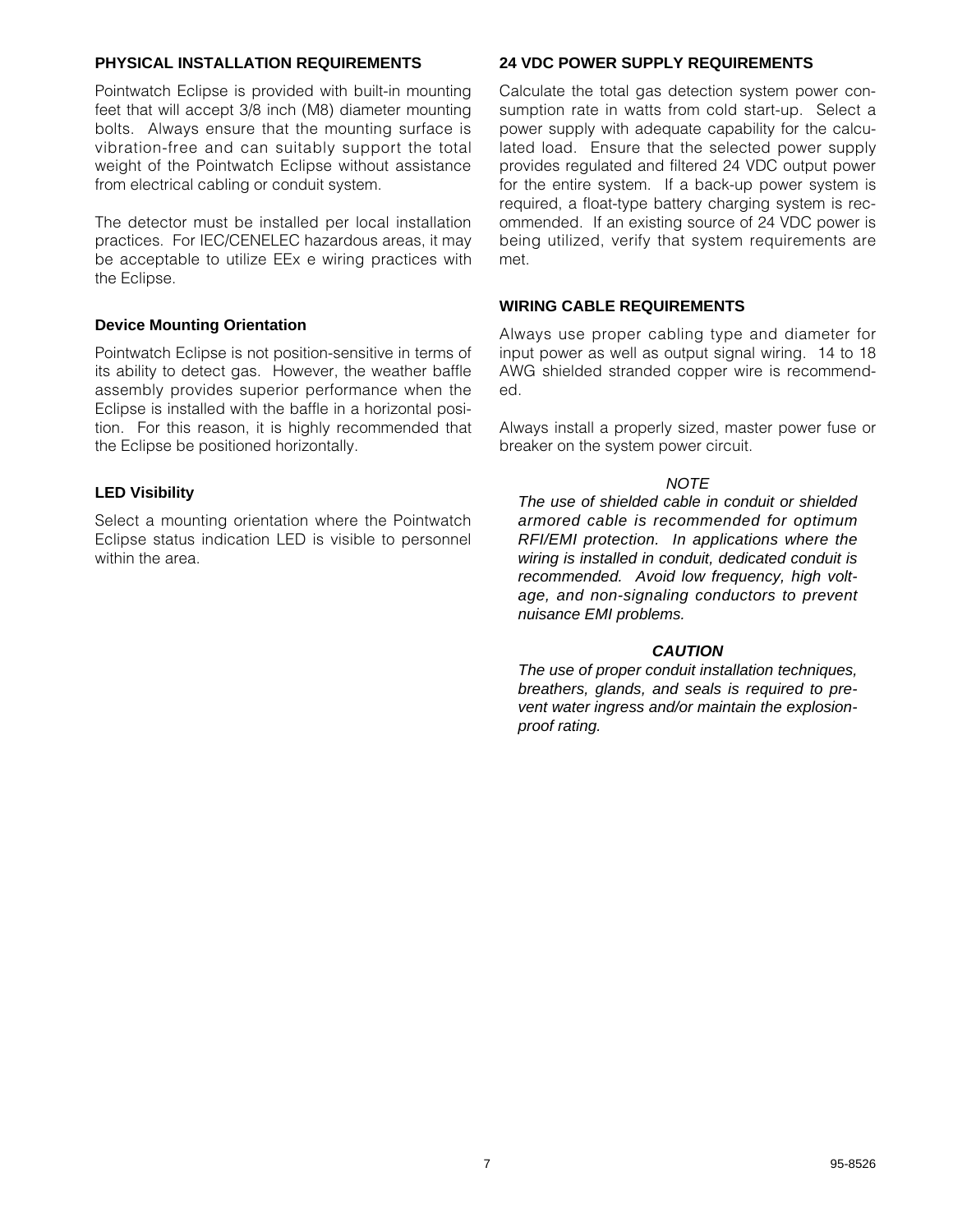#### **POWER WIRING SIZE AND MAXIMUM LENGTH**

- 1. The Eclipse detector must receive 18 Vdc minimum to operate properly. 24 Vdc minimum is recommended.
- 2. Always determine voltage drops that will occur to ensure that 24 Vdc is delivered to the Eclipse.
- 3. Normally, nothing smaller than 18 AWG (0.75 mm<sup>2</sup>) is recommended by Det-Tronics for Eclipse power cabling.

Wire size requirements are dependent upon power supply voltage and wire length.

The maximum distance between the Eclipse detector and its power supply is determined by the maximum allowable voltage drop for the power wiring loop. If the voltage drop is exceeded, the device will not operate. To determine the maximum power loop voltage drop, subtract the minimum operating voltage for the device (18 Vdc) from the minimum output voltage of the power supply.

Maximum Power Loop Voltage Drop = Power Supply Voltage Minus Minimum Operating Voltage

To determine the actual maximum wire length:

(1) Divide the maximum allowable voltage drop by the maximum current draw of the Eclipse (0.31 A),

(2) Divide by the resistance of the wire (ohms/foot value available in wire manufacturer's specification data sheet),

(3) Divide by 2.

Maximum Wire Length =



For example: Consider an installation using 18 AWG wiring with a power supply providing 24 Vdc.

Power supply voltage = 24 Vdc, Eclipse minimum operating voltage = 18 Vdc

$$
24 - 18 = 6
$$
 Vdc

Maximum Voltage Drop = 6 Maximum Current = 0.31 A Wire Resistance in Ohms/Foot = 0.006523

$$
6 \div 0.31 \div 0.006523 \div 2 = 1484
$$
 feet

#### **NOTE**

For FM/CSA/CENELEC Certified systems using HART communication, the maximum wiring distance is 2000 feet.

#### **OPTIONAL RELAYS**

Optional relay contacts are "dry", meaning that the installer must provide the voltage to the common terminal of the relay output.

AC voltage should not be switched directly using the Eclipse relays. The use of an external relay is required if AC voltage must be switched by the Eclipse relays.

In order to change alarm relay settings from the factory default settings, it is recommended to utilize a HC275 HART communicator. Contact the factory for further assistance.

The relay board must temporarily be removed from the Eclipse termination compartment to connect the relay output field wiring cables. After the relay wiring is connected, re-install the relay board using the three captive screws. Refer to Figure 3A.



Figure 3A—Eclipse Wiring Termination Compartment with Optional Relay Board Removed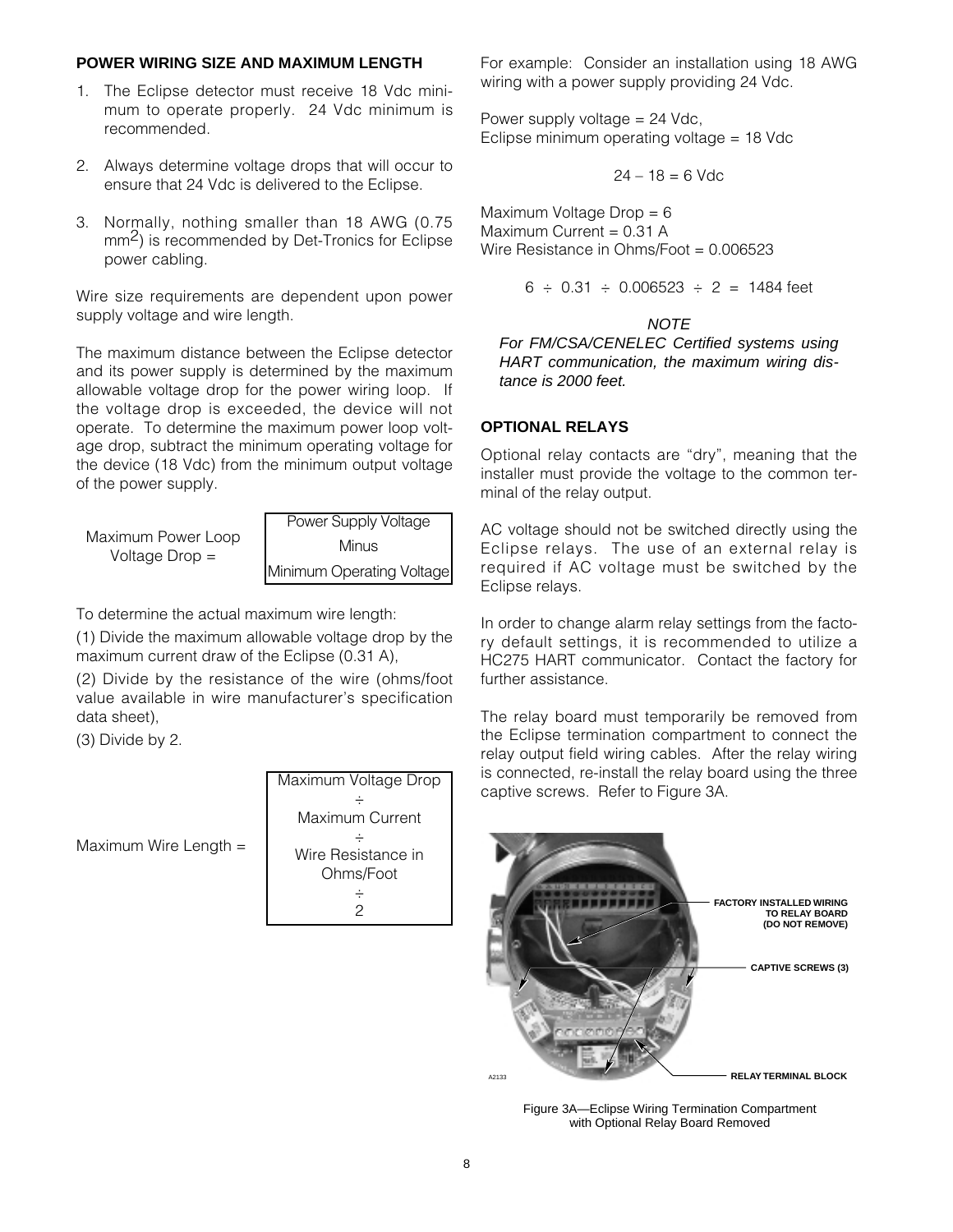#### **WIRING PROCEDURE**

Ensure that all cables are terminated properly. Pointwatch Eclipse screw terminal torque range is 3.5–4.4 in.-lbs. (0.4–0.5 N·m).

Cable shield, if used, should be properly terminated. If not terminated, clip the shield wire off short and insulate it within the detector housing to prevent the shield wire from accidentally contacting the detector housing or any other wire.

Figure 3B shows the wiring terminal strip located inside the detector's integral junction box. Figure 4 shows the wiring terminal configuration for the Eclipse detector. Figures 5 through 8 show the 4 to 20 mA output of the Eclipse detector in various wiring schemes.

#### **NOTE**

The Eclipse housing must be electrically connected to earth ground. A dedicated earth ground lug is provided for this purpose.

## **REMOTE CALIBRATION WIRING**

If it is desired to initiate calibration using the remote calibrate line, the use of the Det-Tronics Model PIRTB Termination Box is highly recommended for optimum ease of installation and calibration. The PIRTB module includes a magnetic reed switch, indicating LED, and wiring terminal block. Refer to "Remote Calibration Option" in the "Description" section of this manual for details.

Figure 9 shows the location of the wiring terminals, reed switch and LED inside the calibration termination box. See Figure 10 for wiring details.

#### **WARNING**

Do **not** attempt to physically connect or touch the calibration lead wire to DCV common in the field to begin calibration. This practice is often less than precise, and may result in a spark or other undesirable results. For optimum ease of installation and calibration, always utilize a Det-Tronics junction box with magnetic reed-switch, indicating LED, and termination block (Model PIRTB).



Figure 3B—Terminal Strip Located Inside Wiring Compartment



Figure 4—Eclipse Wiring Terminal Identification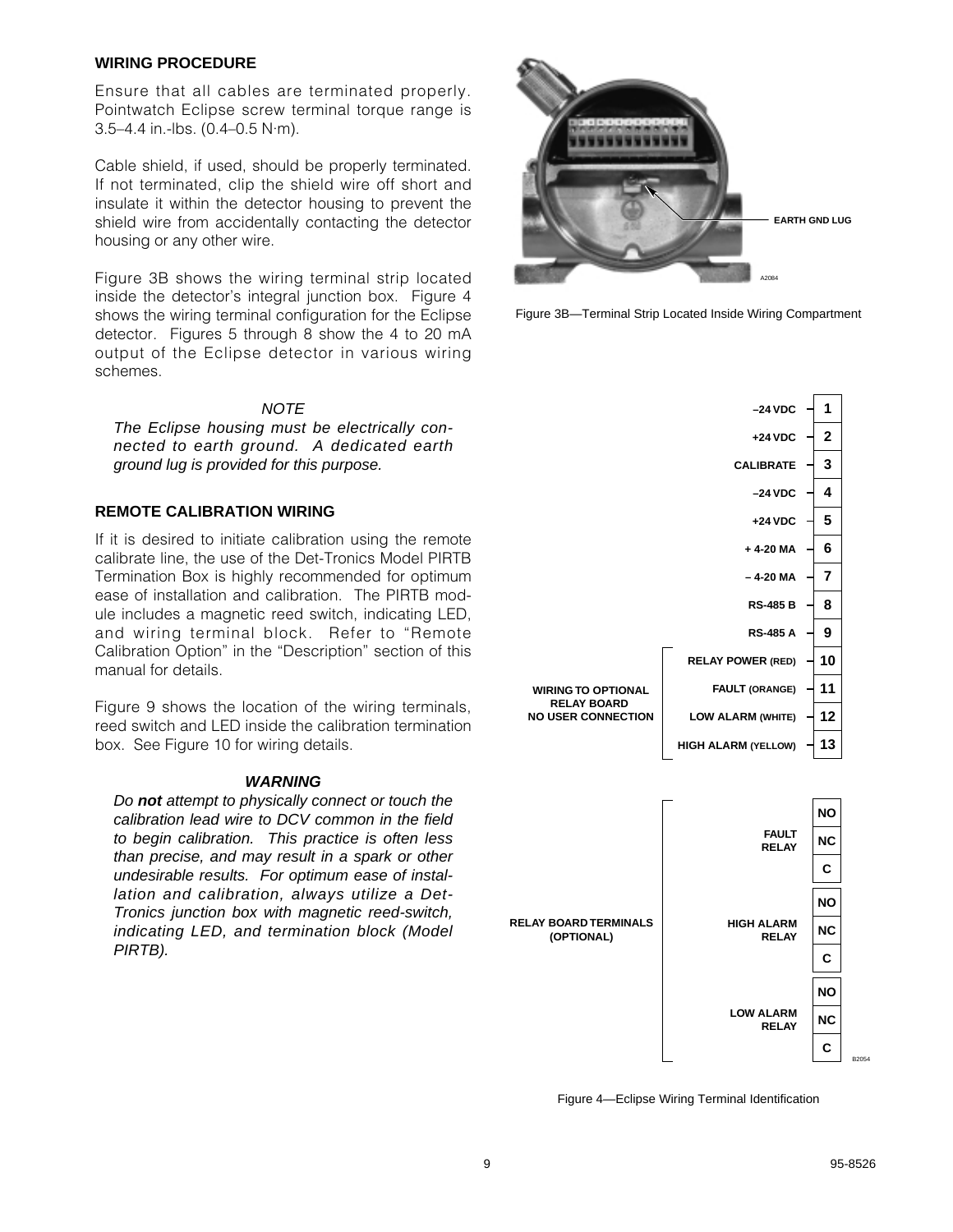

**\*TOTAL LOOP RESISTANCE = 250 OHMS MINIMUM, 600 OHMS MAXIMUM.**





**\*TOTAL LOOP RESISTANCE = 250 OHMS MINIMUM, 600 OHMS MAXIMUM.**

Figure 6—Eclipse Detector Wired for Non-Isolated 4 to 20 ma Current Output (Sourcing)

#### **NOTE**

For non-isolated operation, Det-Tronics highly recommends that the power supply be used as a common point of connection for signal and power.



**\*TOTAL LOOP RESISTANCE = 250 OHMS MINIMUM, 600 OHMS MAXIMUM.**

Figure 7—Eclipse Detector Wired for Isolated 4 to 20 ma Current Output (Sinking)



**\*TOTAL LOOP RESISTANCE = 250 OHMS MINIMUM, 600 OHMS MAXIMUM.**

Figure 8—Eclipse Detector Wired for Isolated 4 to 20 ma Current Output (Sourcing)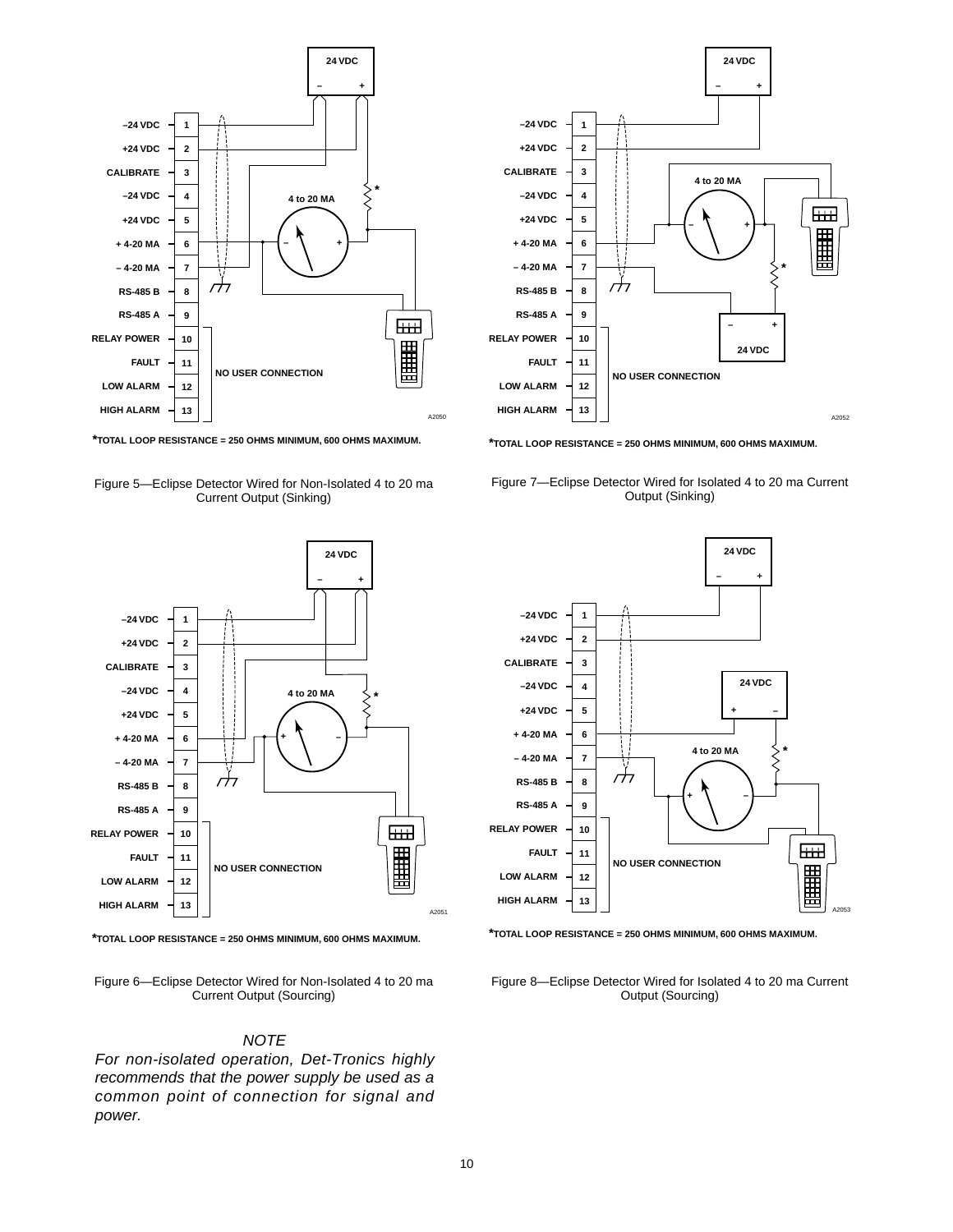

Figure 9—Remote Calibration Switch and LED in Optional Det-Tronics PIRTB Termination Box



Figure 10—Remote Calibration Module Wired to PointWatch Eclipse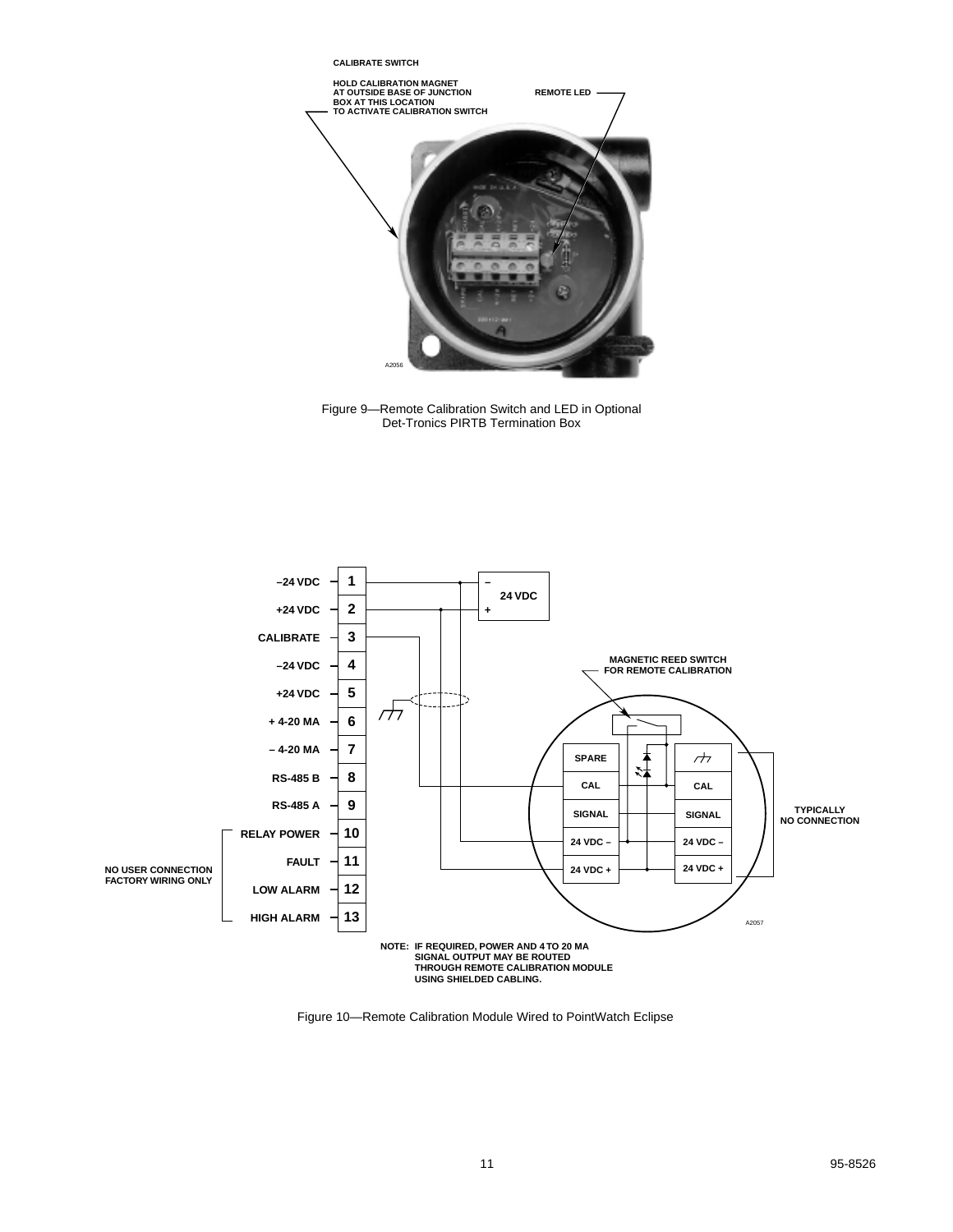# **DESCRIPTION**

#### **INTERNAL MAGNETIC SWITCH**

An internal magnetic switch is provided for resetting latched alarms and initiating calibration. See Figure 11 for switch location. Momentary switch activation will reset alarms, while holding the switch closed for 2 seconds or longer will start the calibration sequence. The switch can also be used to enter "live" calibration mode or terminate the calibration sequence (see "Calibration" section).

## **HART COMMUNICATION PORT**

A HART communication port is provided for connecting the HC275 Communicator to the Eclipse. Refer to Figure 12.

## **NOTE**

#### A 4 to 20 mA loop with at lease 250 ohms must be active for HART communication to work.

If a PIRTB Remote Calibration Termination Box is utilized, the HC275 can be connected at the PIRTB. Note that this connection requires removal of the PIRTB cover.

Connect the HC275 HART Communicator, then turn it on by pressing the ON/OFF key. The communicator will indicate when the connection is made. If the connection is not made, the communicator will indicate that no device was found. Refer to the HART appendix in this manual for complete information.

#### **WARNING**

For Division applications, do not open cover when explosive gas atmosphere may be present.





## **MULTICOLOR LED**

An onboard multi-color LED is provided for indicating faults, alarms, and calibration status. The LED is green during normal operation and turns yellow for fault conditions. It blinks red for low alarms and steady red for high alarms. LED operation for fault status is non-latching. LED operation for alarms is configurable for latching/non-latching.

#### **WEATHER BAFFLE ASSEMBLY**

The weather baffle prevents debris and water from entering the optics, while allowing gases and vapors to enter readily. A baffle seal O-ring is provided to ensure a proper seal.

Two weather baffle configurations are available one with a hydrophobic filter and one without the filter. The weather baffle assembly is not field-serviceable, but is easily replaceable. To remove the plastic weather baffle from the Eclipse body, rotate it one quarter turn counter-clockwise and pull.

The weather baffle is furnished with a calibration gas nozzle for direct injection of gas to the sensor, allowing the operator to apply gas to the detector without going through the weather baffle.

## **NOTE**

Always cover the calibration gas nozzle with the cap provided, except when performing calibration.

## **CLOCK**

An hour meter is provided to give a relative indication of time for historical logs. The meter is zeroed at the time of manufacture and only increments while power is applied. HART or MODBUS communication is required to view the running hours.



Figure 11—PointWatch Eclipse Figure 12—HC275 HART Communicator Connected to HART Communication Port on Eclipse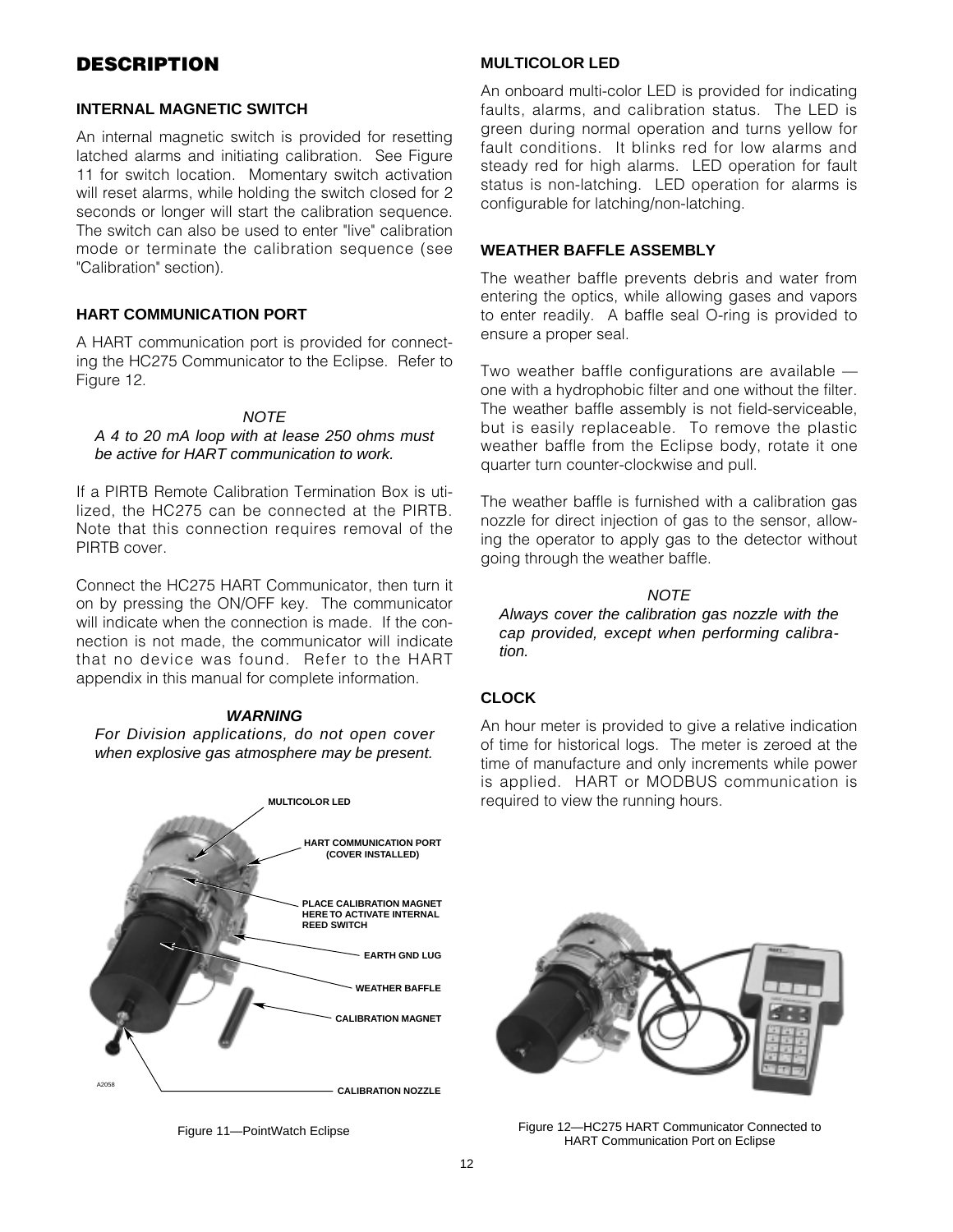## **HISTORY LOGS**

All history logs are saved in non-volatile memory and retained through power cycles. HART or MODBUS communication is required to view the history logs.

## **Event Log (Alarms and Faults)**

An event log saves the ten most recent alarms and a selected group of faults with an hour meter time stamp. HART or MODBUS communication is required to view the log. Types of logged events include:

- Low Alarms
- High Alarms
- Blocked Beam Fault
- Warm-up
- Calibration Fault

## **Calibration Log**

A log of the ten most recent calibrations with time stamp is saved. HART or MODBUS communication is required to view the log. Types of calibration records include:

- Zero Only Calibration
- Complete Calibration
- Failed Calibration

## **Min/Max Temperature History**

The all-time highest and lowest ambient temperatures are stored with a time stamp. A second pair of min/max temperatures, which can be reset by the user, is also provided. HART or MODBUS communication is required to view the log.

## **REMOTE CALIBRATION OPTION**

In most applications, it is recommended to install the Pointwatch Eclipse where it will contact the vapor of interest as quickly as possible. Unfortunately, the best location for early warning can often result in accessibility problems for the operator when calibration is required. In these applications, the Model PIRTB Termination Box is highly recommended to provide the ability to calibrate the Pointwatch Eclipse from a remote location.

The PIRTB consists of a termination/circuit board, housed within an explosion-proof junction box. The circuit board contains a magnetic reed switch for initiating calibration, an indicating LED to signal the operator when to apply and remove the calibration gas, and a wiring terminal block. The junction box cover is furnished with a small viewing window that enables calibration to be performed without hazardous area de-classification. The PIRTB may be installed up to 100 feet away from the Eclipse. Refer to Figure 13 for remote calibration configuration options.

## **NOTE**

The remote calibration switch is intended for initiating calibration only. Resetting latching alarm outputs using the remote calibration switch cannot be accomplished without entering the Calibration mode.

The following recommendations are provided to enhance operator ease and convenience of remote calibration configurations:

- 1. Install the Eclipse in such a manner that the onboard LED is visible whenever possible. This will aid in checking device status "at a glance."
- 2. The Eclipse is provided with a calibration gas nozzle on the weather baffle, which allows the use of permanently attached calibration gas delivery tubing (either polyethylene or stainless steel). The tubing is typically routed in parallel with the remote calibration cabling to the same location as the PIRTB termination box. This arrangement enables a technician to initiate calibration and deliver the calibration gas to the Eclipse from a single location.
- 3. When permanently installed calibration gas tubing is utilized, always install a shut-off valve at the open end to prevent unwanted vapors or debris from entering the tubing.
- 4. Always purge the permanent tubing with clean, dry compressed air prior to and immediately after calibration to ensure that residual combustible gases are cleared. Always close the shutoff valve after post-calibration purging is complete. This will ensure that all hydrocarbon vapors are eliminated from the Eclipse optics.
- 5. Note that permanently installed calibration gas tubing will increase the calibration gas consumption rate as a function of total tubing length.

Other methods of achieving remote Eclipse calibration include utilizing HART or MODBUS communications. Refer to the HART and MODBUS appendices for details.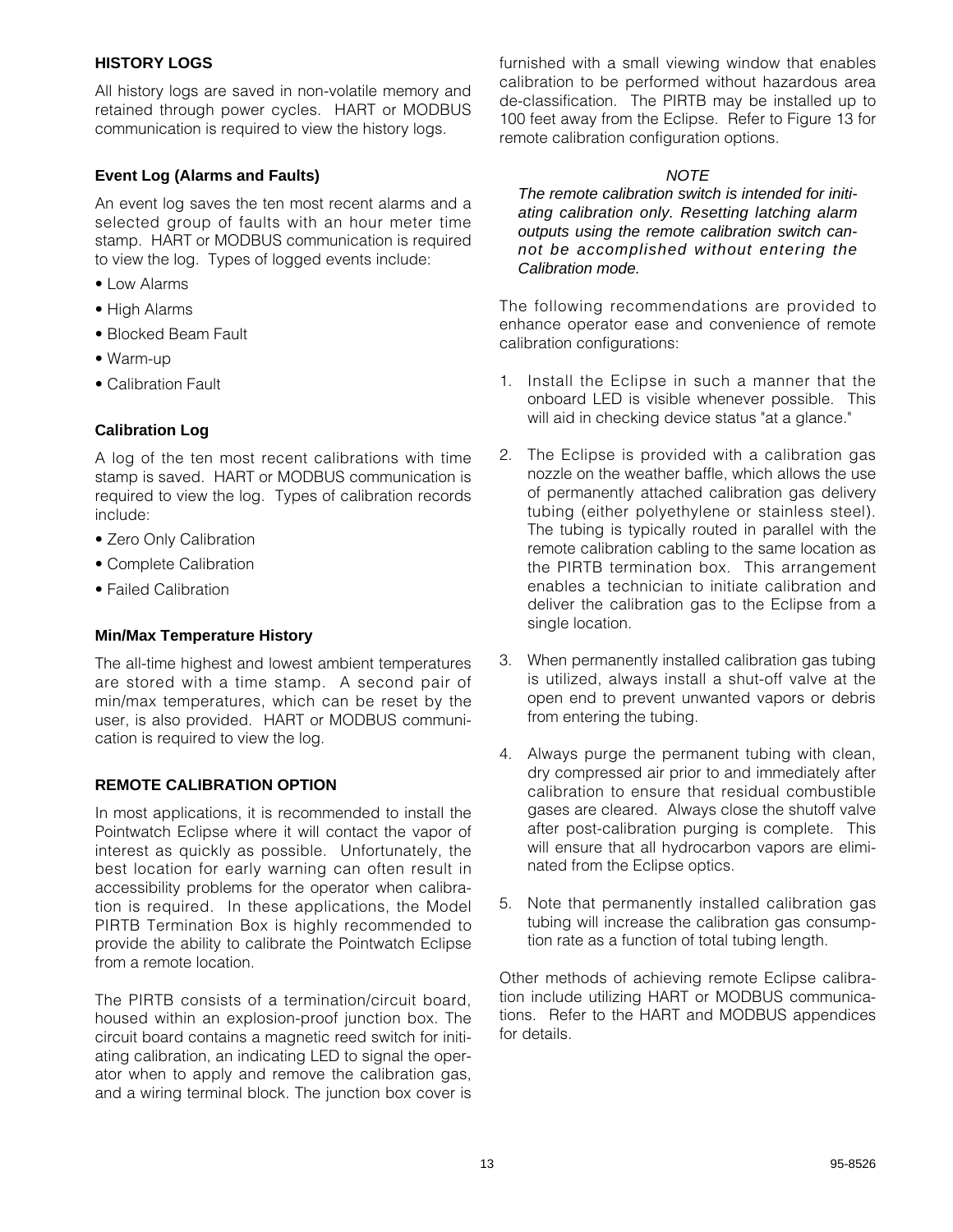

 **\* CENELEC APPROVED APPLICATIONS ONLY OR DE-CLASSIFIED DIVISION APPLICATIONS.**

Figure 13—Remote Calibration Configuration Options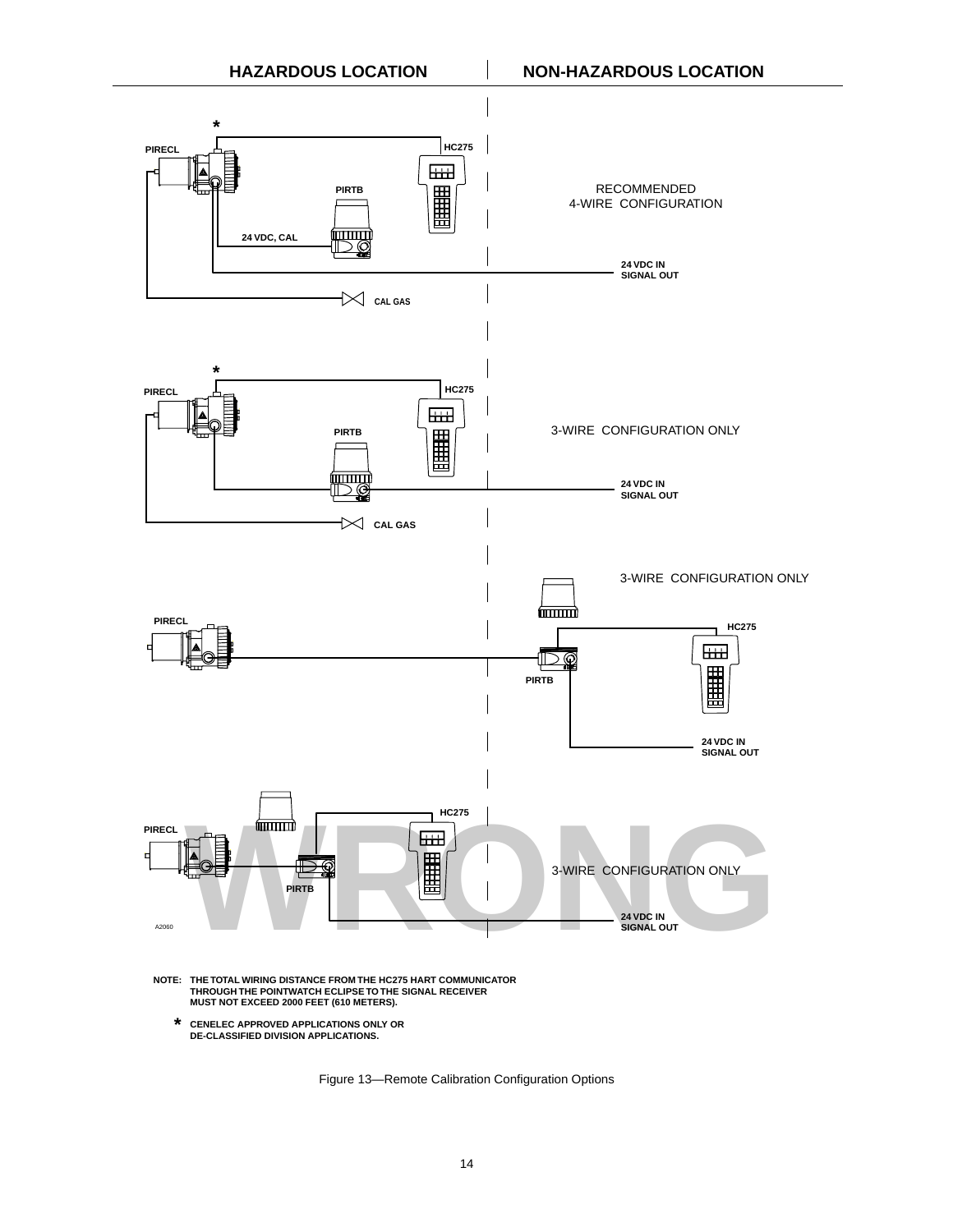#### **SPECIAL APPLICATIONS**

The standard Pointwatch Eclipse is intended for open area combustible gas detection applications. However, special detector configurations are available for applications such as duct-mounting and sample extraction. Contact Detector Electronics Corporation for information on these special device configurations.

# **OPERATION**

## **FACTORY DEFAULT SETTINGS**

The Pointwatch Eclipse is shipped from the factory pre-calibrated and set for detection of 0-100% LEL methane. Detection of gases other than methane will require changing the factory gas setting and performing field calibration of the device. HART or MODBUS communication is required to change the factory default settings. Refer to the HART Communications Appendix within this document for additional guidance.

## **OPERATING MODES**

The Eclipse has three operating modes: warm-up, normal, and calibrate.

## **Warm-up**

Warm-up mode is entered upon application of 24 VDC operating power. During warm-up, the 4-20 mA current loop output will indicate warm-up, the indicating LED is yellow, and the alarm outputs are disabled. The warm-up mode lasts nominally two (2) minutes after power-up.

## **Normal**

After warm-up mode is completed, the device automatically enters the Normal mode, and all analog and alarm outputs are enabled.

## **Calibrate**

Calibration of the Eclipse is normally not required; however, the user has the option to verify proper calibration or to perform calibration procedures if necessary. Guidelines for when to perform a calibration or a response test are listed in Table 1. The user has the choice of three methods to place the device into the Calibrate mode. Refer to the "Calibration" section in this manual for details.

| <b>Function</b>                          | Calibration | Response<br>Test |
|------------------------------------------|-------------|------------------|
| Startup                                  |             | X                |
| Gas selection changed                    | X           |                  |
| Non-standard gas                         | X           |                  |
| (using linearization other than methane) |             |                  |
| Replace any part                         | X           |                  |
| Constant zero offset                     | Χ           |                  |
| Periodic Functional Testing              |             |                  |
| (at least once a year)                   |             |                  |

## **4 TO 20 MA CURRENT LOOP OUTPUT**

Eclipse provides an isolated, linear current loop output that is proportional to the detected gas level. Fault and calibration status are also indicated by this output.

The factory default for full-scale 100% LEL output is 20 mA. Other full scale values (from 20 to 100% LEL) can be selected using HART or MODBUS communication. HART and MODBUS interfaces also have the ability to calibrate the 4 mA and 20 mA levels.

When the default setting is selected, the LEL percentage for a given current reading can be calculated using the formula:

% LEL =  $(X - 4) \div 0.16$   $X =$  Current reading in milliamperes

Example: Device reads 12 mA.  $12 - 4 = 8$  $8 \div 0.16 = 50$ 50% LEL is indicated.

Normally, the current loop output is proportional to the selected standard gas type only. Refer to Appendix C within this document for information on non-standard gas detection.

## **FAULT INDICATION**

There are three modes of signaling faults using the 4- 20 mA analog signal output:

- Standard Eclipse (factory-default setting)
- PIR9400 (used for retrofit applications of the PIR9400 detector)
- User Defined

Fault signaling mode can be selected using the HART or MODBUS interface. Table 2 shows the current levels for each fault mode.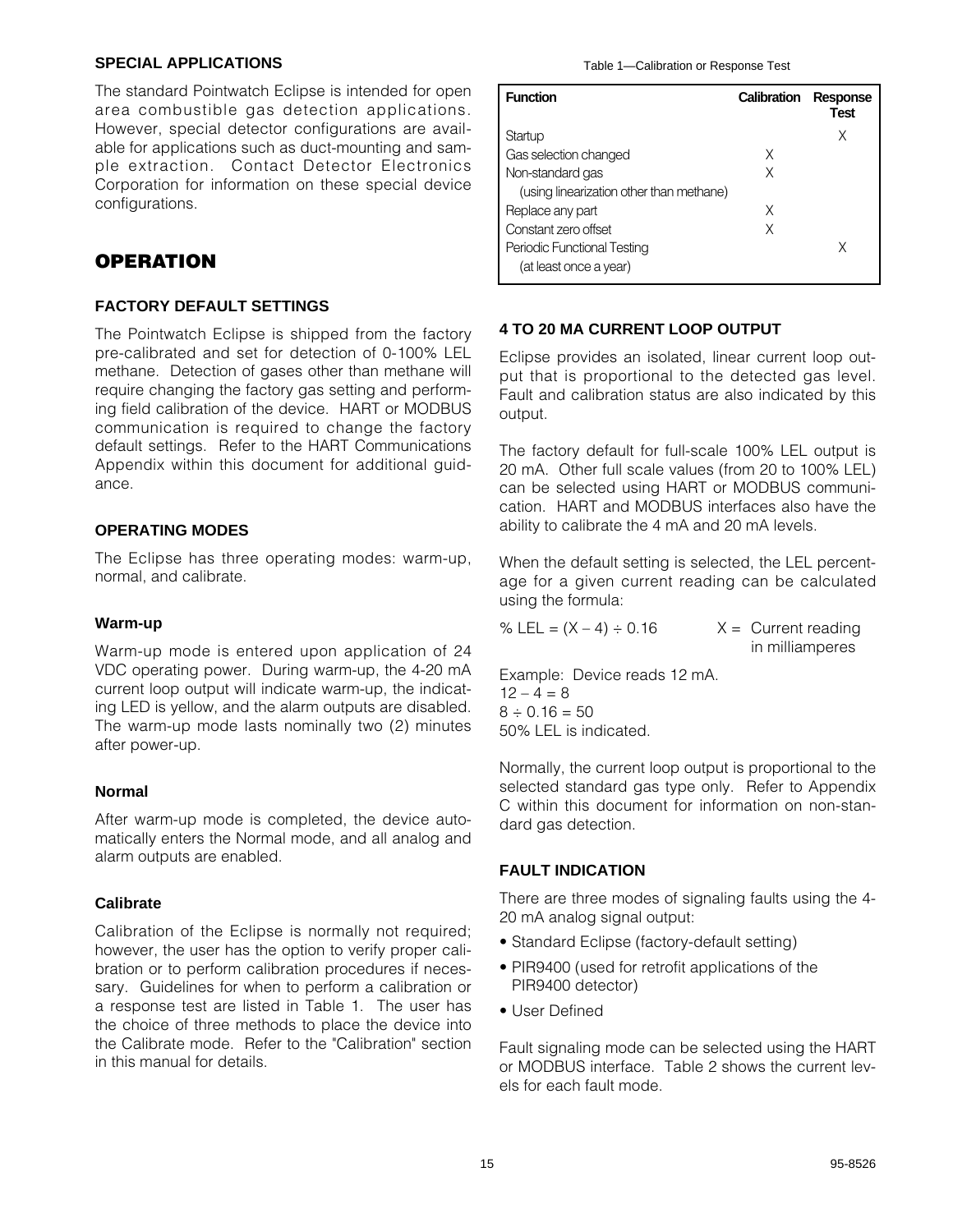#### **Eclipse Fault Mode**

Eclipse mode follows conventional fault signaling practice. The current loop output indicates the presence of a fault, but does not attempt to identify a specific fault with a specific current output value. Identification of a specific fault type is done through the HC275 HART communicator or MODBUS.

## **PIR9400 Fault Mode**

This mode is provided for compatibility with existing Det-Tronics PointWatch gas detectors. The fault and calibration levels are identical to existing PIR9400 units, which makes the Eclipse compatible with the U9500 Infiniti Transmitter. As with the PIR9400 detector, live and suppressed "signal during calibration" modes are available.

#### **User Defined Fault Mode**

This mode is intended for users who wish to program unique current levels for faults and calibration signals. User defined current levels can be set from 0.0 to 24.0 mA. and can be programmed from HART or MODBUS interfaces. Four unique current levels are available: warm-up, general fault, calibration, and blocked optics.

## **STARTUP**

When the Eclipse is installed and wired as described in the "Installation" section, it is ready for commissioning. If the application requires that specific changes be made to the factory settings, HART or MODBUS communication will be required. Refer to the appropriate Appendix for details.

#### **NOTE**

Ensure that controller alarm outputs are inhibited for a minimum of 10 seconds after system power-up to prevent unwanted output actuation.

| <b>Condition</b>                    | <b>PIR9400 Fault Mode</b> | <b>Eclipse Fault Mode</b> | <b>User Defined Fault Mode</b> |
|-------------------------------------|---------------------------|---------------------------|--------------------------------|
| Gas Level (-10% to 120% Full scale) | 2.4 to 23.20              | 2.4 to 23.20              | 2.4 to 23.20                   |
| Warm-up                             | 0.00                      | 1.00                      | Warm-up                        |
| Reference Sensor Saturated          | 0.20                      | 1.00                      | <b>General Fault</b>           |
| <b>Active Sensor Saturated</b>      | 0.40                      | 1.00                      | <b>General Fault</b>           |
| Calibration line active on power-up | 0.60                      | 1.00                      | <b>General Fault</b>           |
| Low 24 volts                        | 0.80                      | 1.00                      | <b>General Fault</b>           |
| Low 12 volts                        | 1.20                      | 1.00                      | <b>General Fault</b>           |
| Low 5 volts                         | 1.20                      | 1.00                      | <b>General Fault</b>           |
| Dirty Optics                        | 1.00                      | 2.00                      | <b>Blocked Optics</b>          |
| <b>Calibration Fault</b>            | 1.60                      | 1.00                      | <b>General Fault</b>           |
| Calibration complete                | 1.80                      | 1.00                      | Calibration                    |
| Span calibration, apply gas         | 2.00                      | 1.00                      | Calibration                    |
| Zero calibration in progress        | 2.20                      | 1.00                      | Calibration                    |
| Negative signal output fault        | 2.40                      | 1.00                      | <b>General Fault</b>           |
| Flash CRC                           | 1.20                      | 1.00                      | <b>General Fault</b>           |
| Ram Error                           | 1.20                      | 1.00                      | <b>General Fault</b>           |
| <b>EEPROM Error</b>                 | 1.20                      | 1.00                      | <b>General Fault</b>           |
| <b>IR Source Failure</b>            | 1.20                      | 1.00                      | <b>General Fault</b>           |

Table 2—Output Levels of 4 to 20 ma Current Loop and Corresponding Status Indications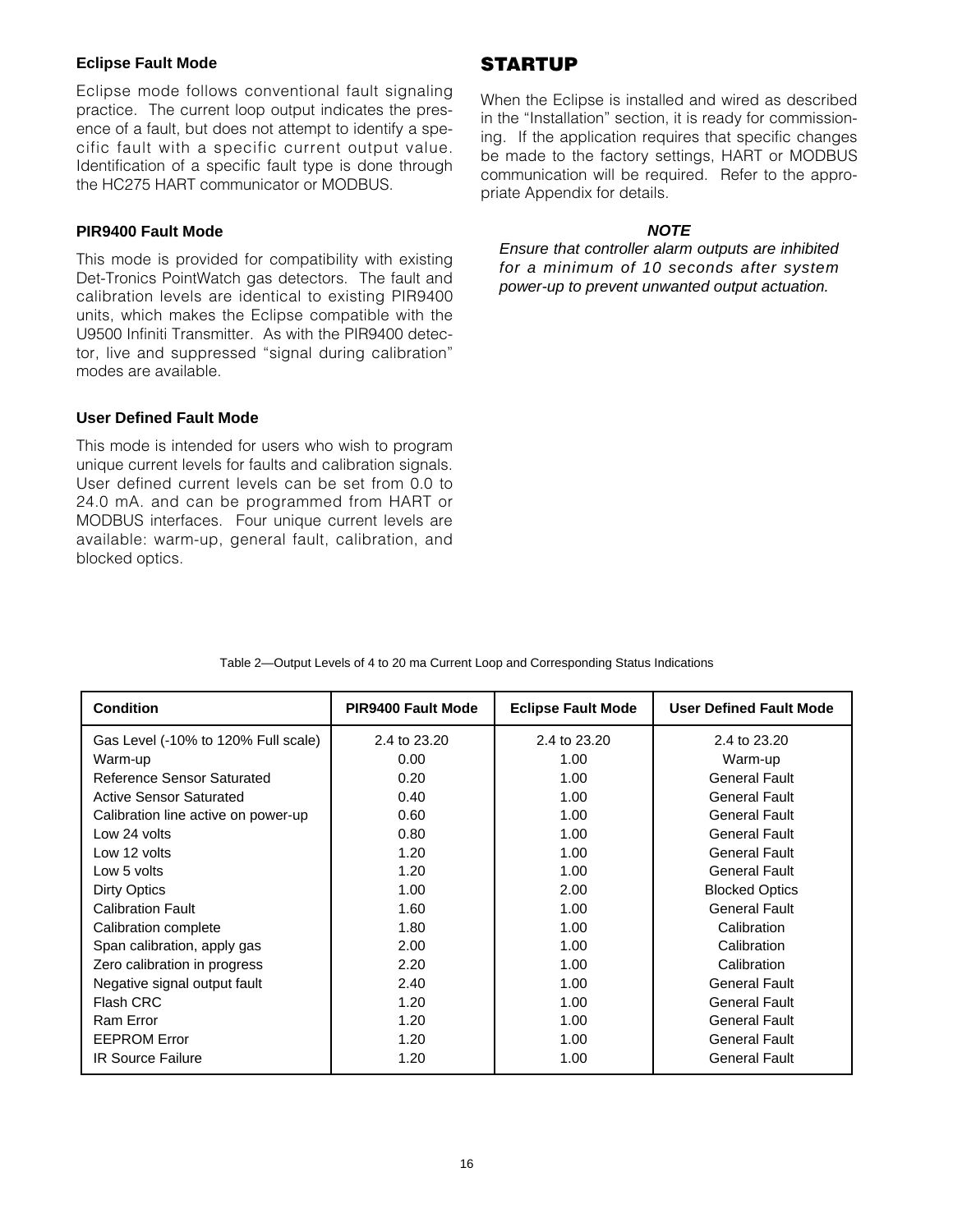# **CALIBRATION**

#### **ADDITIONAL CALIBRATION NOTES**

#### **CALIBRATION OVERVIEW**

Although routine calibration of the Pointwatch Eclipse is normally not required, the device supports nonintrusive field calibration capability. Two (2) calibration procedure options are provided:

1. **Normal Calibration** is a two-step process consisting of clean air (zero) condition and mid-scale (span) adjustment. Calibration gas must be applied by the operator to enable span adjustment. Normal calibration is required whenever the gas type setting has been changed from the factory-default methane setting. Purge the Eclipse optics with clean, dry air prior to calibration initiation to ensure that an accurate zero (clean air) condition is present.

The following Normal Calibration guidelines always apply:

- A. The Eclipse is factory set for detection of methane. If the gas setting is changed (using HART or MODBUS communication), the Eclipse **must** be re-calibrated (normally with the matching gas type).
- B. The calibration gas type normally should match the selected gas setting for the Eclipse. Different calibration gas types are selectable using HART or MODBUS communication. The factory default calibration gas is methane.
- C. The recommended calibration gas concentration is 50% LEL, although other calibration concentrations may be utilized if previously defined in the Eclipse using HART or MOD-BUS communication.
- 2. **Zero Only Calibration** is a one-step process consisting of clean air (zero) condition adjustment only, which is performed automatically by the device. This procedure adjusts the "clean air" signal output only, and is normally used if the 4 milliampere signal level has drifted. The cause of drift is typically due to the presence of background gas during calibration. Purge the Eclipse optics with clean, dry compressed air prior to calibration initiation to ensure an accurate zero (clean air) condition is present.

#### **IMPORTANT**

Always ensure that the correct gas type is used for calibration. (2.5 LPM flow rate is recommended.)

#### **NOTE**

Ensure that the detector has been operating for at least two hours before calibrating.

#### **NOTE**

Always ensure that the Eclipse optics are totally free of all hydrocarbons before initiating calibration. This may require purging of the Eclipse with pure air prior to initiating calibration.

#### **NOTE**

Under very windy conditions, it may not be possible to successfully calibrate the Eclipse. This situation is easily corrected by using the Eclipse Calibration Bag (P/N 006672-002), available from Det-Tronics.

#### **NOTE**

Always place the protective cap back on the calibration nozzle after completion of span calibration.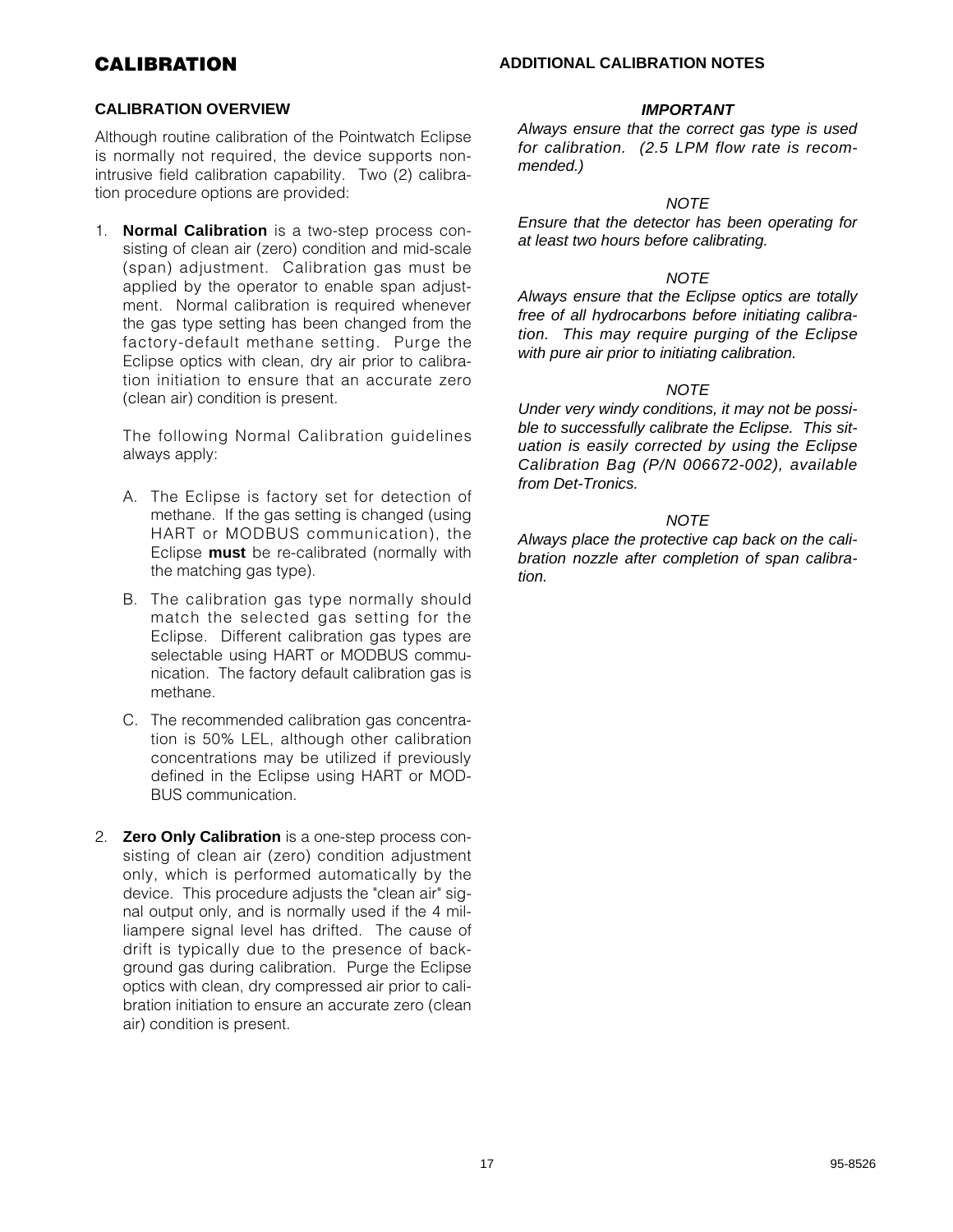## **CALIBRATION INITIATION**

Eclipse calibration may be initiated by any of the following means:

- The onboard magnetic calibration switch
- The magnetic calibration switch in the remote termination box.
- Digital communication (via HART or MODBUS communication).

## **Calibration using Magnetic Switch**

#### 1. **Onboard Switch and LED**

The Pointwatch Eclipse provides an onboard magnetic calibration/reset switch for non-intrusive calibration capability. The magnetic switch is located on the device bulkhead. See Figure 11 for switch location. An onboard tri-color LED is also provided to signal the operator when to apply and remove calibration gas.

## 2. **Remote Switch and Indicating LED**

A special Remote Termination Box (Model PIRTB) is available for initiating calibration from a remote location. The PIRTB provides an internal magnetic switch and indicating LED (LED is on/off only, not tri-color). The PIRTB is provided with a clear window on the cover, enabling non-intrusive calibration capability.

Either magnetic switch must be actuated for 2 seconds using a calibration magnet to initiate Eclipse calibration. Upon initiation, the Eclipse automatically performs the zero calibration adjustment, and then signals the operator when it is time to apply calibration gas. Upon completion of the span adjustment, the Eclipse returns to normal mode after the calibration gas has cleared. The indicating LED (either onboard LED or PIRTB LED, if used) provides visual signals to the operator regarding the proper time to apply and remove the calibration gas.

For Zero Only Calibration, the operator must re-actuate the magnetic switch upon LED signal to apply calibration gas. This action instructs the Eclipse to utilize the previous span setting, and return to normal mode without requiring application of calibration gas.

## **Digital Communication Calibration**

Either HART or MODBUS communication may be utilized to initiate Eclipse calibration. Refer to the appropriate appendix for details.

## **DETAILED CALIBRATION PROCEDURE USING MAGNETIC SWITCH**

Refer to Tables 3 and 4 for a quick summary of the standard calibration sequence.

- 1. Apply magnet for 2 seconds minimum to initiate calibration.
	- A. The onboard LED turns to steady red.
	- B. The LED within the PIRTB (if used) turns on.
	- C. The Eclipse current output decreases from 4 mA to 1 mA when the default Eclipse calibration routine is used.
- 2. When zero calibration is complete:
	- A. The onboard LED changes from steady red to flashing red.
	- B. The LED within the PIRTB (if used) begins flashing.
	- C. The Eclipse current output does not change from the 1 mA level when the default Eclipse calibration routine is used.
	- D. The operator should now apply the appropriate calibration gas to the Eclipse if conducting Normal Calibration.
	- E. If conducting Zero Only Calibration, the operator should re-apply the magnet to the switch. This will conclude the Zero Only calibration sequence.
- 3. When Span Calibration is complete:
	- A. The onboard LED changes from flashing red to steady red.
	- B. The LED within the PIRTB (if used) changes to steady on.
	- C. The Eclipse current output does not change from the 1 mA level when the default Eclipse calibration routine is used.
	- D. The operator should now remove the calibration gas from the Eclipse.
- 4. Return to Normal is complete when:
	- A. The onboard LED changes from steady red to steady green.
	- B. The LED within the PIRTB (if used) turns off.
	- C. The Eclipse current output returns to 4 mA after detected calibration gas level drops below 5% LEL or the calibration abort signal is provided.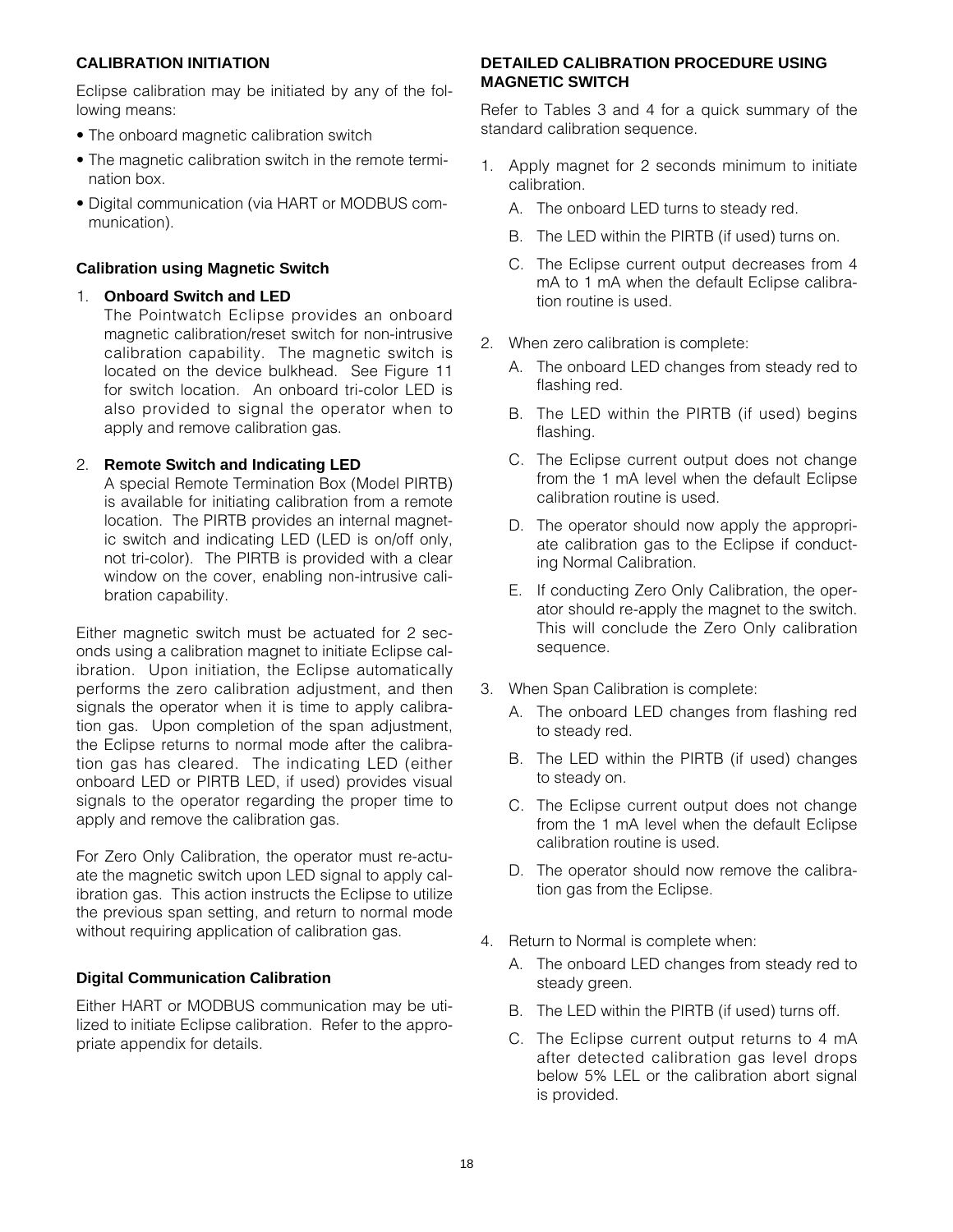| <b>Description</b>           | <b>Indicating LED</b><br>(on-board/PIRTB) | <b>Current Output</b><br>(default setting) | <b>Operator Action</b>           |
|------------------------------|-------------------------------------------|--------------------------------------------|----------------------------------|
| Normal-ready to calibrate    | steady green/off                          | 4 ma                                       | Purge with clean air if required |
| Initiate Calibration         | steady red/on-steady                      | 1 ma                                       | Apply Magnet for 2 seconds min.  |
| Zero Calibration complete    | flashing red/on-flashing                  | 1 ma                                       | Apply Calibration Gas to device  |
| Span Calibration in progress | flashing red/on-flashing                  | 1 ma                                       | Continue cal gas flow            |
| Span Calibration complete    | steady red/on-steady                      | 1 ma                                       | <b>Remove Calibration Gas</b>    |
| Output Returns to Normal     | off/off                                   | 4 ma                                       | <b>Calibration Completed</b>     |
| Normal Operation             | steady green/off                          | 4 ma                                       | None                             |

Table 4—Quick Reference Guide for Zero Only Calibration Procedure Using Magnetic Switch

| <b>Description</b>           | <b>Indicating LED</b><br>(on-board/PIRTB) | <b>Current Output</b><br>(default setting) | <b>Operator Action</b>                                  |
|------------------------------|-------------------------------------------|--------------------------------------------|---------------------------------------------------------|
| Normal-ready to calibrate    | steady green/off                          | 4 ma                                       | Purge with clean air if required                        |
| Initiate Calibration         | steady red/on-steady                      | 1 ma                                       | Apply Magnet for 2 seconds min.                         |
| Zero Calibration complete    | flashing red/on-flashing                  | 1 ma                                       | Re-initiate magnetic switch<br>to terminate calibration |
| <b>Return to Normal Mode</b> | steady green/off                          | 4 ma                                       | Zero Calibration Completed                              |

## **TIME OUT**

If calibration is not completed within 10 minutes, a calibration-failed fault is generated, and the unit returns to normal operation using the previous calibration values.

## **NOTE**

Under normal conditions, span calibration is typically completed in 3 minutes or less.

## **CALIBRATION ABORT**

Calibration can be aborted at any time after zero calibration is completed. This is done by activating the onboard or PIRTB magnetic switch, or by a command from the HART or MODBUS interface. If calibration is terminated, the new zero point is retained, and a zero calibration code is saved in the calibration history buffer. The unit will immediately return to normal operation.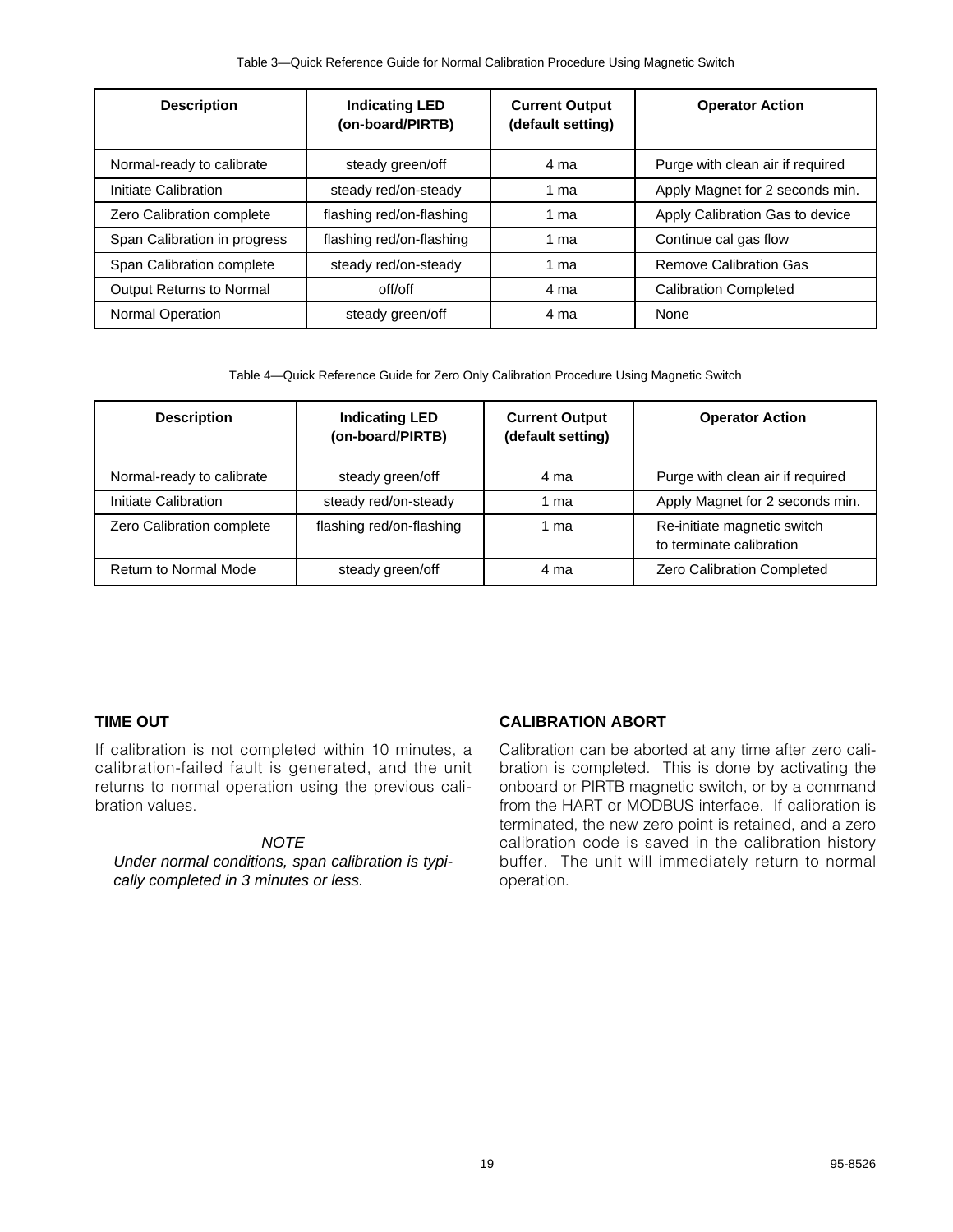

Figure 14—PointWatch Eclipse with Baffle Removed

## **MAINTENANCE**

#### **ROUTINE INSPECTION**

The PointWatch Eclipse detector should be inspected periodically to ensure that external obstructions such as plastic bags, mud, snow, or other materials do not block the weather baffle, thereby impairing the performance of the device. In addition, the weather baffle assembly should be removed and inspected to ensure that the diffusion paths into the measurement chamber are clear. See Figure 14.

#### **WEATHER BAFFLE CLEANING**

Remove the weather baffle assembly and clean with a soft brush and soap and water. Rinse and allow to dry.

Replace the weather baffle if damaged or if fouling of the baffle vents is evident.

## **NOTE**

Solvents may damage the weather baffle assembly. If contamination is not removed using soap and water, then replacement of the baffle may be required.

## **OPTICS CLEANING**

Cleaning of the Eclipse optical surfaces is normally required only if an optical fault is indicated.

Thoroughly douse the mirror and window using a liberal amount of isopropyl alcohol to clear away contaminant particles. Repeat the alcohol flush to remove any remaining contaminants. Allow the assembly to air-dry in a dust-free location.

## **O-RING**

Periodically the O-ring should be inspected for breaks, cracks and dryness. To test the ring, remove it from the enclosure and stretch it slightly. If cracks are visible, it should be replaced. If it feels dry, a thin coating of lubricant should be applied. See "Spare Parts" section for recommended lubricant. When reinstalling the ring, be sure that it is properly seated in the groove.

## **PROTECTIVE CAPS AND COVERS**

The calibration nozzle cap must always be installed, except while performing calibration. Also ensure that the HART Communication Port cover and the wiring compartment cover are installed and fully engaged.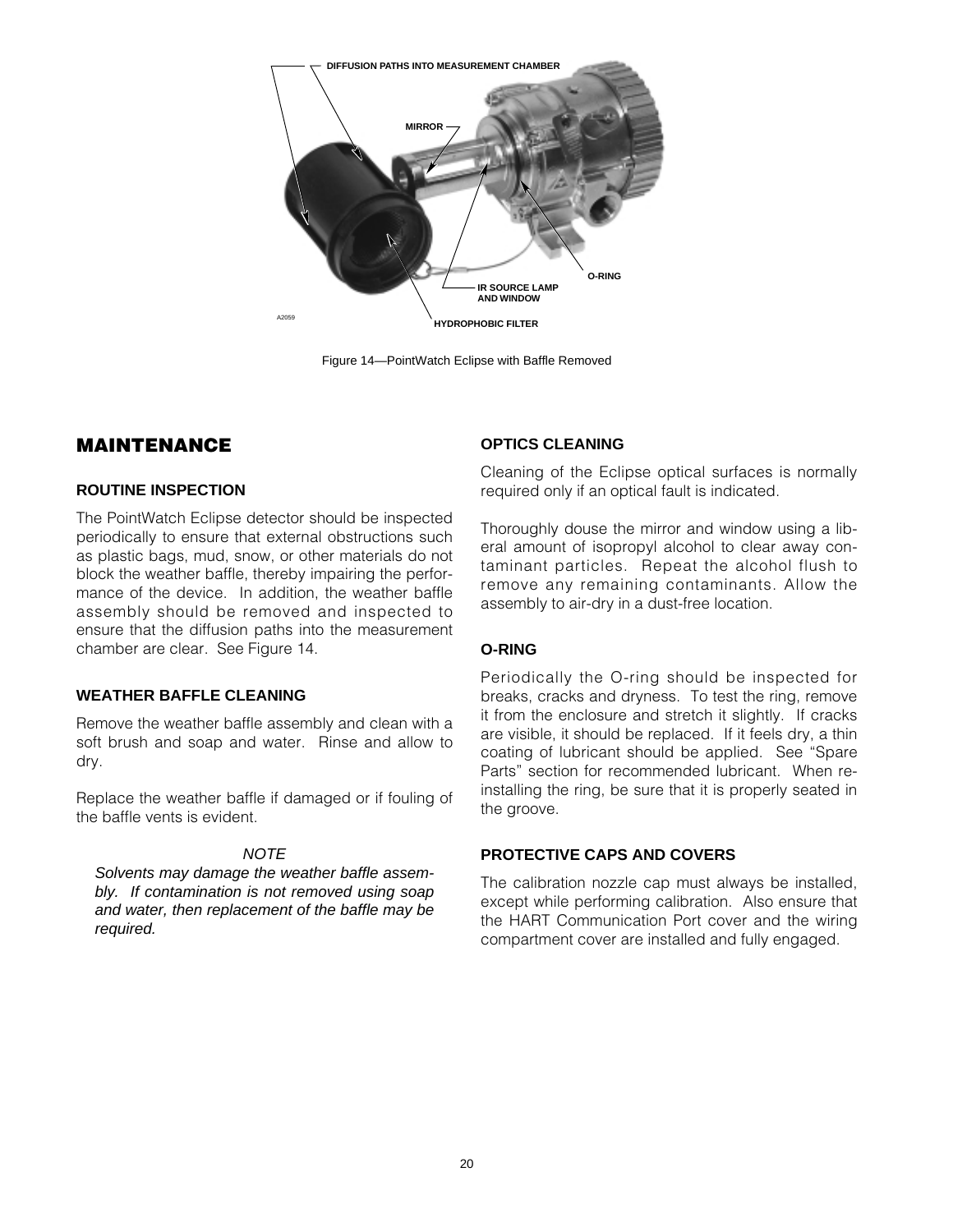# **TROUBLESHOOTING**

A Fault status is indicated by a yellow LED and also by the 4 to 20 mA outout. Refer to Table 5 to identify the fault type using the 4 to 20 mA output. (The operator must know which fault signaling mode has been programmed.) Refer to Table 6 for assistance in correcting malfunctions with the PointWatch Eclipse Detector.

| <b>Condition</b>                    | <b>PIR9400 Fault Mode</b> | <b>Eclipse Fault Mode</b> | <b>User Defined Fault Mode</b> |
|-------------------------------------|---------------------------|---------------------------|--------------------------------|
| Gas Level (-10% to 120% Full scale) | 2.4 to 23.20              | 2.4 to 23.20              | 2.4 to 23.20                   |
| Warm-up                             | 0.00                      | 1.00                      | Warm-up                        |
| Reference Sensor Saturated          | 0.20                      | 1.00                      | <b>General Fault</b>           |
| <b>Active Sensor Saturated</b>      | 0.40                      | 1.00                      | <b>General Fault</b>           |
| Calibration line active on power-up | 0.60                      | 1.00                      | <b>General Fault</b>           |
| Low 24 volts                        | 0.80                      | 1.00                      | <b>General Fault</b>           |
| Low 12 volts                        | 1.20                      | 1.00                      | <b>General Fault</b>           |
| Low 5 volts                         | 1.20                      | 1.00                      | <b>General Fault</b>           |
| <b>Dirty Optics</b>                 | 1.00                      | 2.00                      | <b>Blocked Optics</b>          |
| <b>Calibration Fault</b>            | 1.60                      | 1.00                      | <b>General Fault</b>           |
| Calibration complete                | 1.80                      | 1.00                      | Calibration                    |
| Span calibration, apply gas         | 2.00                      | 1.00                      | Calibration                    |
| Zero calibration in progress        | 2.20                      | 1.00                      | Calibration                    |
| Negative signal output fault        | 2.40                      | 1.00                      | <b>General Fault</b>           |
| <b>Flash CRC</b>                    | 1.20                      | 1.00                      | <b>General Fault</b>           |
| Ram Error                           | 1.20                      | 1.00                      | <b>General Fault</b>           |
| <b>EEPROM Error</b>                 | 1.20                      | 1.00                      | <b>General Fault</b>           |
| <b>IR Source Failure</b>            | 1.20                      | 1.00                      | <b>General Fault</b>           |

#### Table 5—Using the 4 to 20 mA Output Level to Identify a Fault Condition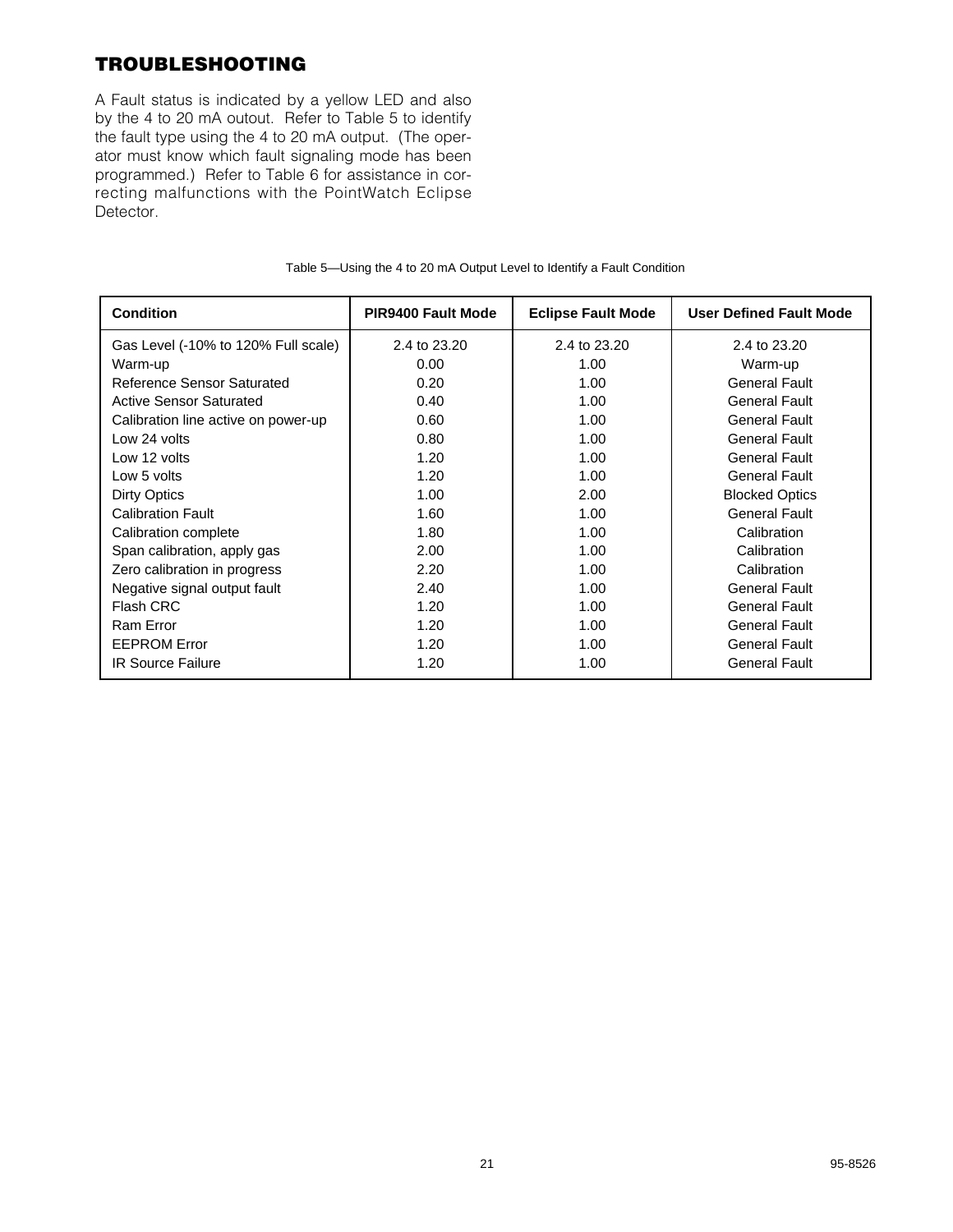| <b>Fault Condition</b>              | <b>Corrective Action</b>                                                                                                                                                                                                                                                                                                                                                                                                                                                                                                                                                                                     |
|-------------------------------------|--------------------------------------------------------------------------------------------------------------------------------------------------------------------------------------------------------------------------------------------------------------------------------------------------------------------------------------------------------------------------------------------------------------------------------------------------------------------------------------------------------------------------------------------------------------------------------------------------------------|
| Low 24 volts                        | 24 vdc operating voltage is out of range. Verify proper wiring to the detector and<br>correct voltage output from the power source. Power supply faults are self-clearing<br>when the condition is corrected. If the fault does not clear, consult the factory.                                                                                                                                                                                                                                                                                                                                              |
| <b>Dirty Optics</b>                 | Perform cleaning procedure, then recalibrate as required. (Refer to "Maintenance"<br>for details.)                                                                                                                                                                                                                                                                                                                                                                                                                                                                                                           |
| <b>Calibration Fault</b>            | If the calibration process is allowed to time-out, the fault is set and can only be<br>reset with a successful calibration.<br>Check the gas bottle to ensure that there is enough gas to complete the calibration.<br>Are conditions too windy for a successful calibration? If so, use a PointWatch<br>Eclipse Calibration Bag (P/N 006672-002).<br>Always calibrate with a Det-Tronics calibration kit for Eclipse with correct regulator.<br>Be sure that the calibration gas being used matches the configured setting.<br>If the fault is still present, perform cleaning procedure, then recalibrate. |
| <b>Negative Signal Output</b>       | This fault is indicated when the signal output drops below -3% LEL. Normally<br>detection capability is not compromised in this condition. The device was probably<br>zero calibrated with background gas present. If the condition persists, purge with<br>clean air and repeat the zero calibration.                                                                                                                                                                                                                                                                                                       |
| Calibration line active at start-up | The only way to clear this fault is to correct the wiring and reapply power. Be sure<br>that the calibration line is not shorted and that the calibration switch is open. If the<br>fault does not clear, consult the factory.                                                                                                                                                                                                                                                                                                                                                                               |
| <b>Other Faults</b>                 | Consult the factory.                                                                                                                                                                                                                                                                                                                                                                                                                                                                                                                                                                                         |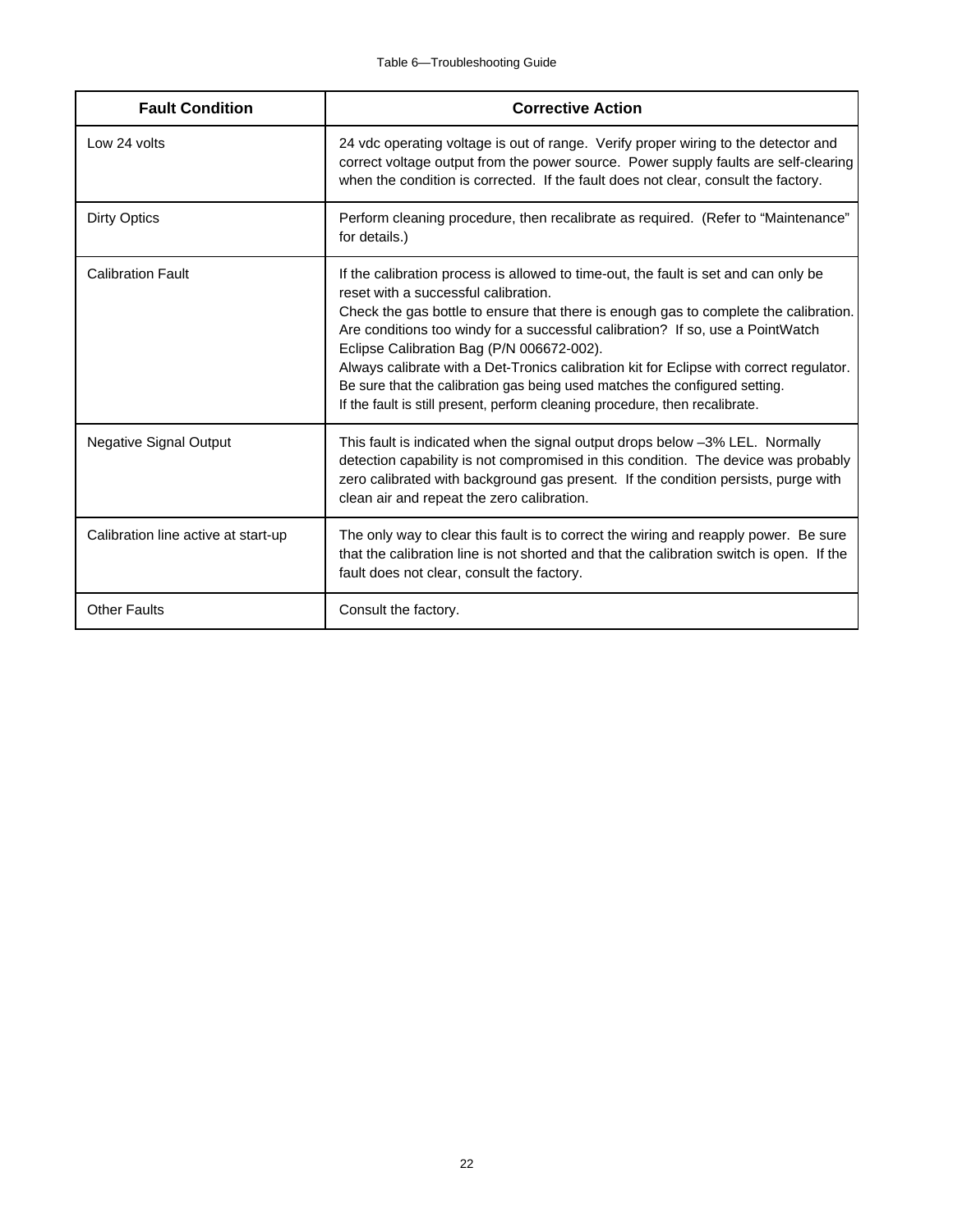# **DEVICE REPAIR AND RETURN**

The Pointwatch Eclipse IR Hydrocarbon Gas Detector is not designed to be repaired in the field. If a problem should develop, first carefully check for proper wiring, programming and calibration. If it is determined that the problem is caused by an electronic failure, the device must be returned to the factory for repair.

Prior to returning devices or components, contact the nearest local Detector Electronics office so that a Service Order number can be assigned. A written statement describing the malfunction must accompany the returned device or component to expedite finding the cause of the failure.

Return all equipment transportation prepaid to the factory in Minneapolis.

# **ORDERING INFORMATION**

## **POINTWATCH ECLIPSE DETECTOR**

When ordering, please specify:

3/4 inch threads, 0 to 100% LEL, 4 to 20 mA or M25 threads, 0 to 100% LEL, 4 to 20 mA.

## **CALIBRATION EQUIPMENT**

Pointwatch Eclipse calibration kits consist of a sturdy carrying case containing two 3.6 cubic foot (103 liter) cylinders of specified gas, a regulator and pressure indicator, three feet of tubing, barbed nozzle for direct application to the device, and a calibration wind shield to contain the gas in high wind applications.

| Methane, 50% LEL, 2.5% by volume   | 006468-001 |
|------------------------------------|------------|
| Ethane, 50% LEL, 1.5% by volume    | 006468-002 |
| Ethylene, 50% LEL, 1.35% by volume | 006468-003 |
| Propane, 50% LEL, 1.1% by volume   | 006468-004 |
| Propylene, 50% LEL, 1% by volume   | 006468-005 |
| PointWatch Eclipse Regulator       | 162552-002 |
| <b>Eclipse Calibration Bag</b>     | 006672-002 |
|                                    |            |

## **SPARE PARTS**

| Weather Baffle with Inlet Nozzle,        |            |
|------------------------------------------|------------|
| with Hydrophobic Filter                  | 007165-002 |
| Weather Baffle with Inlet Nozzle,        |            |
| without Hydrophobic Filter               | 007165-001 |
| Weather Baffle w 1/8" NPT cal gas inlet, |            |
| with Hydrophobic Filter                  | 007165-004 |
| Weather Baffle w 1/8" NPT cal gas inlet, |            |
| without Hydrophobic Filter               | 007165-003 |
| Cal gas fitting cap, black               | 103035-001 |
| <b>Calibration Magnet</b>                | 102740-002 |
| Silicone Free Grease                     | 005003-001 |
| O-Ring, 3.75" i.d., for wiring           |            |
| compartment cover                        | 107427-040 |
| O-Ring, 3.25" i.d., for front            |            |
| flange (internal)                        | 107427-052 |
| O-Ring, 2.43" i.d., for weather baffle   | 107427-053 |

## **ASSISTANCE**

For assistance in ordering a system to meet the needs of a specific application, contact:

Detector Electronics Corporation 6901 West 110th Street Minneapolis, Minnesota 55438 USA Operator: (952) 941-5665 or (800) 765-FIRE Customer Service: (952) 946-6491 Fax: (952) 829-8750 Web site: www.detronics.com E-mail: detronics@detronics.com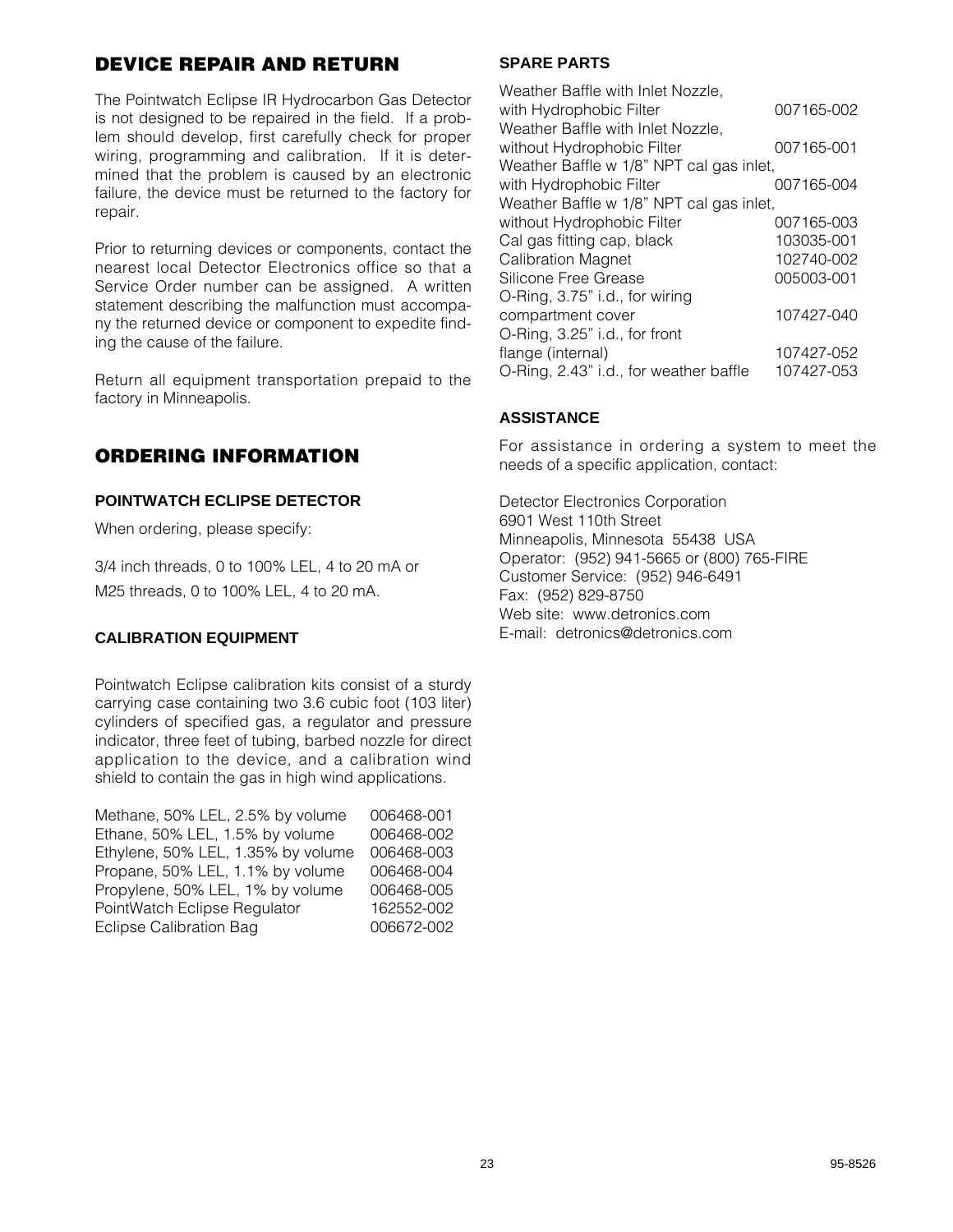# **APPENDIX A**

## **HART COMMUNICATION**

Digital communication with the Pointwatch Eclipse is necessary to monitor internal status and to modify the factory settings. This appendix provides guidance on establishing HART communication, and describes the communication menu structure when using the Eclipse with the HART 275 handheld communicator.

## **HART HC275 HANDHELD INTERCONNECTION WITH ECLIPSE**

Unscrew the protective cap from the HART communication port on the side of the Eclipse gas detector. Connect the HC275 to the two terminals inside the port. Press the "on" key to switch on the HC275 handheld communicator. The Online menu is the first menu to appear when the Communicator is properly connected to the Eclipse. This menu is structured to provide important information about the connected device immediately on powering up the Communicator. This menu displays up-to-date device information including primary variable, analog output, lower range value, and upper range value.

## **NOTE**

The HART protocol incorporates a concept called the "Device Description Language" that enables all suppliers of HART instruments to define and document their products in a single consistent format. This format is readable by handheld communicators, PC's and other process interface devices that support DDL. DDL enables full interoperability of devices, regardless of manufacturer, allowing full functionality from any HART device.

In the event that your Communicator does not establish communications with the Eclipse, you may need to ensure that the appropriate DDL's for the Eclipse are included within your Communicator. To review the device descriptions programmed into your HART Communicator:

- 1. From the Main menu, press to access Offline menu.
- 2. From the Offline menu, press New Configurations to access the list of device descriptions programmed into your HART Communicator. The Manufacturer menu displays a list of each manufacturer with device descriptions currently installed in your Communicator's Memory Module. The standard 12 MB Memory Module is recommended, as it allows for more device descriptions.
- 3. Select a manufacturer, and the Model menu displays, containing a list of currently installed device models provided by the selected manufacturer.
- 4. Review the different manufacturers and models to determine the installed HART-compatible devices in your Communicator.

If you cannot find the Eclipse device on your Communicator, the device revision you are looking for is not programmed into the Memory Module. In this instance, you are limited to what is available using the generic interface built into your HART Communicator.

The HART Communication Foundation (www.ccsi.com/hart) manages a library of Manufacturer Device Descriptions which are distributed to programming sites for inclusion in master devices. A complete listing of the HCF DD Library is available for download in manufacturer and device type sequence.

## **NOTE**

If a device is found, the HART Communicator displays the Online menu. If no device is found, the Communicator displays the Main menu. If no device is found, check the connections, verify the presence of a minimum of 250 ohms load resistance in series in the loop, and retry by selecting 'Online.' To poll multiple devices in the loop, refer to 275 Handheld communicator manual.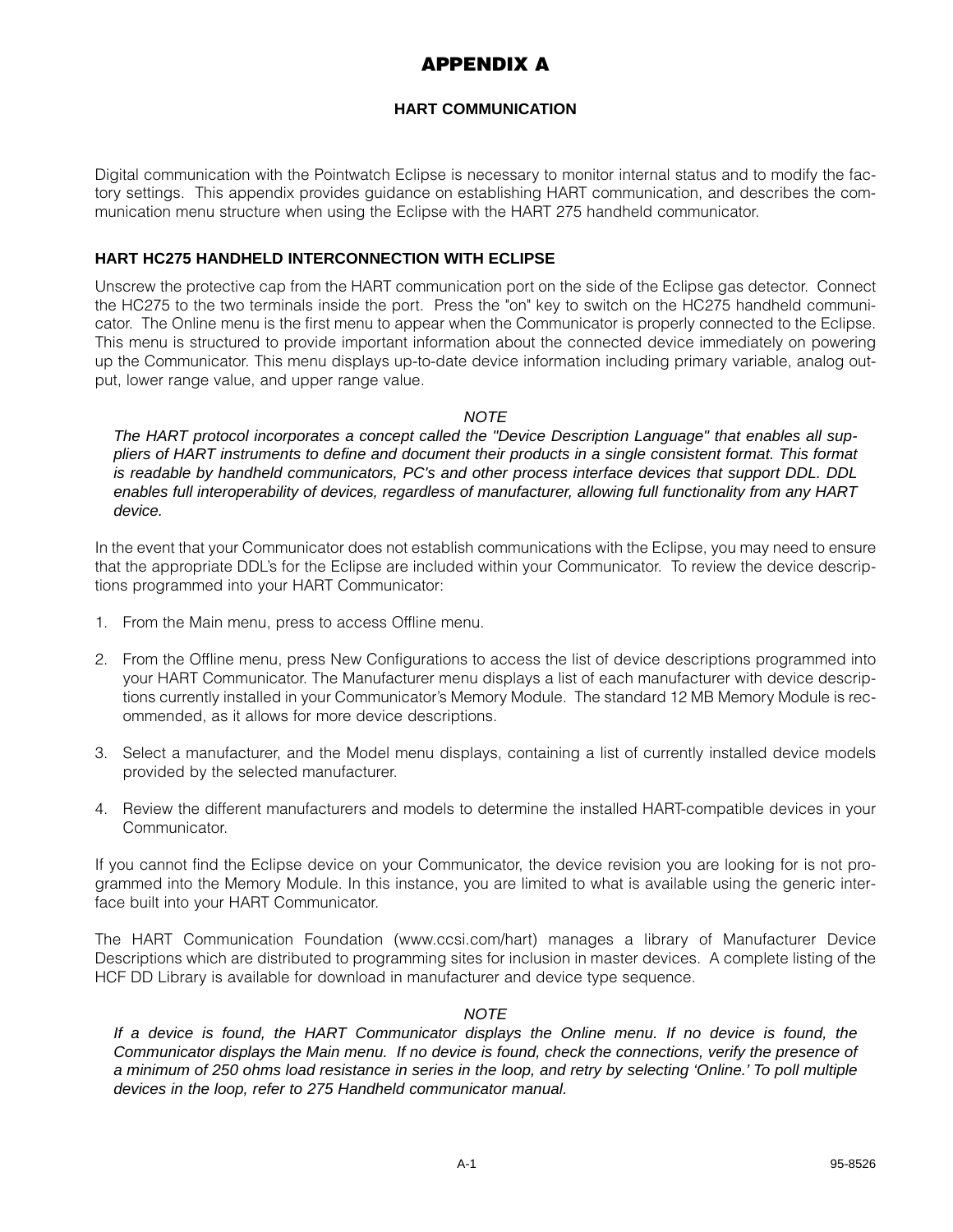## **ECLIPSE HART MENU STRUCTURE**

This section displays the menu trees for the Pointwatch Eclipse. The Menu tree shows the primary commands and options available when using menu selections.

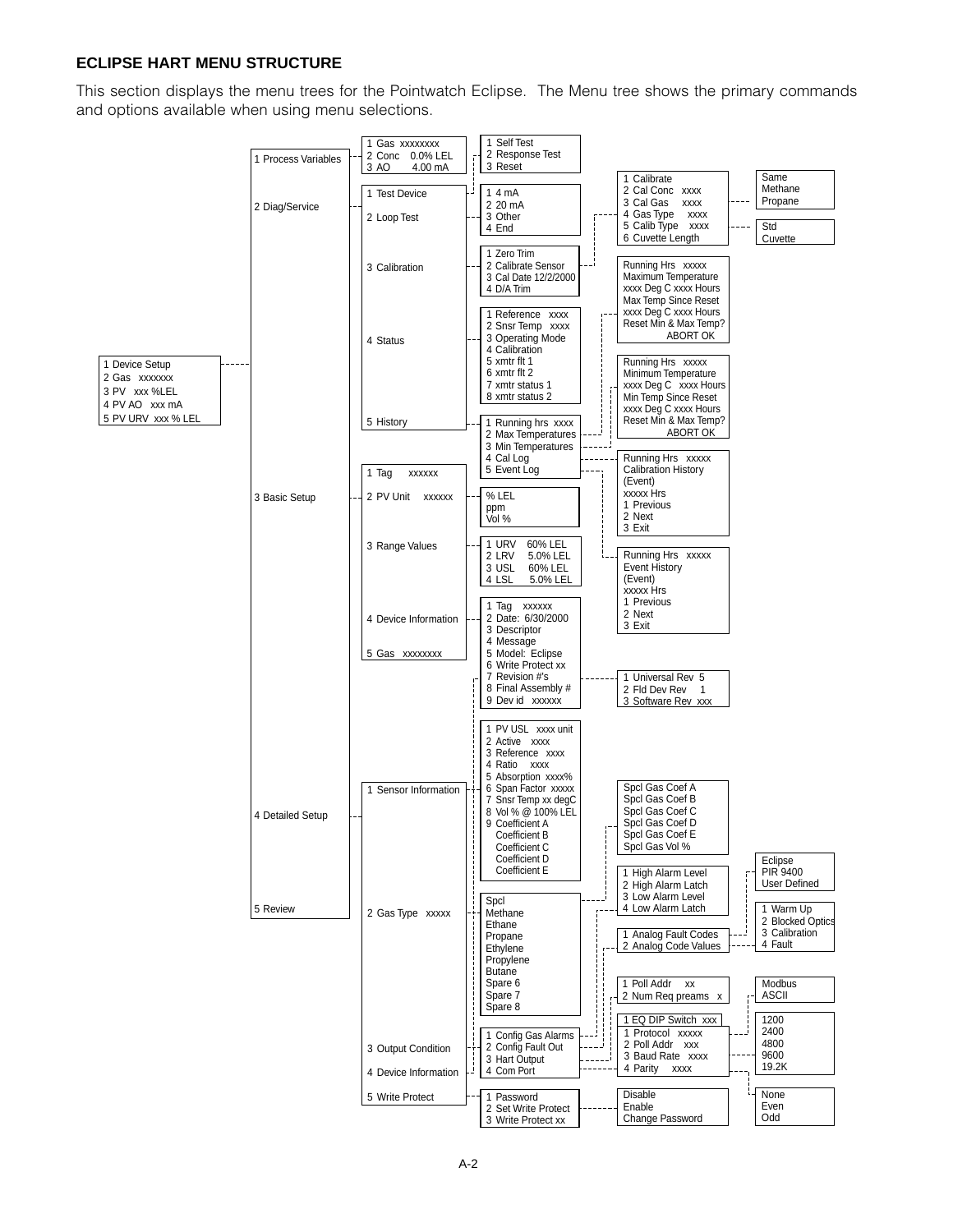#### **CONNECTIONS AND HARDWARE**

The HC275 can interface with the Eclipse from the onboard I.S. communication port, from the control room, or any wiring termination point in the analog output signal loop. To communicate, connect the HART communicator in parallel with the Eclipse analog signal or load resistor. The connections are non-polarized.

#### **NOTE**

The HC275 needs a minimum of 250 ohms resistance in the loop to function properly, The HC275 does not measure loop current directly.

#### **ONLINE MENU**

Because of the important information provided in the Online menu, some other menus provide instant access to it. When access is available, the label appears above the F3 key. Press (F3) to return to the Online menu. For more information about the Home key, refer to the 275 manual.

Move through the menu using the arrow keys and press to select an option, or simply press the corresponding numerical key. The Online menu options are described as follows.

1 Device Setup 2 Gas xxxxx

- 3 PV xxx %LEL
- 4 PV AO xxx mA
- 5 PV URV xxx %LEL

#### **1 Device Setup**

Press to access the Device Setup menu from the Online menu. The Device Setup menu accesses every configurable parameter of the connected device. Refer to the Device Setup SubMenu for more information.

#### **2 Gas**

This shows gas type selected for detection. Factory default setting is methane.

#### **3 PV (Primary Variable)**

This shows the gas concentration being detected in %LEL.

#### **4 PV AO (Analog Output)**

This shows the Analog output level in selected units, typically milliamperes

#### **5 PV URV (Upper Range Value)**

Select URV to view the upper range value and related engineering units.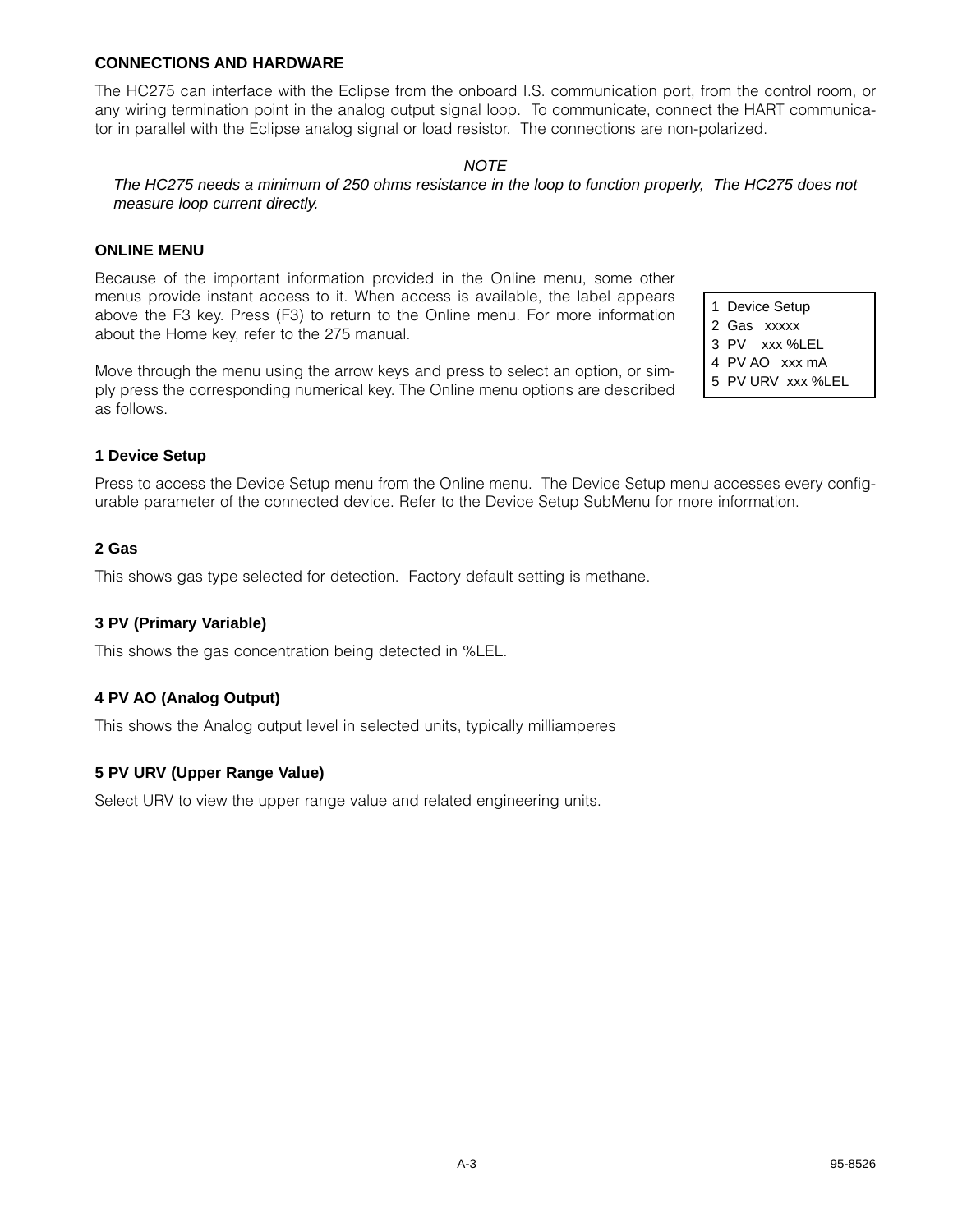#### **DEVICE SETUP SUBMENU**

The Device Setup menu accesses every configurable parameter of the connected device. The first accessible setup parameters include:

#### **1 Process Variables**

Selecting this menu item will list all process variables and their values. These process variables are continuously updated, and include: Gas xxxxx (gas type being detected). Conc 0.0 % (concentration of gas in % full scale). AO 4.00 mA (analog output of device).

#### **2 Diag/Service Menu**

Selecting this menu offers device and loop tests, calibration, and status/history options. Refer to the Diag/Service Submenu for more information.

#### **3 Basic Setup**

This menu provides quick access to a number of configurable parameters including tag, unit, range values, device information, and gas type. Refer to the Basic Setup Submenu for additional information.

The options available in the Basic Setup menu are the most fundamental tasks that can be performed with a given device. These tasks are a subset of the options available under the Detailed Setup menu.

#### **4 Detailed Setup**

Press to access the Detailed setup menu.

- This menu provides access to:
	- 1 Sensor information
	- 2 Gas Type
	- 3 Output Condition
	- 4 Device information
	- 5 Write protect

Refer to the Detailed Setup Submenu for additional information.

#### **5 Review**

Press to access the Review menu. This menu lists all of the parameters stored in the connected device, including information about the measuring element, signal condition, and output. It also includes stored information about the connected device such as tag, materials of construction, and device software revision.

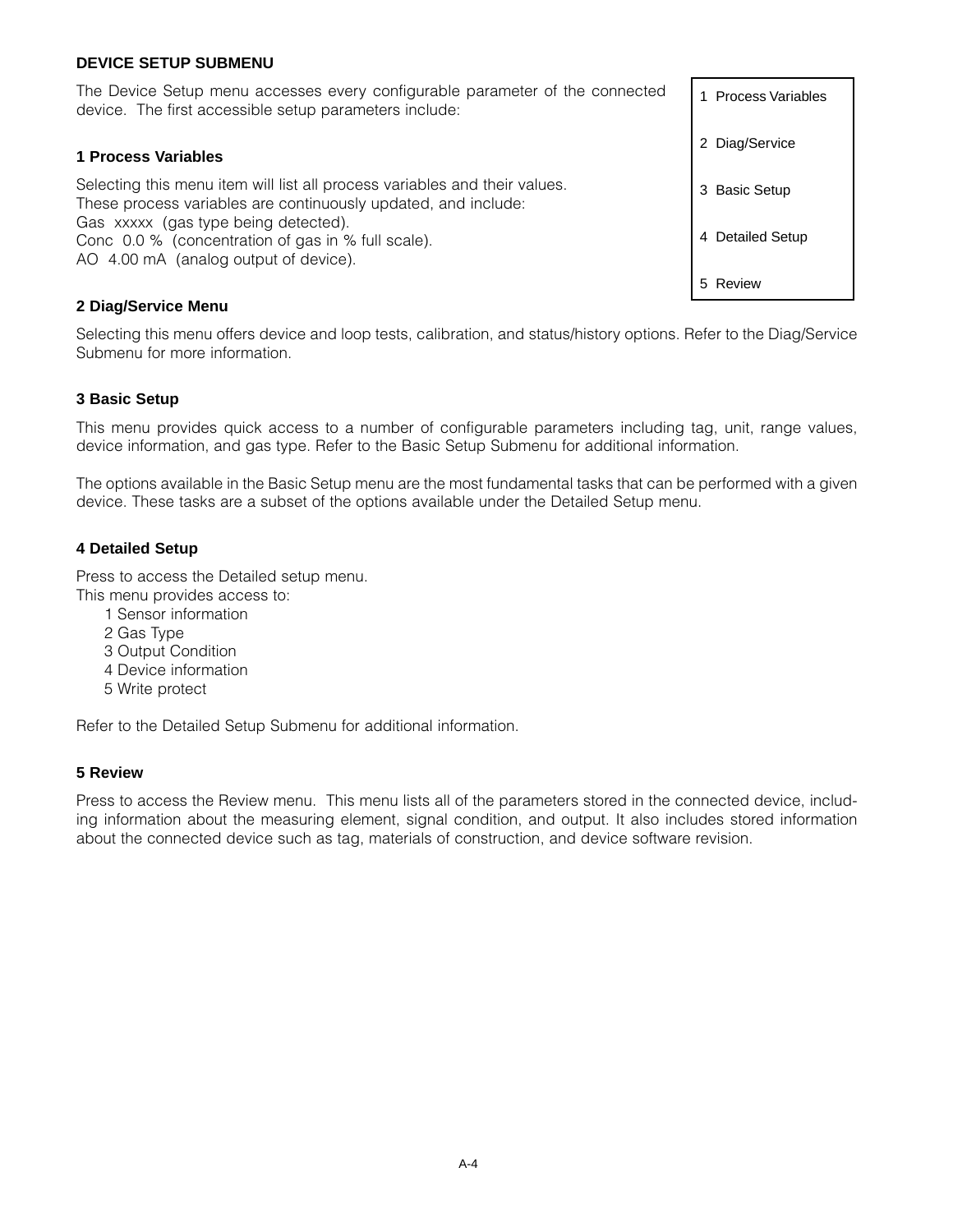## **DIAGNOSTICS/SERVICE MENU**

The specific diagnostic and/or service functions available are:

#### **1 Test Device**

- 1 Self-test. Internal tests are performed and any problems are reported in xmtr flt 1 and xmtr flt 2.
- 2 Response Test. The analog output is held at 4 mA to prevent the alarm relays from activating when gas is applied. Gas response is indicated by the PV.
- 3 Reset. Latched relay outputs are reset.

## **2 Loop Test**

This test allows the operator to manually set the analog signal output to a selected constant value.

## **3 Calibration**

This menu option initiates the calibration routine and is used to set device calibration preferences. Calibration Submenus include:

- 1 Zero Trim. The current sensor input is used as the new zero reference.
- 2 Calibrate Sensor. This is the command used to calibrate the Eclipse Detector. Submenus include: 1 Calibrate. Zero and span calibrations are performed.
	- 2 Cal Concentration. The output will be set to this value when gas is applied during calibration.
	- 3 Cal Gas
	- 4 Gas Type. Submenu includes optional gases:
		- Methane
		- Propane
	- 5 Calibration Type. Submenu includes options:
		- Standard
		- Cuvette
	- 6 Cuvette Length (in millimeters)
- 3 Calibration Date (CalDate). Shows date of last calibration
- 4 D/A trim (internal use only).

## **4 Status**

This menu option shows extensive status information about the detector. Data available includes:

- 1 Reference xxxx (output value of the reference sensor).
- 2 Snsr temp xxxx (temperature of the sensor that is making the process measurement).
- 3 Operating mode (calibration, normal, reset)
- 4 Calibration
- 5 xmtr flt 1. Xmtr flt and xmtr status provide status information relating to failures, warnings and status of processes.
- 6 xmtr flt 2
- 7 xmtr status 1
- 8 xmtr status 2

2 Loop Test 3 Calibration 4 Status

5 History

1 Test Device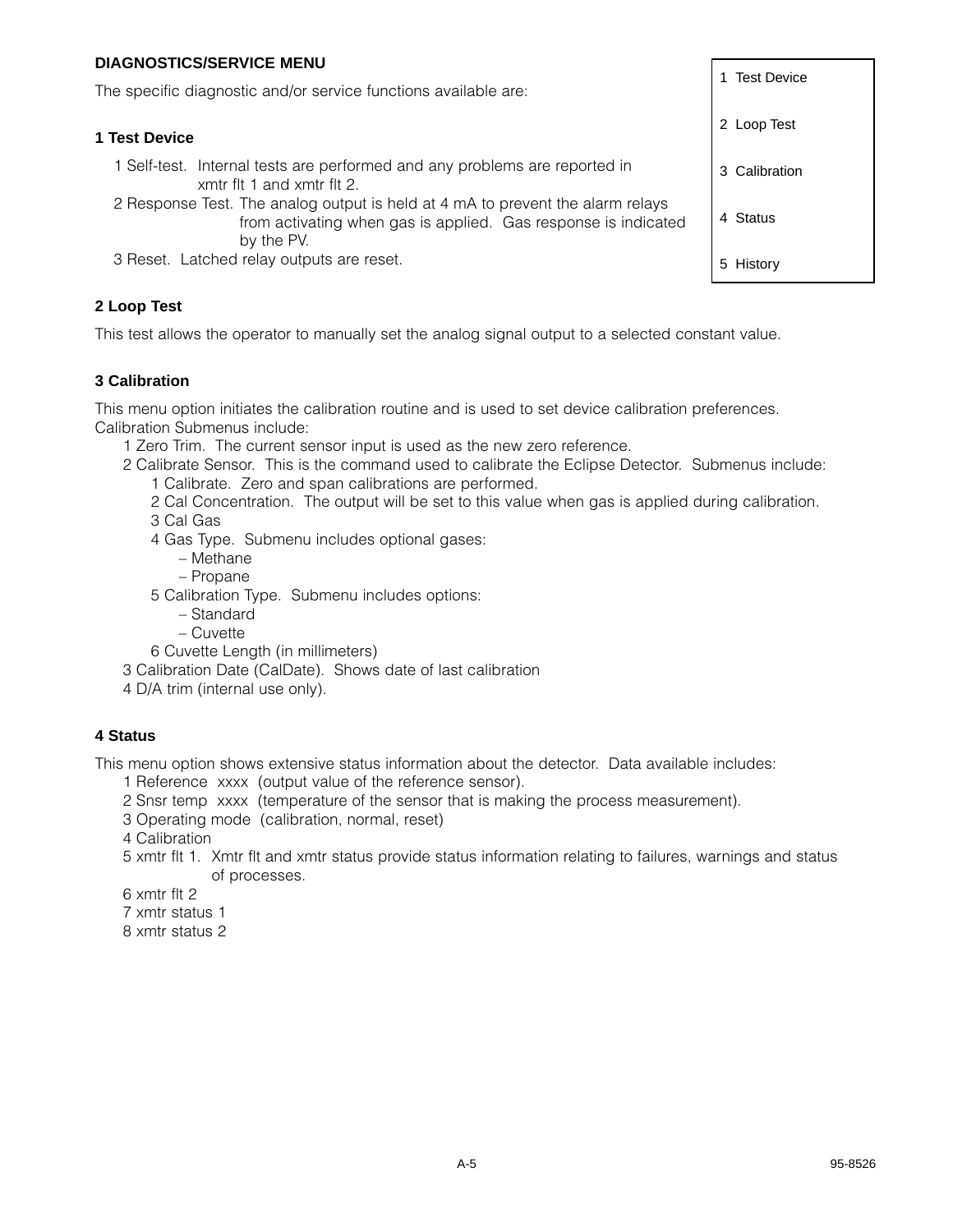## **5 History**

This menu option shows extensive historical information about the detector. Data available includes:

- 1 Running hrs xxxx (the number of hours the unit has been powered).
- 2 Max temperatures (the maximum temperatures recorded in the device). See max temperature submenu below.
- 3 Min temperatures (the minimum temperatures recorded in the device). See min temperature submenu below.
- 4 Cal log (data regarding stored calibrations). The most recent calibration is shown first. Calibrations are recorded as zero only cal, cal OK (zero and span were successfully completed), and cal failed. See cal log submenu below.
- 5 Event log (data regarding stored events). The most recent event is shown first. Recorded events include blocked optics, warm-up, zero drift, low alarms and high alarms. See event log submenu below.

## **Max Temperature Submenu:**

Running hrs xxxx Maximum Temperature xxxx degC xxxx hours Max temp since reset xxxx degC xxxx hours Reset min&max temp? ABORT OK

#### **Min Temperature Submenu:**

Running hrs xxxx Minimum Temperature xxxx degC xxxx hours Min temp since reset xxxx degC xxxx hours Reset min&max temp? ABORT OK

## **Cal Log Submenu:**

Running hrs xxxx Calibration history (Event) xxxxx Hrs 1 Previous 2 Next 3 Exit

## **Event Log Submenu:**

Running hrs xxxx Event history (Event) xxxx Hrs 1 Previous 2 Next 3 Exit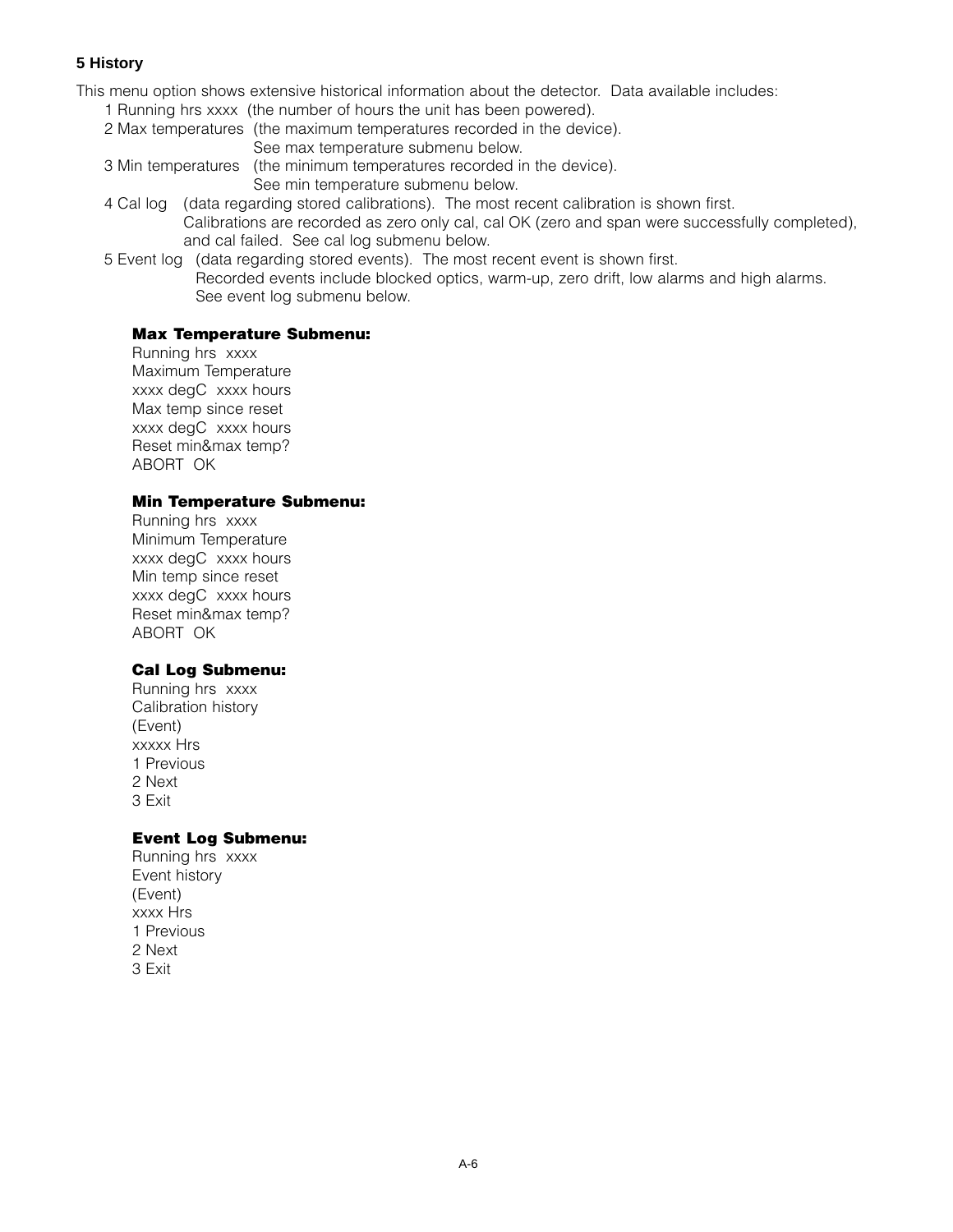### **BASIC SETUP SUBMENU**

The tag number identifies a specific device. Changing units affects the engineering units that are displayed. Re-ranging changes the analog output scaling.

#### **1 Tag**

Press to access the Tag number menu. Enter the device tag number as desired.

#### **2 PV Unit**

Press to access PV Unit submenu. Select %LEL for standard combustible applications.

- % LEL
- ppm
- $-$  Vol  $%$

#### **3 Range Values**

Press to access Range Values submenu.

1 URV 60% LEL (upper range value). 2 LRV 5.0% LEL (lower range value). 3 USL 60% LEL (upper sensor limit). 4 LSL 5.0% LEL (lower sensor limit).

#### **4 Device Information**

Press to access device information submenu:

1 Tag xxxx

2 Date 6/30/2000

3 Descriptor (text associated with the field device that can be used by the operator in any way).

- 4 Message (text associated with the field device that can be used by the operator in any way).
- 5 Model: Eclipse
- 6 Write protect xx.This indicates whether variables can be written to the device, or whether commands that cause actions to be performed in the device can or cannot occur.
- 7 Revision #'s. See Revision #'s submenu below.

8 Final asmbly num

9 Dev id xxxx (a number is used to identify a unique field device).

#### **Revision # submenu**

offers selection options for: 1 Universal rev 2 Fld dev rev 3 Software rev xx

#### **5 Gas**

Type of gas being detected.

2 PV Unit xxxxx 3 Range Values 4 Device Information

5 Gas xxxxxx

1 Tag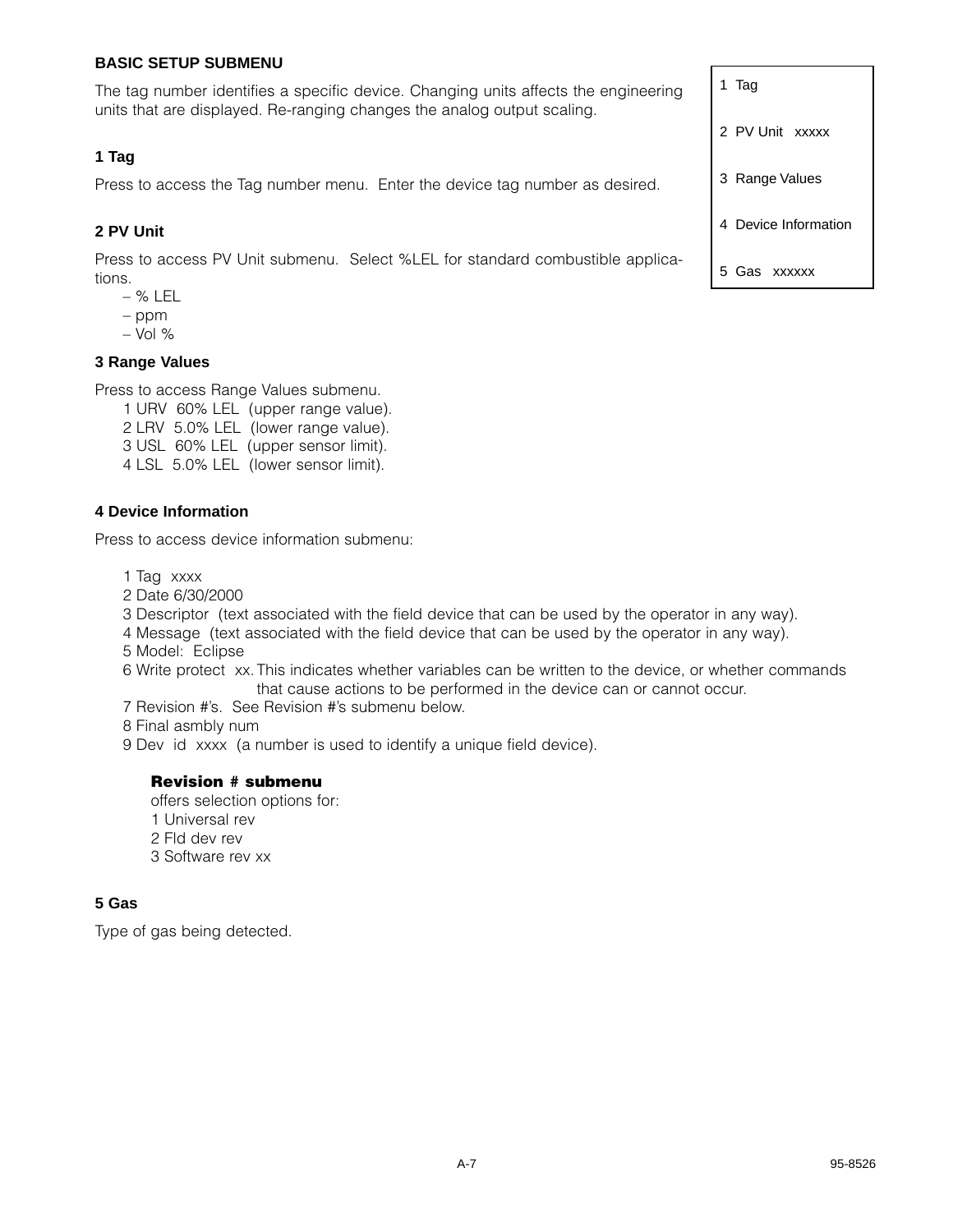#### **DETAILED SETUP MENU**

#### **1 Sensor Information**

This menu provides detailed information on the internal detector operations. Submenu options include:

- 1 PV USL xxxx. The upper sensor limit value defines the maximum usable value for the upper range of the sensor.
- 2 Active xxxx (output value of the active sensor).
- 3 Reference xxxx (output value of the reference sensor).
- 4 Ratio xxxx (the ratio of the active sensor over the reference sensor).
- 5 Absorption xxxx % (the gas absorption expressed in percent).
- 6 Span Factor xxxx (the number used in calibrating this specific device).
- 7 Snsr temp xx degC (the temperature of the sensor that is making

the process measurement).

8 Vol % @ 100%LEL (the % volume of gas equal to 100% LEL).

9 Coefficient A

Coefficient B

Coefficient C

- Coefficient D
- Coefficient E

## **2 Gas Type**

Select the gas to be detected here. Submenu options include:

– Spcl

- Spcl Gas Coef A Spcl Gas Coef B Spcl Gas Coef C Spcl Gas Coef D Spcl Gas Coef E
- Spcl Gas Vol %
- Methane
- Ethane
- Propane
- Ethylene
- Propylene
- Butane
- Spare 6
- Spare 7
- Spare 8

1 Sensor Information

- 2 Gas Type xxxxx
- 3 Output Condition
- 4 Device Information
- 5 Write Protect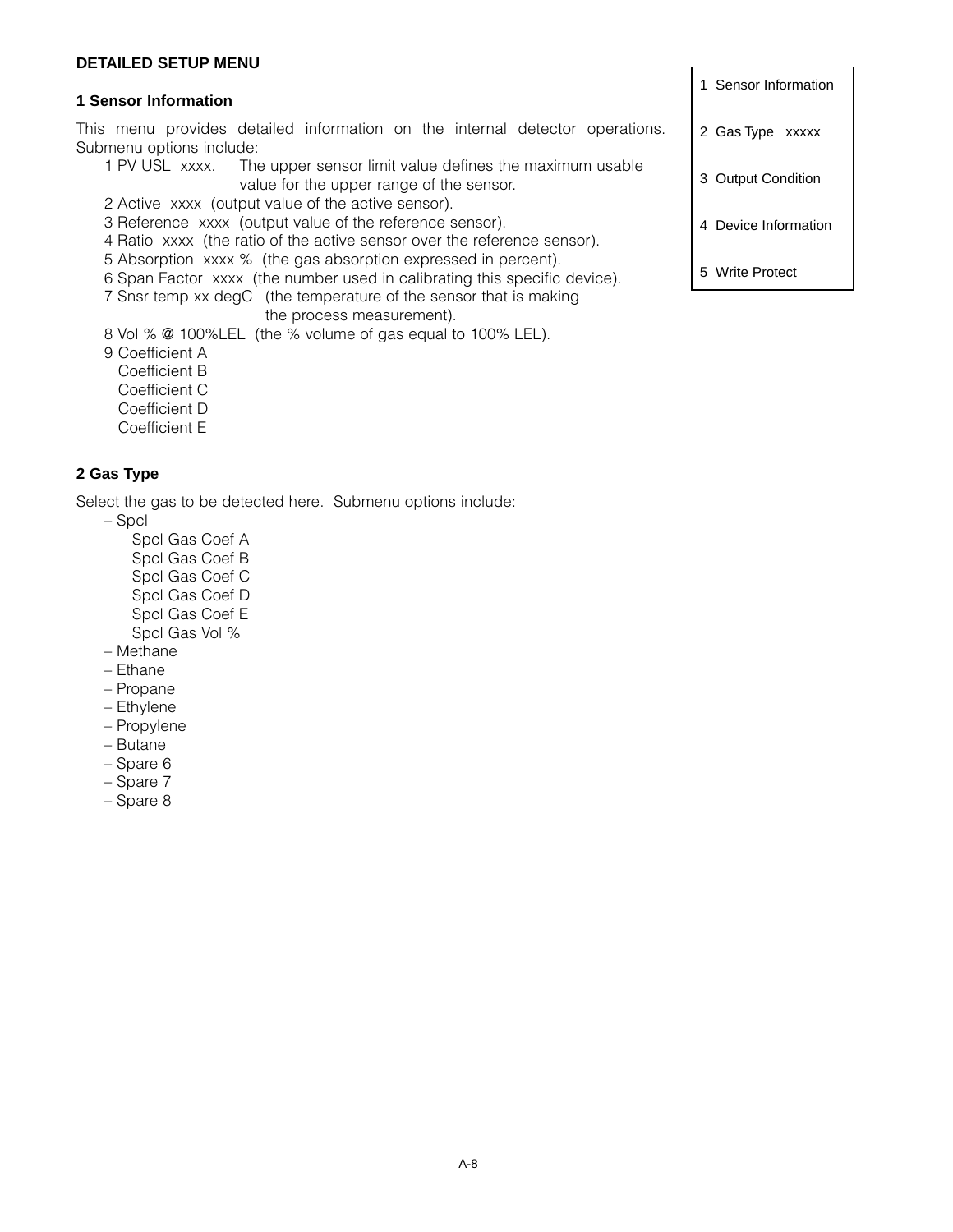## **3 Output Condition**

Select and configure the output signal options for the Eclipse detector. Submenu options:

1 Config Gas Alarms. Submenu options inlcude:

- 1 High Alarm Level. The high alarm level cannot be set higher than 60% LEL or lower than the low alarm level.
- 2 High Alarm Latch
- 3 Low Alarm Level. The low alarm level cannot be set lower than 5% LEL or higher than the high alarm level.
- 4 Low Alarm Latch

2 Config fault out. Submenu options include:

- 1 Analog fault codes. This programs the analog output used to indicate faults. Submenu options include:
	- Eclipse
	- PIR 9400
	- User defined
- 2 Analog code values. Submenu options include:
	- 1 Warm up
	- 2 Blocked Optics
	- 3 Calibration
	- 4 Fault

3 Hart output. Submenu options include:

- 1 Poll addr xx (address used by the host to identify a field device).
- 2 Num req preams x (Number of Request Preambles).

#### 4 Com Port. Submenu options include:

1 EQ DIP switch xxx (used with Eagle Quantum systems only).

- 1 Protocol xxxx (protocol for RS-485 communications). Submenu options:
	- Modbus
	- ASCII
- 2 Poll addr xxx (polling address for RS-485 communications).
- 3 Baud Rate xxxx (baud rate for RS-485 communications). Submenu options include:
	- 1200
	- $-2400$
	- 4800
	- 9600
	- 19.2k

4 Parity xxxx (parity for RS-485 communications). Submenu options include:

- None
- Even
- Odd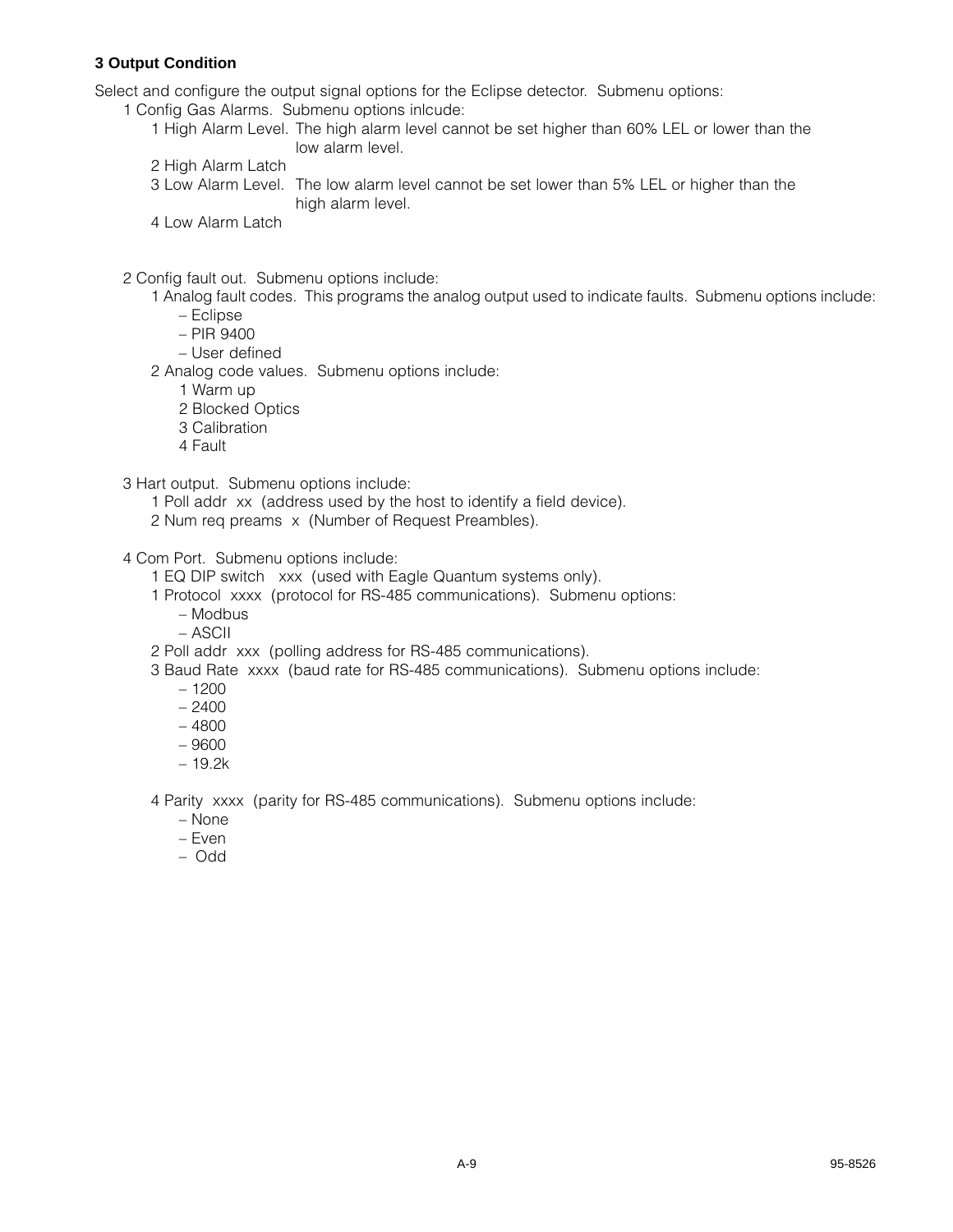## **4 Device Information**

Press to access device information submenu:

1 Tag xxxx

- 2 Date 6/30/2000
- 3 Descriptor (text associated with the field device that can be used by the operator in any way).
- 4 Message (text associated with the field device that can be used by the operator in any way).

5 Model: Eclipse

6 Write protect xx. This indicates whether variables can be written to the device, or whether commands that cause actions to be performed in the device can or cannot occur.

7 Revision #'s. See Revision #'s submenu below.

8 Final asmbly num

9 Dev id xxxx (a number used to identify a unique field device).

## **Revision # submenu**

offers selection options for:

- 1 Universal rev
- 2 Fld dev rev
- 3 Software rev xx

## **5 Write Protect**

Enable/disable password and write protection capability. Submenu options include:

- 1 Password. A password is required to enable writing to the device.
	- 2 Set Write Protect
		- Disable
		- Enable
		- Change Password

3 Write Protect xx. This indicates whether variables can be written to the field device or whether commands that cause actions to the performed in the device can or cannot occur.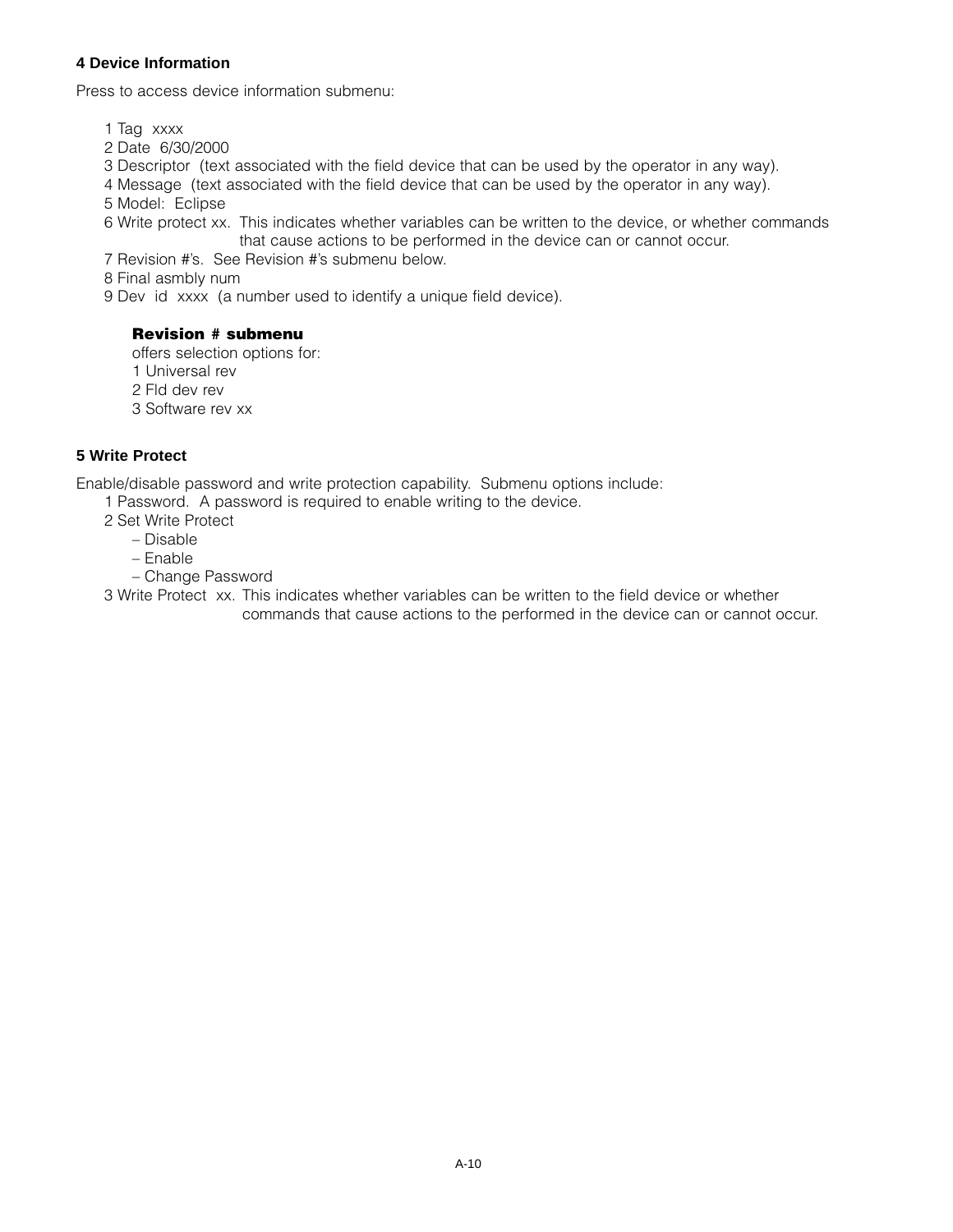# **APPENDIX B**

#### **MODBUS COMMUNICATIONS**

#### **OVERVIEW**

This appendix outlines the communication protocol and related memory structures that define the interface between PointWatch Eclipse Gas Detector and a system MODBUS Master. The system MODBUS Master is defined as any device capable of reading and writing to the holding register area of a MODBUS slave device. This includes proprietary software, HMI systems such as Wonderware and The FIX, PLCs and DCSs.

The Eclipse will respond as a slave device to a MODBUS Master, allowing the master to control data flow. A MODBUS memory map is defined, which divides memory into functional blocks consisting of: factory constants, configuration information, real time status, control and device defined information. Each block is then subdivided into individual variables that may be simple integers or floating point numbers.

#### **HARDWARE LAYER**

RS-485 is used for the hardware interface layer. The output drivers are capable of driving at least 32 devices. The device RS-485 output is tri-stated until a command address matches the programmed address. Default serial settings are MODBUS protocol, address 1, 9600 baud, 1 stop bit, and no parity.

#### **MODBUS FUNCTION CODES**

| <b>Supported Modbus Functions</b>           |                           |  |  |
|---------------------------------------------|---------------------------|--|--|
| <b>Function Number</b><br><b>Definition</b> |                           |  |  |
|                                             | Read holding registers    |  |  |
| հ                                           | Preset single registers   |  |  |
| 16                                          | Preset multiple registers |  |  |

#### **MEMORY MAP**

| <b>Description</b>       | <b>Starting Address</b> | <b>Ending Address</b> | Size in Words | <b>Access</b>         | <b>Memory Type</b> |
|--------------------------|-------------------------|-----------------------|---------------|-----------------------|--------------------|
| <b>Factory Constants</b> | 40001                   | 40100                 | 100           | Read/Write at Factory | Flash/EEprom       |
| Device Configuration     | 40101                   | 40200                 | 100           | Read/Write            | EEprom             |
| Status Information       | 40201                   | 40300                 | 100           | Read Only             | Ram                |
| <b>Control Words</b>     | 40301                   | 40400                 | 100           | Write Only            | Pseudo RAM         |
| Event Logs               | 40401                   | 40430                 | 30            | Read Only             | EEprom             |
| <b>Calibration Logs</b>  | 40431                   | 40460                 | 30            | Read Only             | EEprom             |
| Raw Signal Buffer        | 40500                   | 40979                 | 480           | Read Only             | Ram                |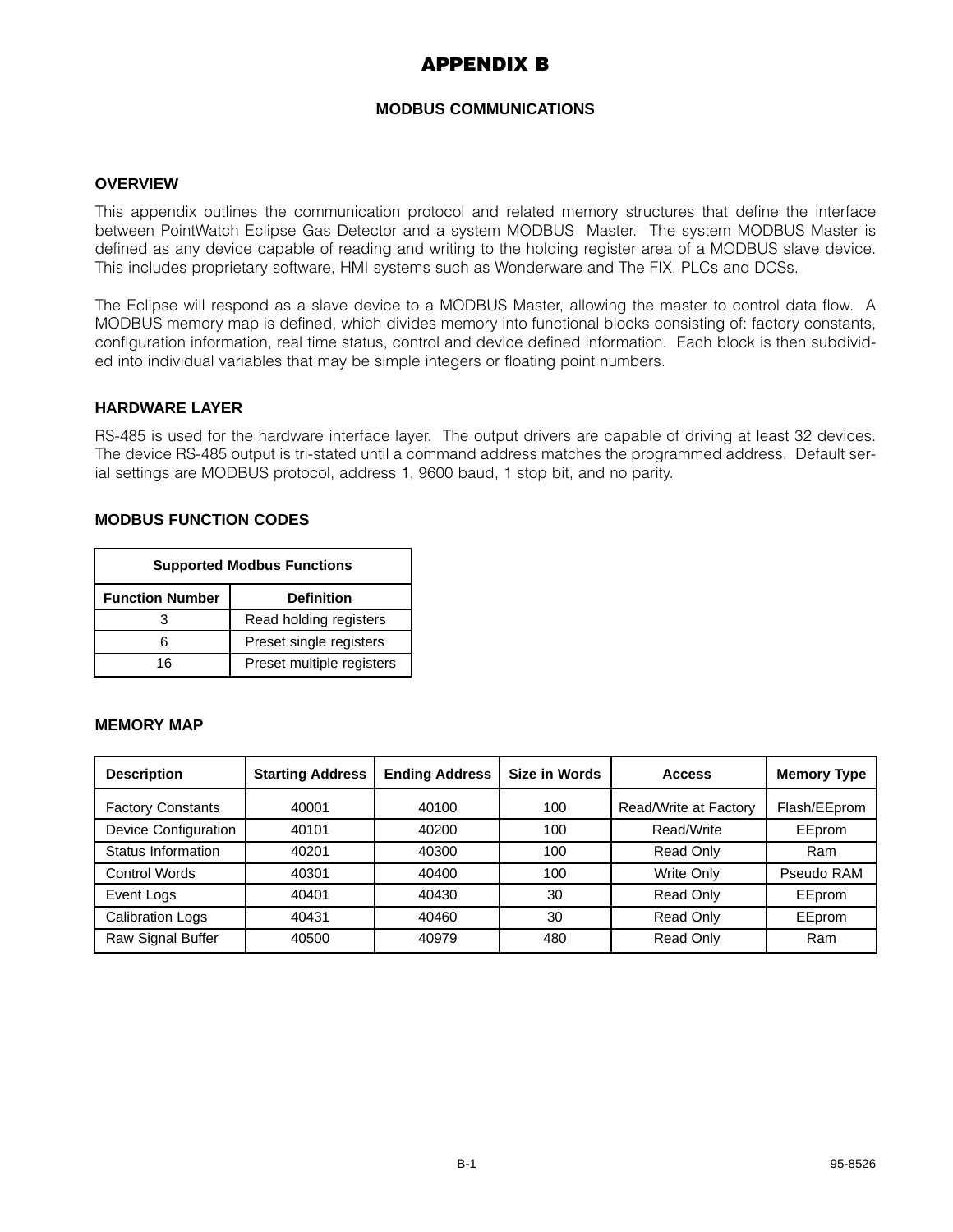## **ECLIPSE MEMORY MAP**

#### **Factory Constants**

This area holds values determined at the time of manufacture. Device type and firmware version is determined when the program is compiled and can't be changed. The serial number and manufacture date is written as part of the manufacturing process.

| <b>Eclipse Factory Constants</b> |                      |                          |  |  |
|----------------------------------|----------------------|--------------------------|--|--|
| <b>Description</b>               | <b>Address</b>       | Value                    |  |  |
| Device Type                      | 40001                | 3 (Eclipse)              |  |  |
| <b>Firmware Version</b>          | 40003                | 00.00.99.99              |  |  |
| Serial Number                    | 40004                | Unsigned Long LSW        |  |  |
|                                  | 40005                | <b>Unsigned Long MSW</b> |  |  |
| Year (Manufacture Date)          | 40006                | 1999                     |  |  |
| Month                            | 40007                | 1.12                     |  |  |
| Day                              | 40008                | 131                      |  |  |
| Reserved                         | 40009<br>tο<br>40100 |                          |  |  |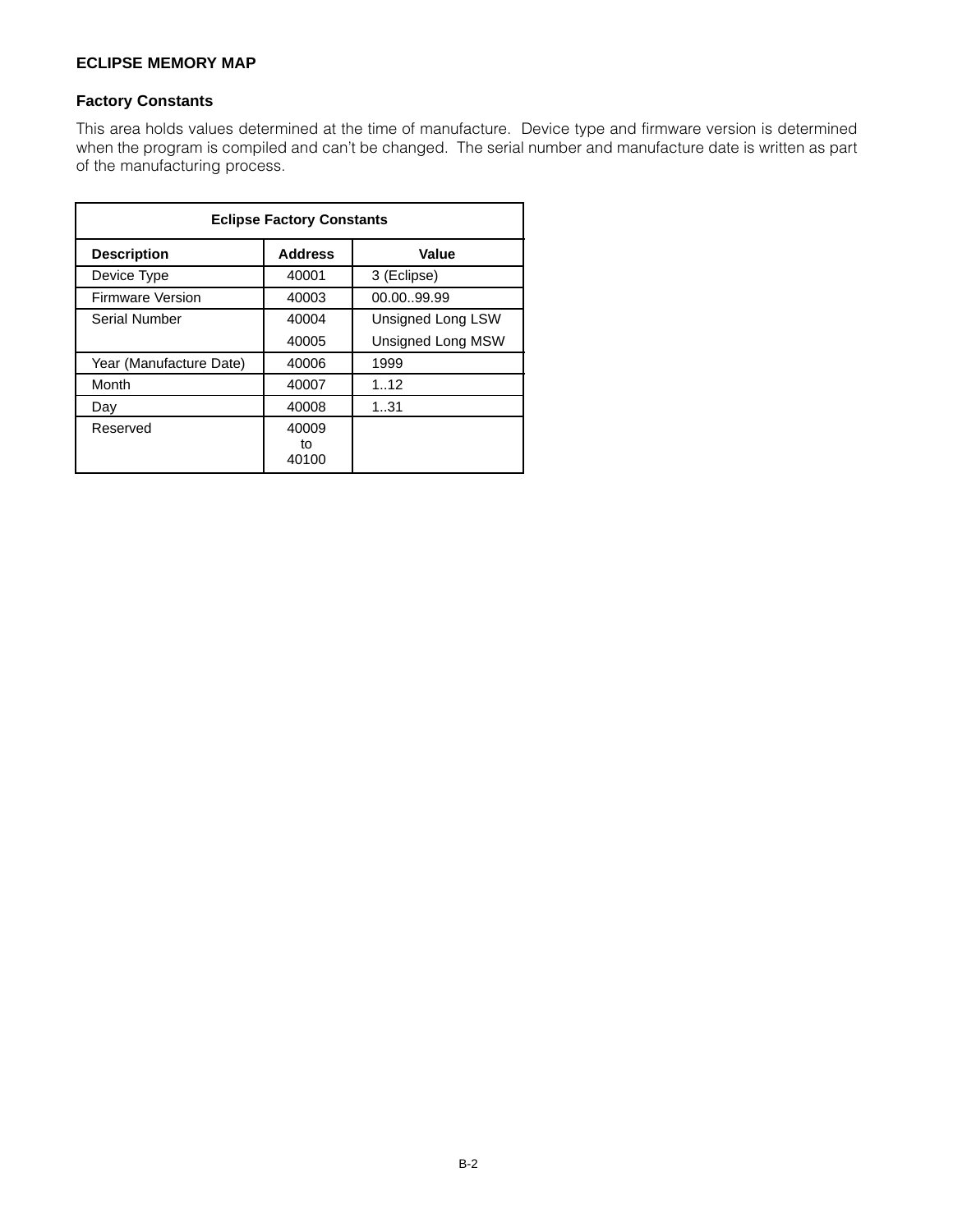## **Device Configuration: (Read/Write)**

This area of memory holds field adjustable parameters for the device. The Hart configuration changed bit will be set on writes to this area.

| <b>Eclipse Device Configuration</b> |                |                  |  |
|-------------------------------------|----------------|------------------|--|
| <b>Description</b>                  | <b>Address</b> | Value            |  |
| <b>Modbus Polling Address</b>       | 40101          | 1247             |  |
| <b>Baud Rate Code</b>               | 40102          | See Codes        |  |
| Parity Code                         | 40103          | See Codes        |  |
| Gas Type                            | 40104          | See Codes        |  |
| Calibration Gas Type                | 40105          | See Codes        |  |
| <b>Calibration Method</b>           | 40106          | See Codes        |  |
| <b>Calibration Cuvette Length</b>   | 40107          | <b>Float LSW</b> |  |
| (1.0 to 150.0 mm)                   | 40108          | <b>Float MSW</b> |  |
| Analog Fault Code                   | 40109          | See Codes        |  |
| 4 to 20 Range                       | 40110          | <b>Float LSW</b> |  |
| (20 to 100% LEL)                    | 40111          | <b>Float MSW</b> |  |
| Cal Gas Concentration               | 40112          | <b>Float LSW</b> |  |
| (20 to 100% LEL)                    | 40113          | <b>Float MSW</b> |  |
| Warmup Fault Level                  | 40114          | Float LSW        |  |
| $(0.0 \text{ to } 24.0 \text{ mA})$ | 40115          | <b>Float MSW</b> |  |
| <b>Blocked Optics Fault Level</b>   | 40116          | <b>Float LSW</b> |  |
| (0.0 to 24.0 mA)                    | 40117          | Float MSW        |  |
| <b>Calibration Current Level</b>    | 40118          | Float LSW        |  |
| $(0.0 \text{ to } 24.0 \text{ mA})$ | 40119          | <b>Float MSW</b> |  |
| <b>General Fault Current Level</b>  | 40120          | Float LSW        |  |
| $(0.0 \text{ to } 24.0 \text{ mA})$ | 40121          | <b>Float MSW</b> |  |
| Volume at LEL                       | 40122          | <b>Float LSW</b> |  |
| (Special Gas Type)                  | 40123          | <b>Float MSW</b> |  |
| Gas Coefficient a                   | 40124          | <b>Float LSW</b> |  |
| (Special Gas Type)                  | 40125          | <b>Float MSW</b> |  |
| <b>Gas Coefficient b</b>            | 40126          | <b>Float LSW</b> |  |
| (Special Gas Type)                  | 40127          | <b>Float MSW</b> |  |
| <b>Gas Coefficient c</b>            | 40128          | Float LSW        |  |
| (Special Gas Type)                  | 40129          | <b>Float MSW</b> |  |
| Gas Coefficient d                   | 40130          | Float LSW        |  |
| (Special Gas Type)                  | 40131          | Float MSW        |  |
| Gas Coefficient e                   | 40132          | Float LSW        |  |
| (Special Gas Type)                  | 40133          | Float MSW        |  |
| Low Alarm Level                     | 40134          | Float LSW        |  |
| (5 to 60% LEL)                      | 40135          | Float MSW        |  |
| High Alarm Level                    | 40136          | Float LSW        |  |
| (5 to 60% LEL)                      | 40137          | Float MSW        |  |
| Low Alarm Latch                     | 40138          | See Codes        |  |
| High Alarm Latch                    | 40139          | See Codes        |  |
| Reserved                            | 40140          |                  |  |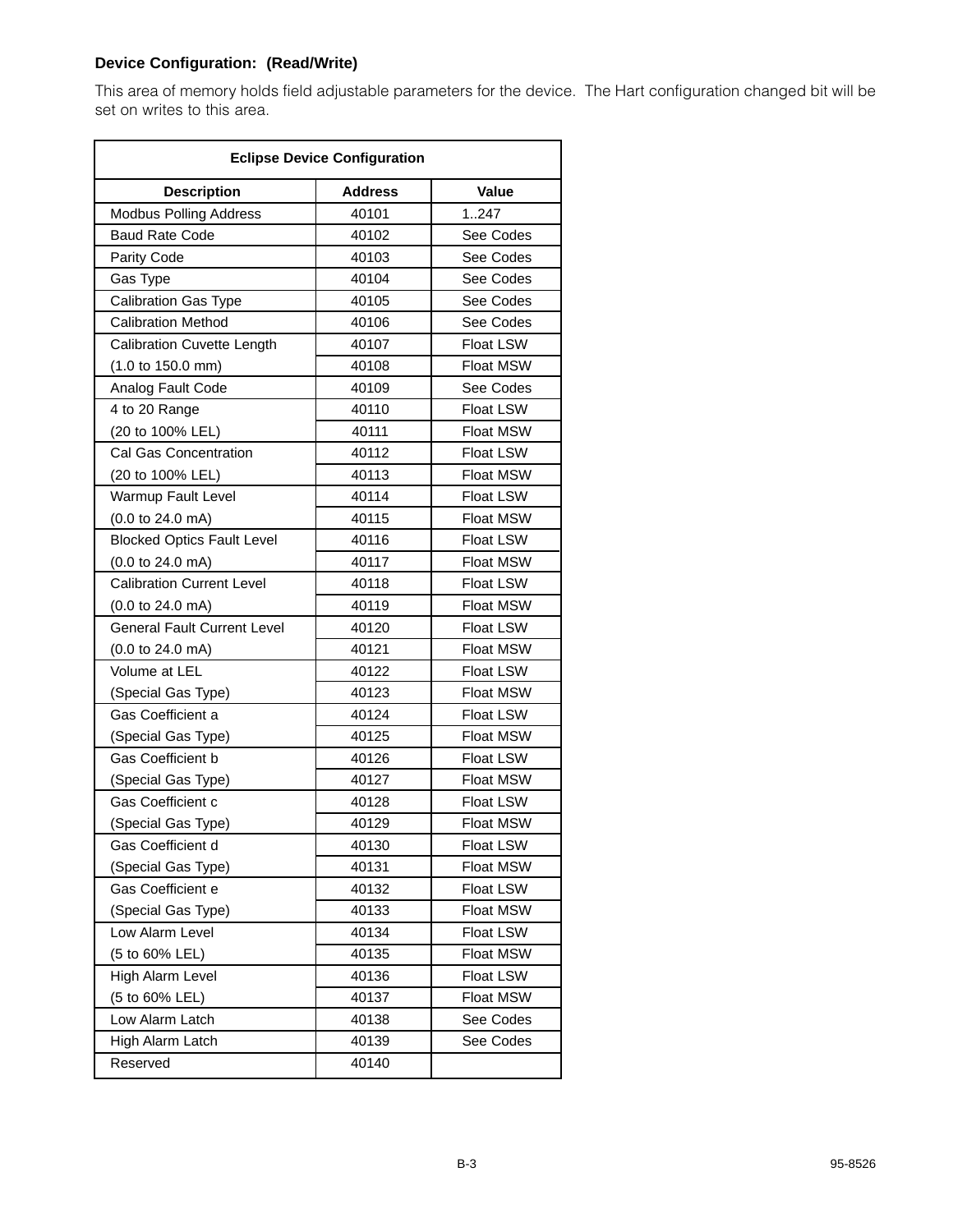# **Device Status (Read only)**

This area of memory holds real time status information.

| <b>Eclipse Status Information</b> |                |                          |
|-----------------------------------|----------------|--------------------------|
| <b>Description</b>                | <b>Address</b> | <b>Value</b>             |
| <b>General Status Bits</b>        | 40201          | Bit Values (See below)   |
| <b>Fault Status Bits</b>          | 40202          | Bit Values (See below)   |
| Gas Level in LEL                  | 40203          | <b>Float LSW</b>         |
|                                   | 40204          | <b>Float MSW</b>         |
| <b>Calibration Step</b>           | 40205          | See Codes                |
| <b>Active Sensor Signal</b>       | 40206          | <b>Float LSW</b>         |
|                                   | 40207          | <b>Float MSW</b>         |
| Reference Sensor Signal           | 40208          | Float LSW                |
|                                   | 40209          | <b>Float MSW</b>         |
| Sensor Ratio                      | 40210          | <b>Float LSW</b>         |
|                                   | 40211          | <b>Float MSW</b>         |
| Sensor Absorption                 | 40212          | <b>Float LSW</b>         |
|                                   | 40213          | <b>Float MSW</b>         |
| Temperature (°C)                  | 40214          | <b>Float LSW</b>         |
|                                   | 40215          | <b>Float MSW</b>         |
| <b>Hour Meter</b>                 | 40216          | <b>Unsigned Long LSW</b> |
|                                   | 40217          | Unsigned Long MSW        |
| Max Temperature                   | 40218          | Float LSW                |
|                                   | 40219          | <b>Float MSW</b>         |
| Max Temp Hour                     | 40220          | Unsigned Long LSW        |
|                                   | 40221          | Unsigned Long MSW        |
| Max Temp (Since Reset)            | 40222          | Float LSW                |
|                                   | 40223          | <b>Float MSW</b>         |
| Max Temp Hour (Since Reset)       | 40224          | <b>Unsigned Long LSW</b> |
|                                   | 40225          | Unsigned Long MSW        |
| Ram Error Code                    | 40226          | Unsigned Integer         |
| Volume at LEL                     | 40227          | <b>Float LSW</b>         |
| (Current Gas Type)                | 40228          | <b>Float MSW</b>         |
| Gas Coefficient a                 | 40229          | <b>Float LSW</b>         |
| (Current Gas Type)                | 40230          | Float MSW                |
| Gas Coefficient b                 | 40231          | Float LSW                |
| (Current Gas Type)                | 40232          | Float MSW                |
| Gas Coefficient c                 | 40233          | <b>Float LSW</b>         |
| (Current Gas Type)                | 40234          | Float MSW                |
| Gas Coefficient d                 | 40235          | Float LSW                |
| (Current Gas Type)                | 40236          | Float MSW                |
| Gas Coefficient e                 | 40237          | Float LSW                |
| (Current Gas Type)                | 40238          | Float MSW                |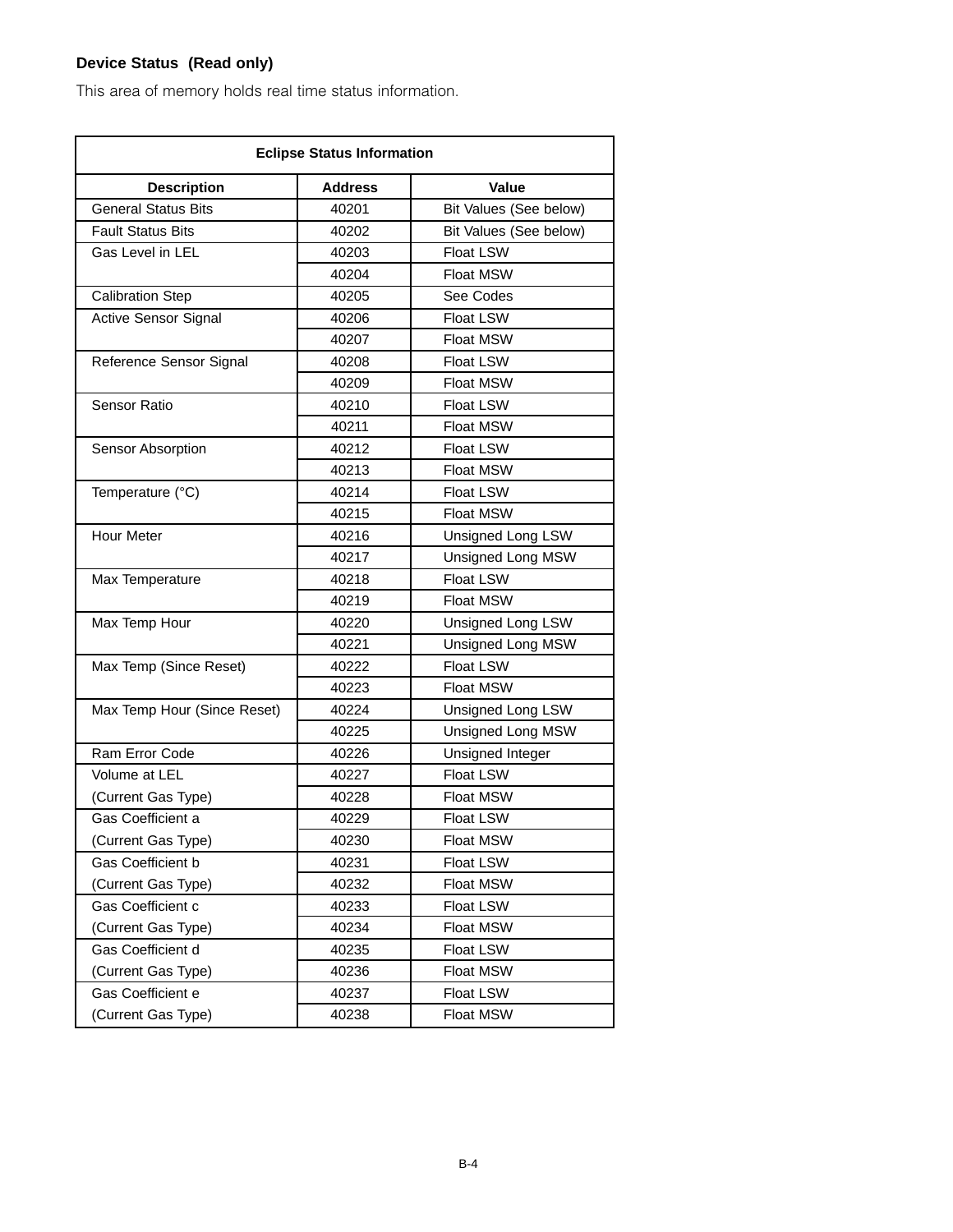| <b>Eclipse Status Information (continued)</b> |       |                          |  |
|-----------------------------------------------|-------|--------------------------|--|
| <b>Address</b><br><b>Description</b><br>Value |       |                          |  |
| Min Temperature                               | 40239 | <b>Float LSW</b>         |  |
|                                               | 40240 | <b>Float MSW</b>         |  |
| Min Temp Hour                                 | 40241 | Unsigned Long LSW        |  |
|                                               | 40242 | <b>Unsigned Long MSW</b> |  |
| Min Temp (Since Reset)                        | 40243 | <b>Float LSW</b>         |  |
|                                               | 40244 | Float MSW                |  |
| Min Temp Hour (Since Reset)                   | 40245 | Unsigned Long LSW        |  |
|                                               | 40246 | Unsigned Long MSW        |  |
| Fixed 4 to 20 mA Value                        | 40247 | Float LSW                |  |
|                                               | 40248 | <b>Float MSW</b>         |  |
| Reserved                                      | 40249 |                          |  |
| Reserved                                      | 40250 |                          |  |
| Reserved                                      | 40251 |                          |  |
| Reserved                                      | 40252 |                          |  |
| Zero Ratio                                    | 40253 | <b>Float LSW</b>         |  |
|                                               | 40254 | <b>Float MSW</b>         |  |
| Span Factor                                   | 40255 | <b>Float LSW</b>         |  |
|                                               | 40256 | <b>Float MSW</b>         |  |
| 5 Volt Power Supply Value                     | 40257 | <b>Float LSW</b>         |  |
| (As read by ADC)                              | 40258 | Float MSW                |  |
| 12 Volt Power Supply Value                    | 40259 | <b>Float LSW</b>         |  |
| (As read by ADC)                              | 40260 | Float MSW                |  |
| 24 Volt Power Supply Value                    | 40261 | <b>Float LSW</b>         |  |
| (As read by ADC)                              | 40262 | <b>Float MSW</b>         |  |

## **General Status Bits**

These bits are used to signal the current operating mode of the device.

| <b>Name</b>                     | <b>Bit</b> | <b>Description</b>                                       |
|---------------------------------|------------|----------------------------------------------------------|
| Device Fault (any fault)        | 0          | Set for all fault conditions                             |
| Calibration Active              | 1          | Set during calibration                                   |
| Warm up Mode                    | 2          | Set during warm-up                                       |
| Low Alarm Active                | 3          | Set while alarm is active                                |
| High Alarm Active               | 4          | Set while alarm is active                                |
| <b>Output Current Fixed</b>     | 5          | Set when output current is fixed                         |
| <b>Modbus Write Protect</b>     | 6          | $0 =$ Locked $1 =$ Unlocked                              |
| <b>Calibration Input Active</b> | 7          | True while the cal line is active                        |
| <b>Magnetic Switch Active</b>   | 8          | True while the onboard magnetic switch is active         |
| <b>Hart Initiated Self Test</b> | 9          | True when self test is initiated from the Hart interface |
| Reserved                        | 10         |                                                          |
| Response Test Active            | 11         | True during the gas response test.                       |
| <b>Manual Self Test Active</b>  | 12         | True during manual self test                             |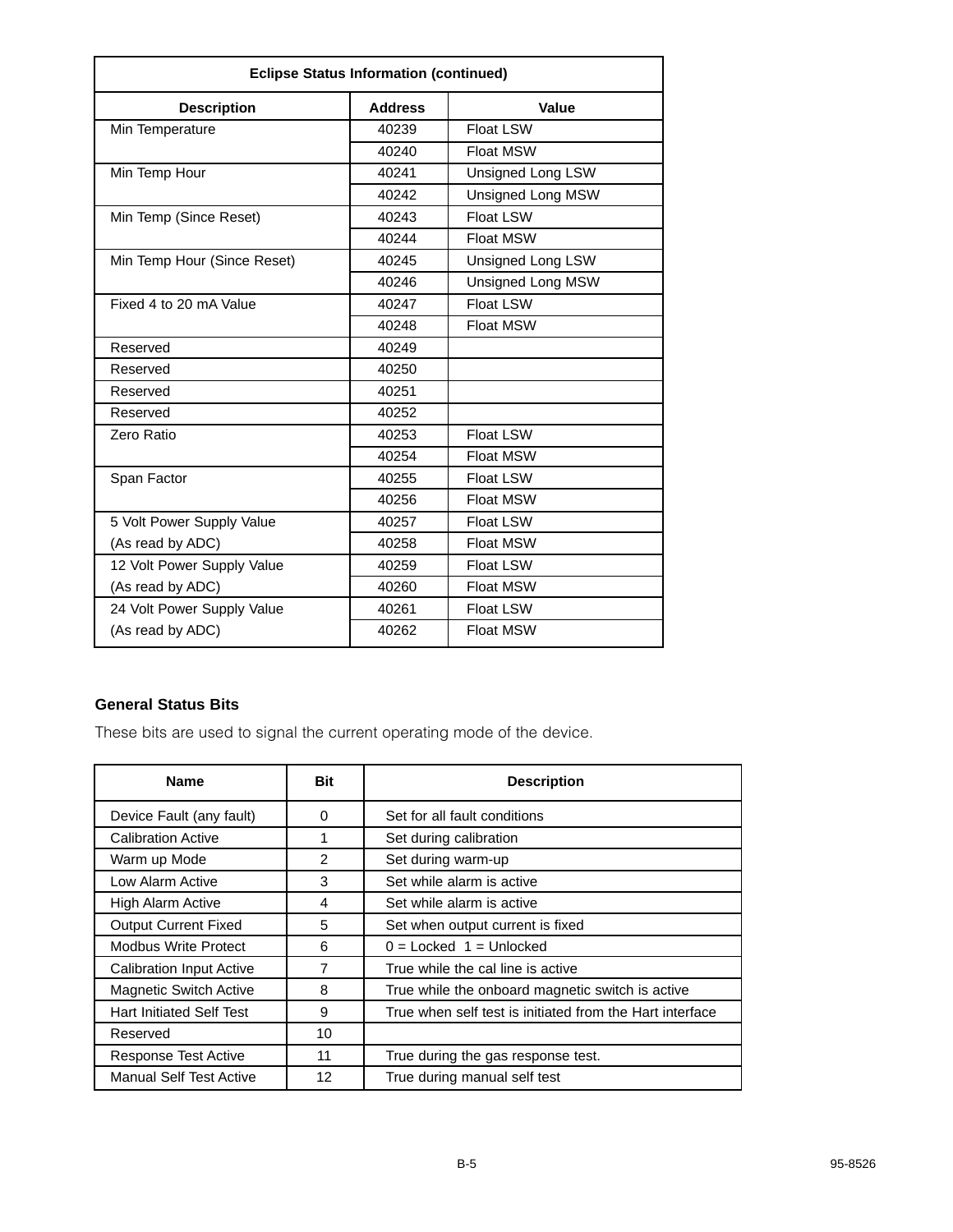## **Fault Status Word**

These bits are used to signal the active faults of the device.

| Name                        | Bit            |
|-----------------------------|----------------|
| <b>Calibration Fault</b>    | 0              |
| Dirty Optics                | 1              |
| Open Lamp                   | $\overline{2}$ |
| Cal Active at start         | 3              |
| EE Error 1                  | 4              |
| EE Error 2                  | 5              |
| <b>Ref ADC Saturated</b>    | 6              |
| <b>Active ADC Saturated</b> | 7              |
| Bad 24 volts                | 8              |
| Bad 12 volts                | 9              |
| Bad 5 volts                 | 10             |
| <b>Zero Drift</b>           | 11             |
| Flash CRC Error             | 12             |
| Ram Error                   | 13             |

## **Control Words**

Setting values in this area of memory initiates action in the device. For example, it may start a calibration sequence. The device automatically clears command word bits after the function is performed.

| <b>Eclipse Control Words</b> |                      |           |
|------------------------------|----------------------|-----------|
| <b>Description</b>           | <b>Address</b>       | Value     |
| Command Word 1               | 40301                | See below |
| Command Word 2 (Reserved)    | 40302                |           |
| Reserved                     | 40303<br>to<br>40306 |           |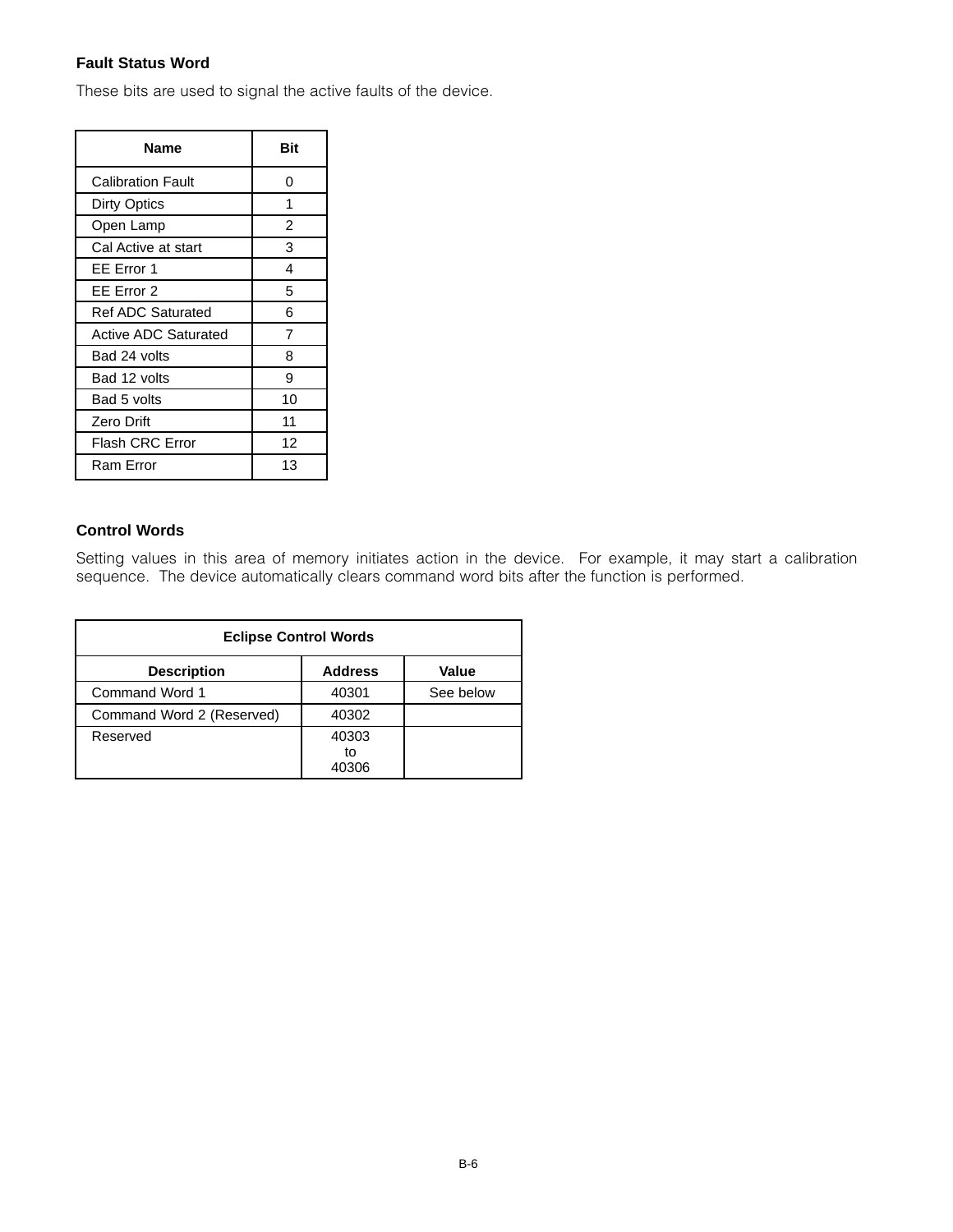## **Command Word 1**

| <b>Description</b>          | Bit |
|-----------------------------|-----|
| <b>Start Calibration</b>    | 0   |
| <b>Abort Calibration</b>    | 1   |
| Reset Min/Max Temperatures  | 2   |
| <b>Reset Latched Alarms</b> | 3   |
| Reserved                    | 4   |
| Reserved                    | 5   |
| Reserved                    | 6   |
| Reserved                    | 7   |
| Reserved                    | 8   |
| Reserved                    | 9   |
| Reserved                    | 10  |
| Reserved                    | 11  |
| <b>Start Response Test</b>  | 12  |
| End Response Test           | 13  |
| Reserved                    | 14  |
| Start Manual Self Test      | 15  |

# **Event Logs**

Fault and calibration logs are held in this area of memory.

| <b>Eclipse Event Logs</b> |                |                   |                 |
|---------------------------|----------------|-------------------|-----------------|
| <b>Description</b>        | <b>Address</b> | Value             | <b>Notes</b>    |
| Event Hour                | 40401          | Unsigned Long LSW |                 |
|                           | 40402          | Unsigned Long MSW | 1 of 10 $log s$ |
| Event ID 1                | 40403          | See Codes         |                 |
| Event Hour                | 40428          | Unsigned Long LSW |                 |
|                           | 40429          | Unsigned Long MSW | Last of 10      |
| Event ID 10               | 40430          | See Codes         |                 |
| Event Hour                | 40431          | Unsigned Long LSW |                 |
|                           | 40432          | Unsigned Long MSW | 1 of 10 $log s$ |
| Calibration Event ID 1    | 40433          | See Codes         |                 |
| Event Hour                | 40458          | Unsigned Long LSW |                 |
|                           | 40459          | Unsigned Long MSW | Last of 10      |
| Calibration Event ID 10   | 40460          | See Codes         |                 |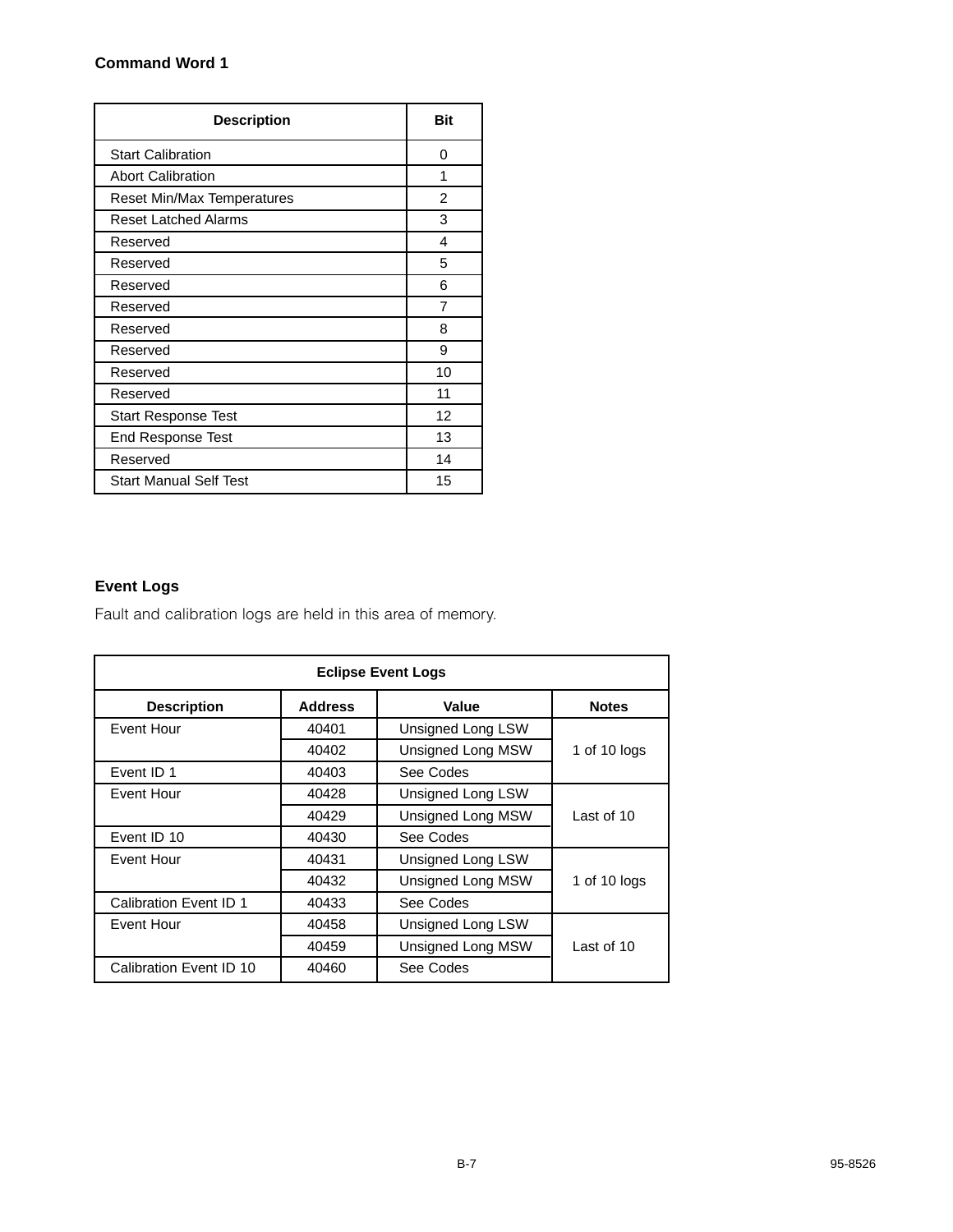## **VALUE CODES**

## **Baud Rate Code**

| <b>Description</b> | Code           |
|--------------------|----------------|
| 1200               | ი              |
| 2400               |                |
| 4800               | $\mathfrak{p}$ |
| 9600 (Default)     | 3              |
| 19200              |                |

# **Parity Code**

| <b>Description</b> | Code |
|--------------------|------|
| None (Default)     |      |
| Even               |      |
| Odd                | 2    |

# **Gas Type**

| <b>Description</b> | Code |
|--------------------|------|
| Methane            | 0    |
| Ethane             | 1    |
| Propane            | 2    |
| Ethylene           | 3    |
| Propylene          | 4    |
| <b>Butane</b>      | 5    |
| Reserved           | 6    |
| Reserved           | 7    |
| Reserved           | 8    |
| Special            | g    |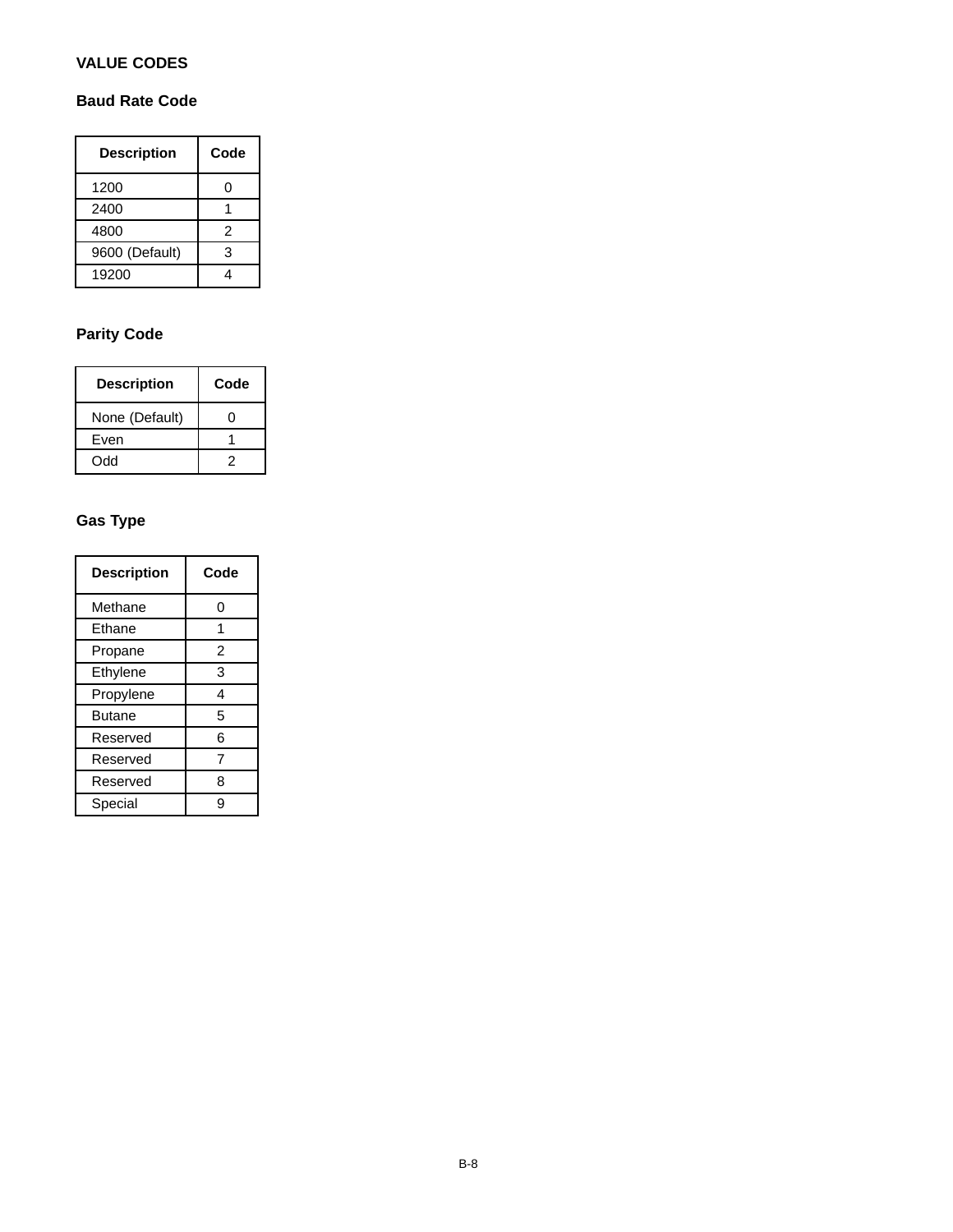# **Calibration Gas Type**

| <b>Description</b> | Code |
|--------------------|------|
| Same as Measured   |      |
| Methane            |      |
| Propane            |      |

## **Calibration Method**

| <b>Description</b> | Code |
|--------------------|------|
| Standard           |      |
| Cuvette            |      |

## **Analog Fault Code**

| <b>Description</b> | Code |
|--------------------|------|
| Eclipse            |      |
| PIR 9400           |      |
| User Defined       |      |

# **Calibration Step**

| <b>Description</b>            | Code |
|-------------------------------|------|
| Waiting to Start              |      |
| Waiting for Zero              |      |
| Waiting for Signal            | 2    |
| Waiting for Gas               | 3    |
| Waiting for Span              | 4    |
| Waiting for End               | 5    |
| <b>Calibration Terminated</b> | հ    |
| <b>Calibration Complete</b>   |      |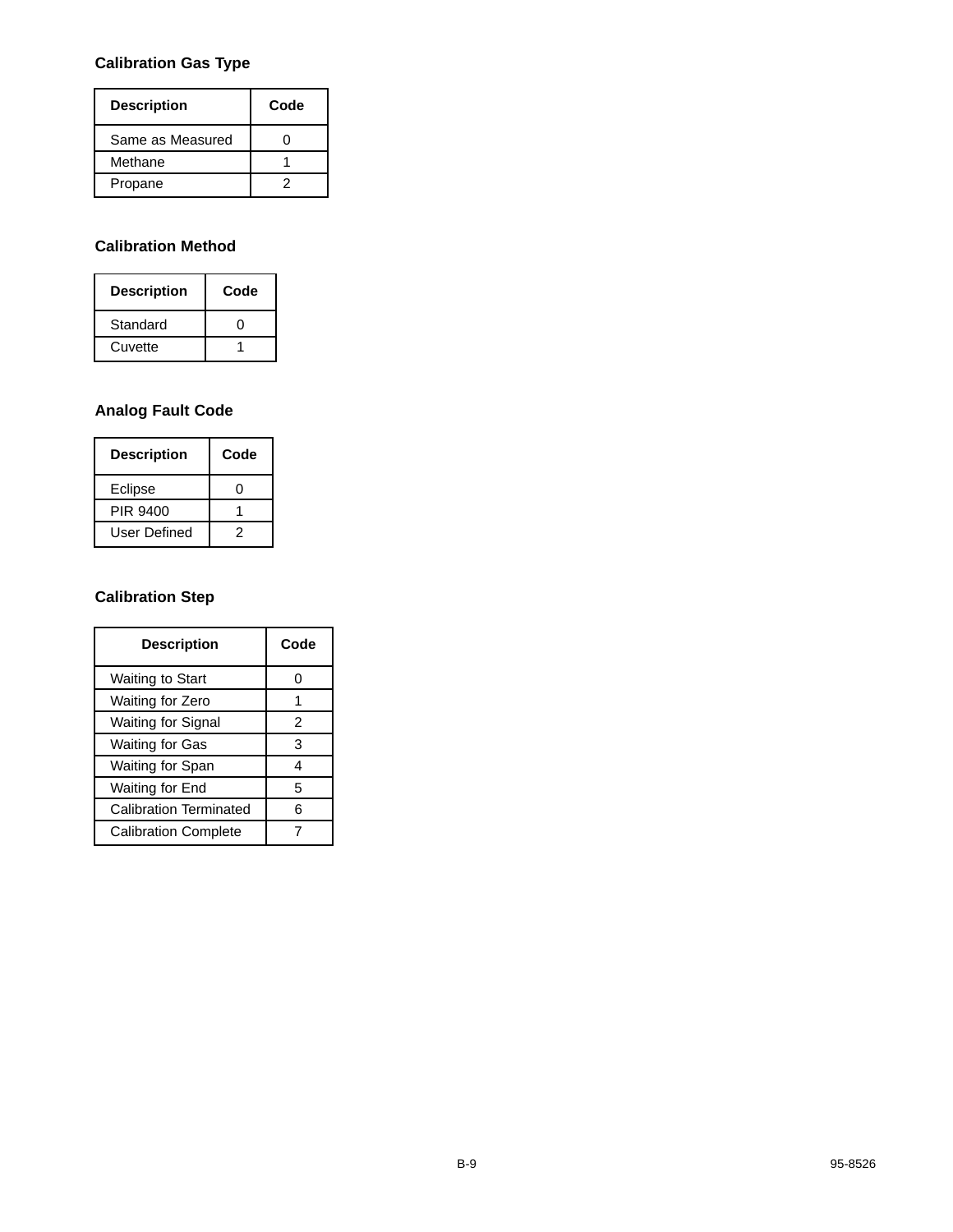#### **Alarm Latch Configuration**

| <b>Description</b> | Code |
|--------------------|------|
| Non-Latching       |      |
| Latching           |      |

## **Event Log ID Codes**

| <b>Description</b>  | Code |
|---------------------|------|
| Empty               | 0    |
| <b>Blocked Beam</b> |      |
| Warm-up             | 2    |
| Zero Drift          | 3    |
| Low Alarm           | 4    |
| High Alarm          | 5    |

## **Calibration Log ID Codes**

| <b>Description</b> | Code |
|--------------------|------|
| Empty              | Π    |
| Zero Cal           |      |
| Zero and Span      | 2    |
| <b>Failed Cal</b>  | з    |

## **ASCII PROTOCOL**

The RS485 serial port can be configured for ASCII protocol, which is intended for applications that don't require custom software on the host side. Off the shelf terminal emulation software can be used to receive messages from the device. Percent LEL and sensor readings are sent once per second and user prompt messages are sent during the calibration process to guide the user at each step. Default serial settings are 9600 baud, 1 stop bit, and no parity. Protocol and serial parameters should be selected with the HART handheld communicator.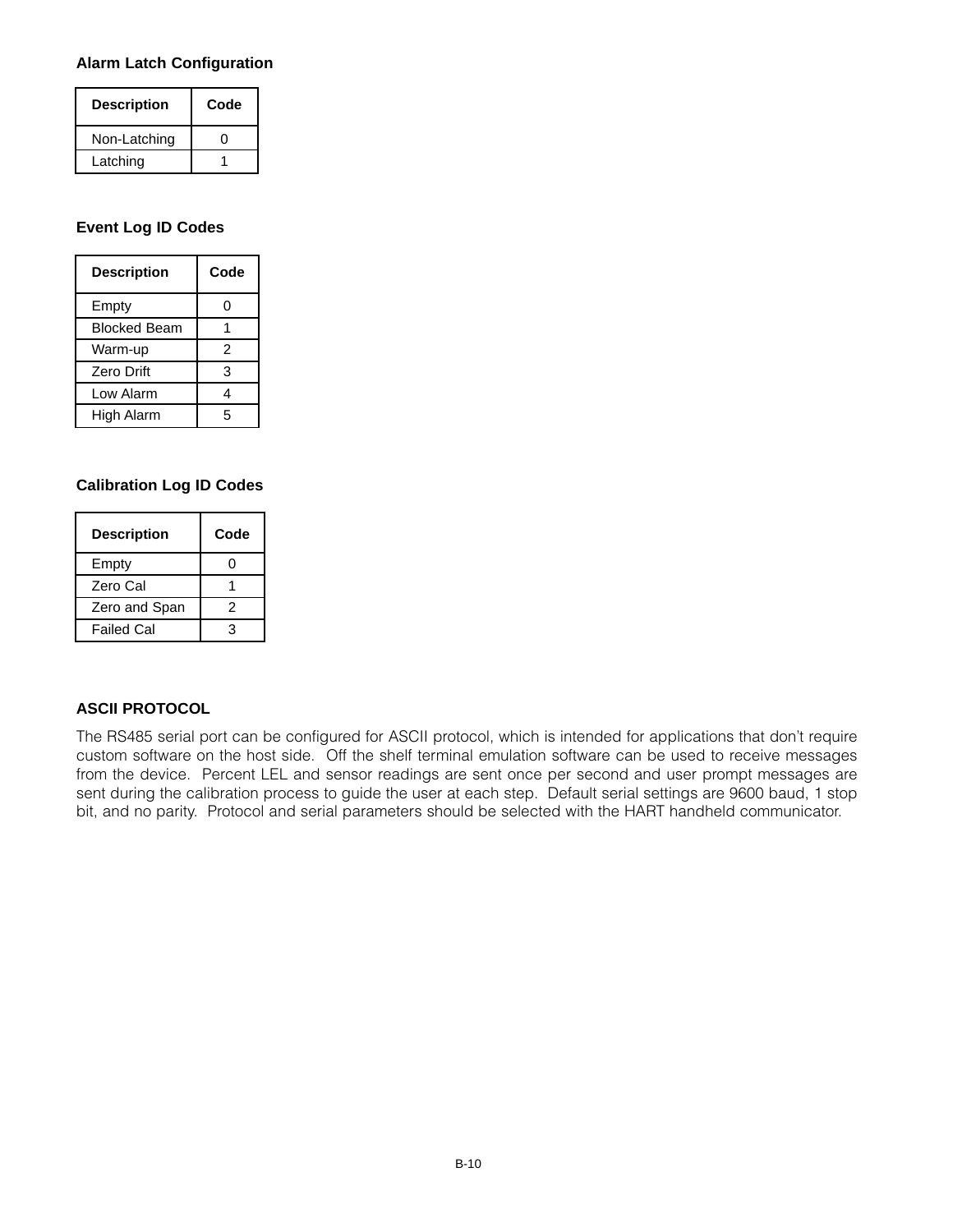# **APPENDIX C**

## **DETECTION OF OTHER GASES**

Pointwatch Eclipse is provided with field-selectable "standard gas" signal processing program settings. These settings are provided for detection and measurement of methane, ethane, propane, ethylene, and propylene gases, and are defined as linearized gas measurement outputs. This means that the Eclipse is capable of providing an analog signal output that is directly proportional to the %LEL concentration for these gases, provided the proper gas setting has been selected, and the Eclipse has been calibrated with the proper calibration gas type. The factory default gas setting is methane gas. The HC275 HART communicator is required to confirm the current setting and change it if required.

In addition to the five standard gases mentioned, the Eclipse is capable of detecting and measuring many other hydrocarbon gases and vapors. Eclipse can be configured to provide a linear output for detection of non-standard gases. For detection of many commonly encountered gases, one of the standard settings will usually suffice. Please consult the factory for details.